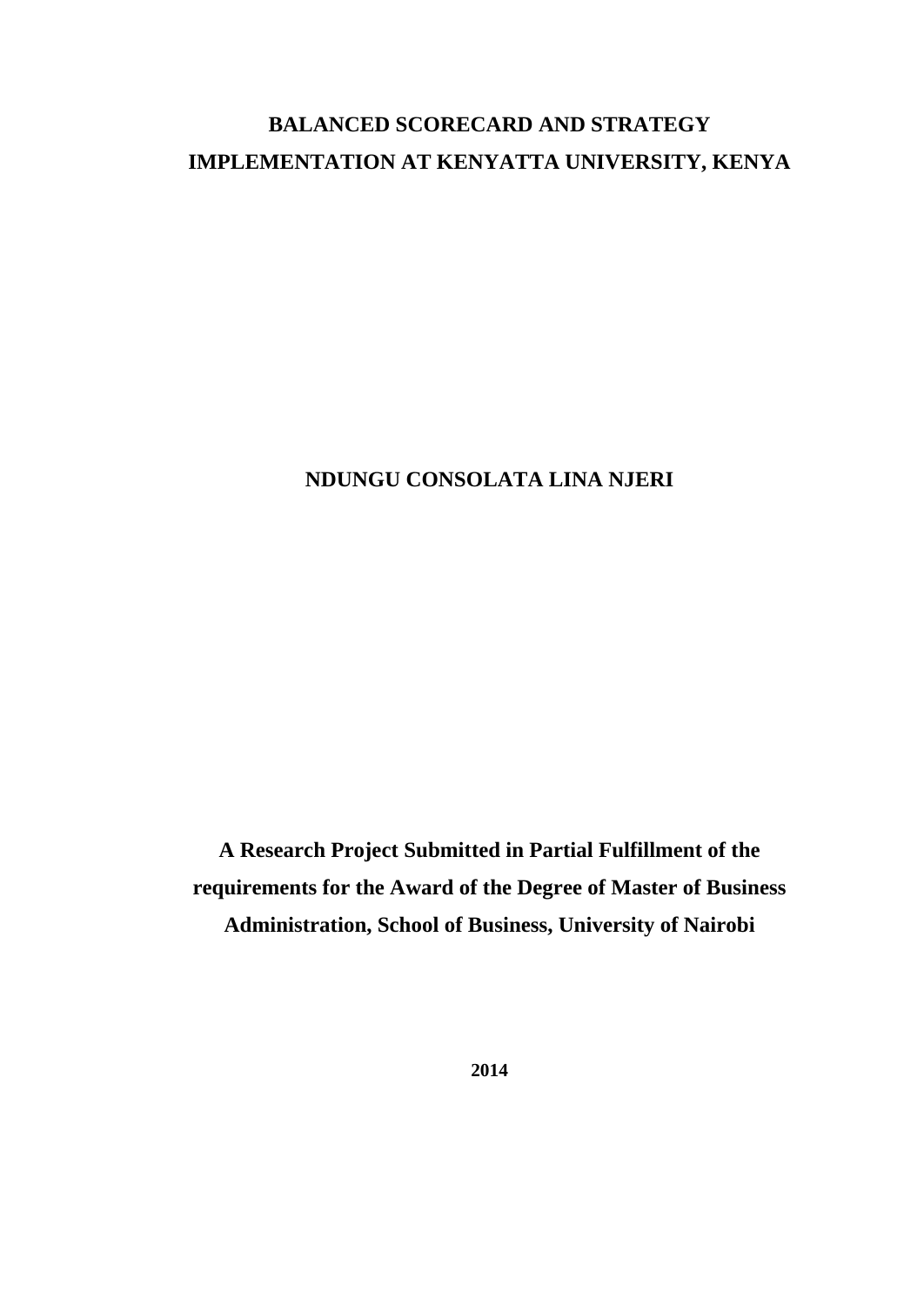# **Declaration**

<span id="page-1-0"></span>I hereby declare that this is my original work and has not been submitted for any award at any other institution.

Student:

Signature................................. Date...........................................

Ndungu Consolata Lina Njeri

D61/72995/2012

This management research project has been submitted for examination with my approval as the University Supervisor

Signature............................. Date............................................

<span id="page-1-1"></span>Mr. Jeremiah Kagwe School of Business University of Nairobi

# **Acknowledgements**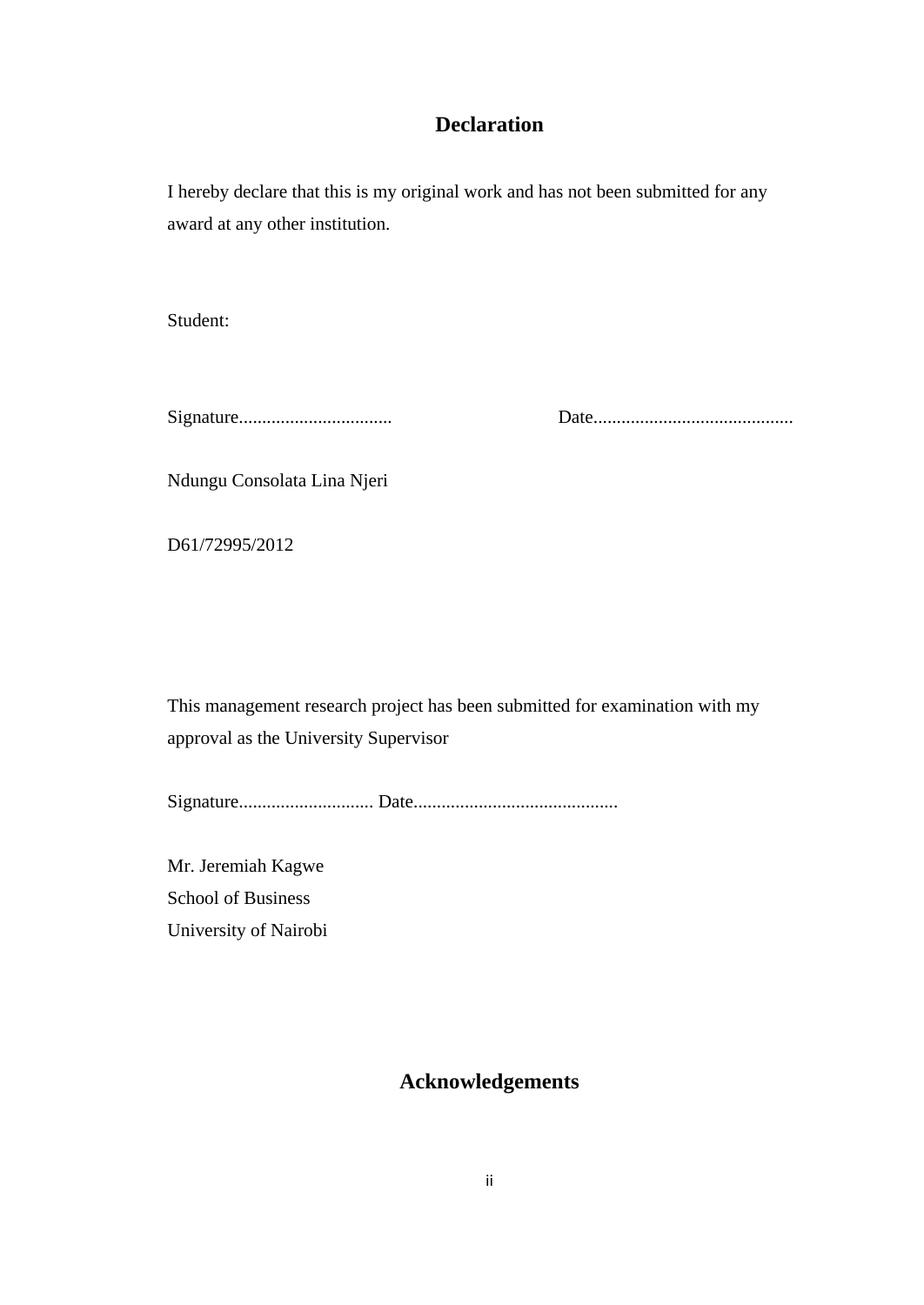From the formative stages to the final draft of this Master of Business Administration project, I owe an immense debt of gratitude to my supervisor, Mr. Jeremiah Kagwe for his invaluable support towards this project. His constructive criticism, careful guidance and patience enabled me to complete the project.

I would also like to thank the key informants who agreed to be interviewed without which this project would not have been possible. Special thanks go to the proposal presentation panel and colleagues who were present during the presentation of this project proposal.

Finally, but most importantly, I sincerely thank the Almighty God for giving me the strength and providing means to undertake this study. To each of the above, I extend my deepest appreciation.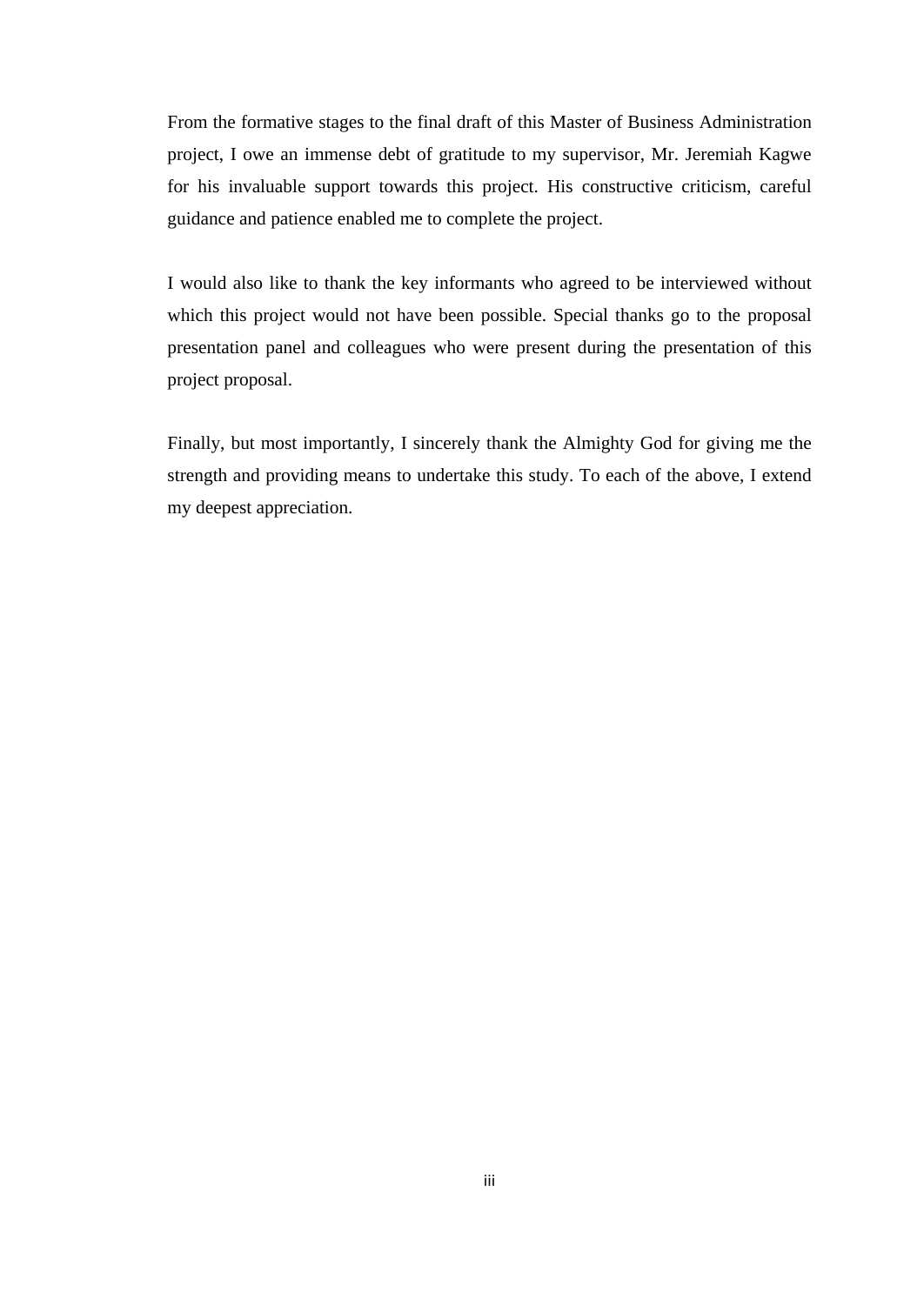# **Dedication**

<span id="page-3-0"></span>I dedicate this research project to my loving mother Margaret Adura who has been a great source of inspiration and joy throughout my daily endeavors to attain my full potential to my father Samuel Ndungu for always giving me encouragement to continue and prayers.

To my sisters Christabel, Catherine and Christine for their love and support during the course of the project.

To my brothers Humphrey, Wycliffe and Wilfred for their continuous support as I did my project.

And also to my unborn children I would also dedicate the project to them not forgetting my husband for his support.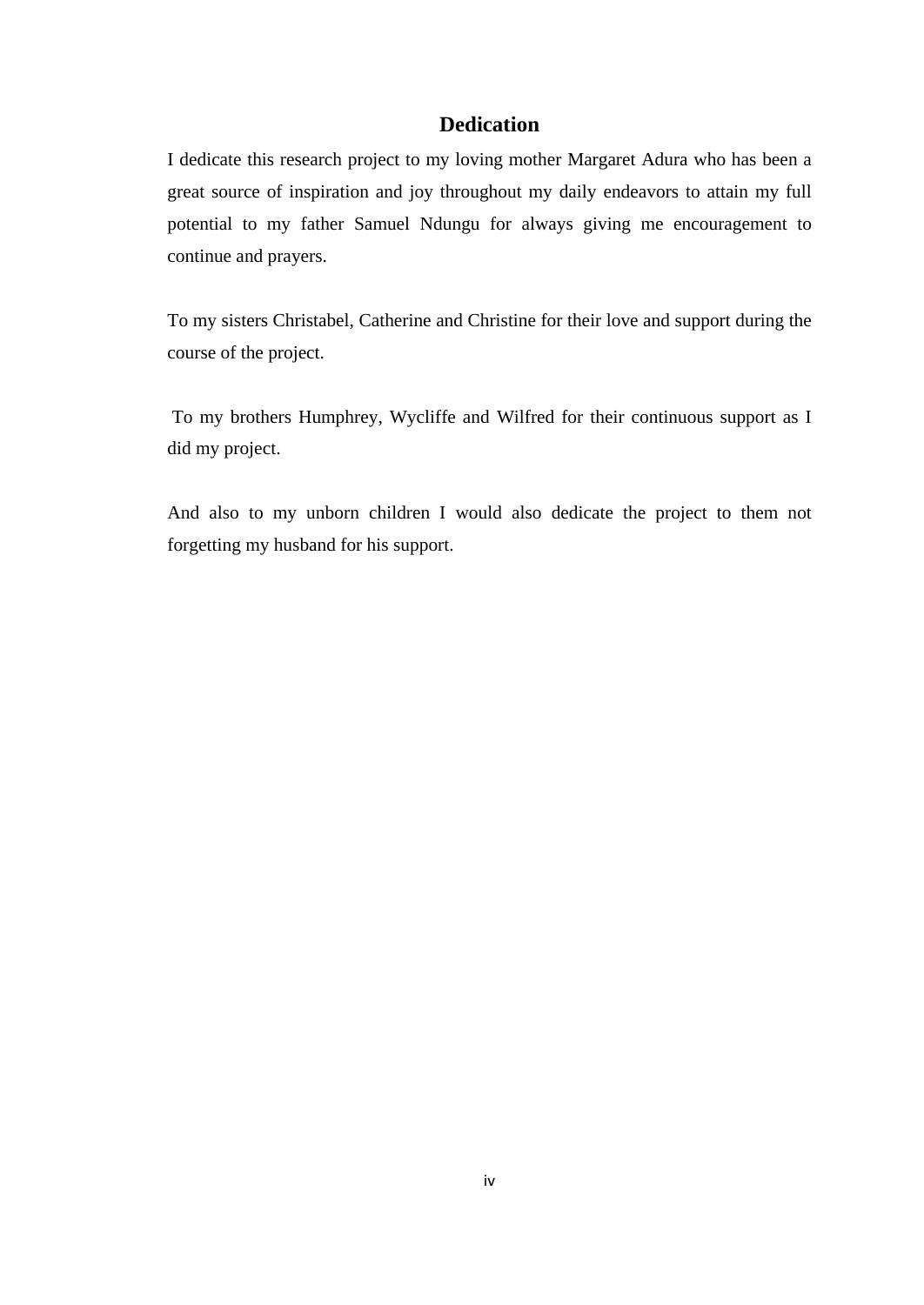# **Abstract**

<span id="page-4-0"></span>The main aim of the paper was to investigate on Balanced score card and strategy implementation at Kenyatta University. Strategy implementation involves organization of the firm's resources and motivation of the staff to achieve objectives. The environmental conditions facing many firms have changed rapidly. Today's global competitive environment is complex, dynamic, and largely unpredictable. The study reviewed on balanced scorecard and strategy implementation, and challenges faced in using the balanced scorecard for strategic implementation. The study focused on examining how Kenyatta University implements their strategies and how the Balanced Scorecard is adopted as a tool for measuring effectiveness of strategy implementation in institutions. This study was conducted through a case study and it was considered suitable as it allows an in-depth study of the subject on investigating the application of balance score card as a tool for strategy implementation. The study used primary data collected from the management and staff members of Kenyatta University. Using an interview guide, the researcher interviewed fifteen top and middle level managers from campus including the DVC', registrar head of departments and five members from the support service departments. Content analysis was used to analyze the data. The study draws a conclusion that in general the BSC application aims to address a major concern of managers to monitor and ensure that the objectives of the organization's strategy will be implemented and achieved. It also allows to monitoring the evolution of organizational decisions taking into account a set of key indicators. The study was faced with some limitation key of which was availability of resources being a self- sponsored student, another limitation was the unwillingness of the responds to give information, and time was also a major constraint being a full time employee. The study recommends that Kenyatta University needs to put in place a broad research and development department to assist it in studying the local environment and internal environment specific tools which influence their strategy implementation.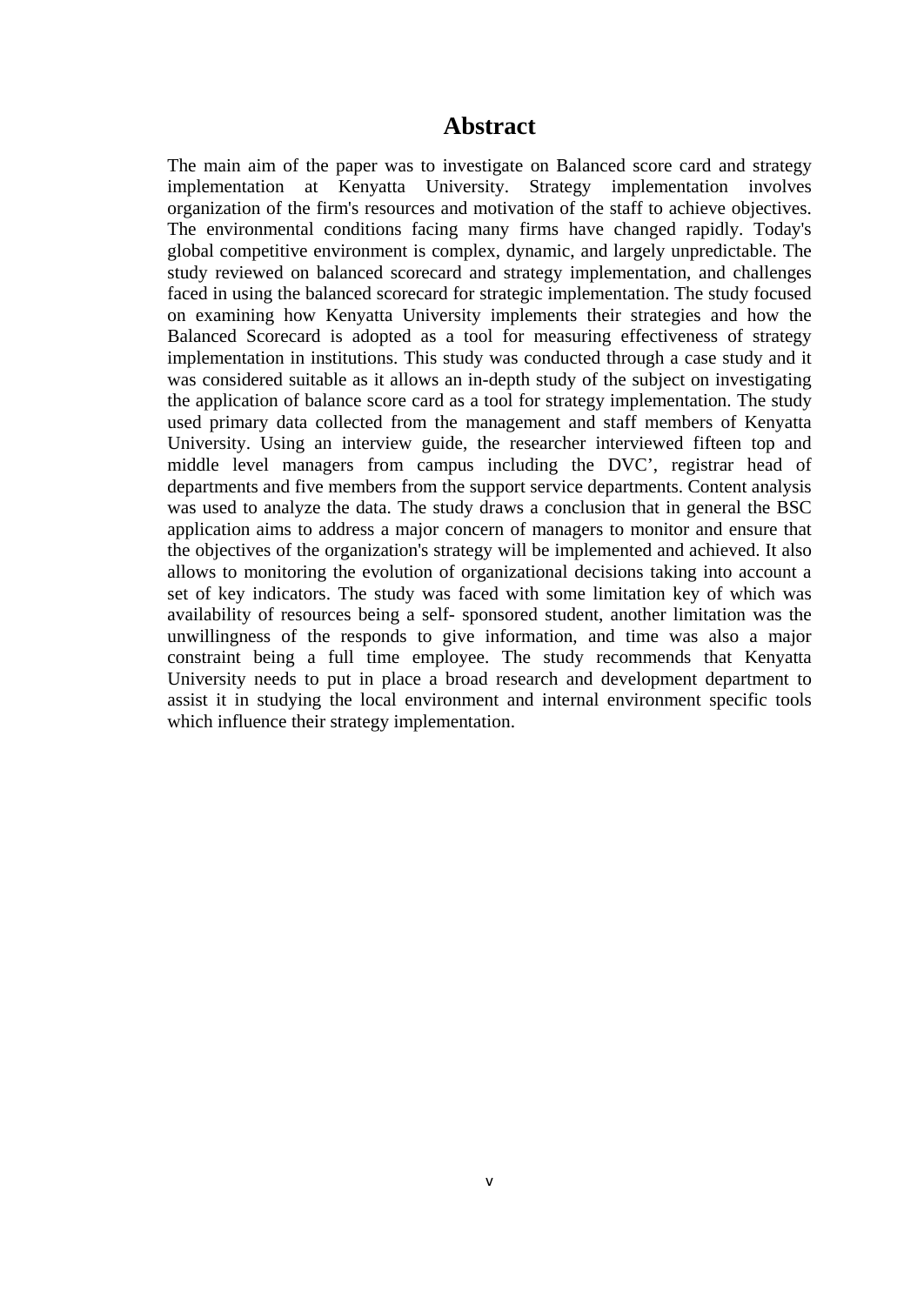# **TABLE OF CONTENTS**

| 2.4 Challenges of using Balance score Card in Strategy Implementation 17 |  |
|--------------------------------------------------------------------------|--|
|                                                                          |  |
|                                                                          |  |
|                                                                          |  |
|                                                                          |  |
|                                                                          |  |
| <b>CHAPTER FOUR: DATA ANALYSIS, RESULTS AND DISCUSSION 22</b>            |  |
|                                                                          |  |
| 4.2 Applying the Balanced Scorecard in Strategy Implementation22         |  |
|                                                                          |  |
| <b>CHAPTER FIVE: SUMMARY, CONCLUSION AND RECOMMENDATIONS</b>             |  |
|                                                                          |  |
|                                                                          |  |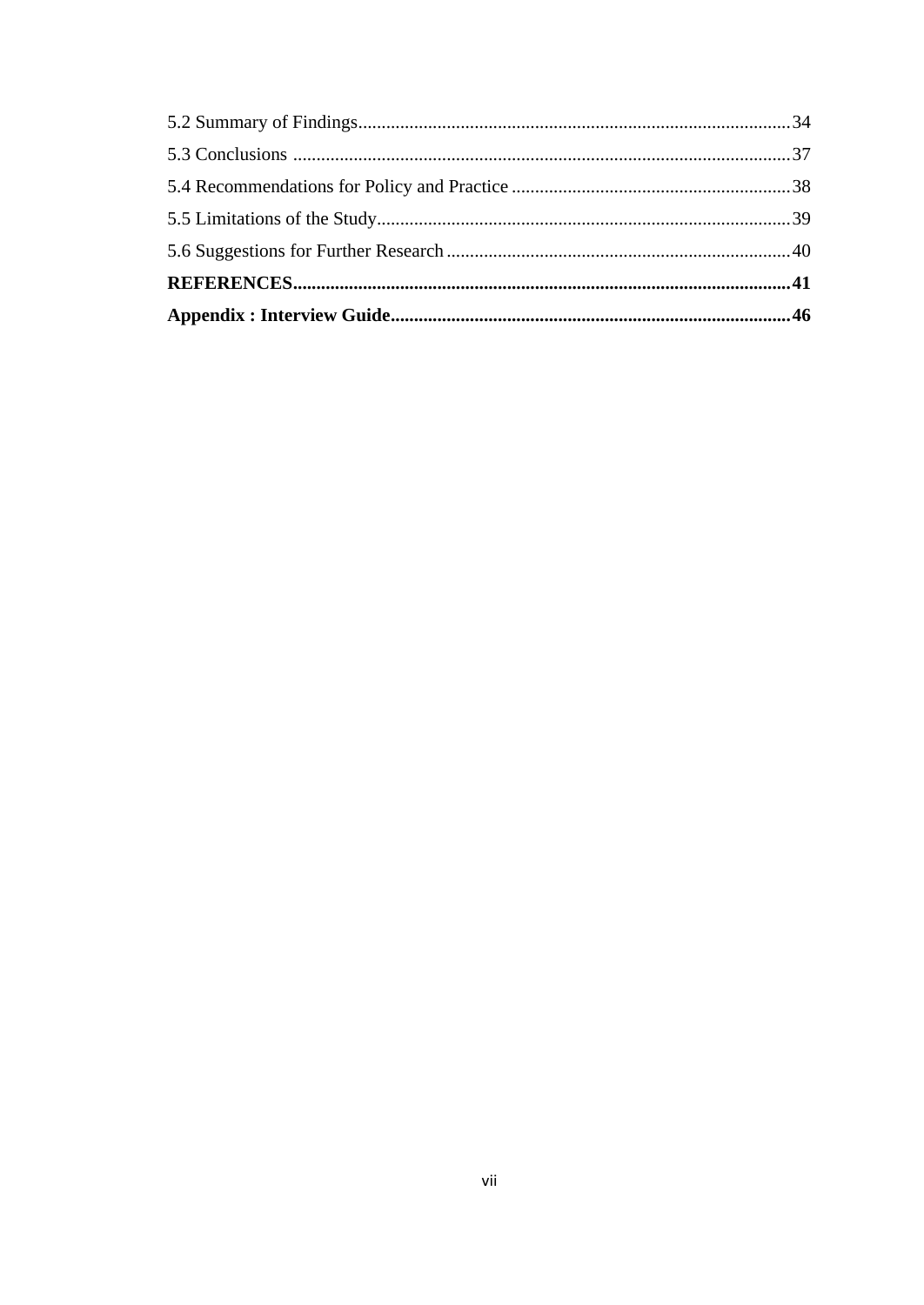# <span id="page-7-2"></span><span id="page-7-1"></span> **CHAPTER ONE INTRODUCTION**

#### <span id="page-7-0"></span>**1.1 Background of the study**

The Balanced Score Card (BSC) is undoubtedly the most popular management system in organizations today (Wiersman, 2009), its popularity comes from the principle that it brings all of the strategic objectives of a business into a single and balanced framework (Kaplan and Norton, 2003). The BSC concept was introduced following a lot of critic from using only financial measures to evaluate the performance of a company. Kaplan and Norton (1992), proposed that financial measure of a company's performance be supplemented with other measures that will capture the intangibles assets of the growth, were to complement financial ones to give a clear picture of the company's performance.

The environment that businesses operate is very competitive and therefore necessary for it to have a competitive advantage over its competitors. Resource based-view (RBV) is an approach to achieving competitive advantage that emerged in the 1980 and 1990 (Barney J.B, 1991).It mainly argues that firms should look inside the company to find sources of competitive advantage instead of looking at the competitive environment. According to RBV it is more feasible to exploit external opportunities using existing resources in a new way rather than acquire new skill for each different opportunity.RBV as a basis for competitive advantage of a firm lies primarily in the application of a bundle of tangible and intangible resources at the firms disposal (Mwailu& Marcer,1983).The dynamic capability theory grew out of the RBV of the firm ,The basic assumption of dynamic capability framework is that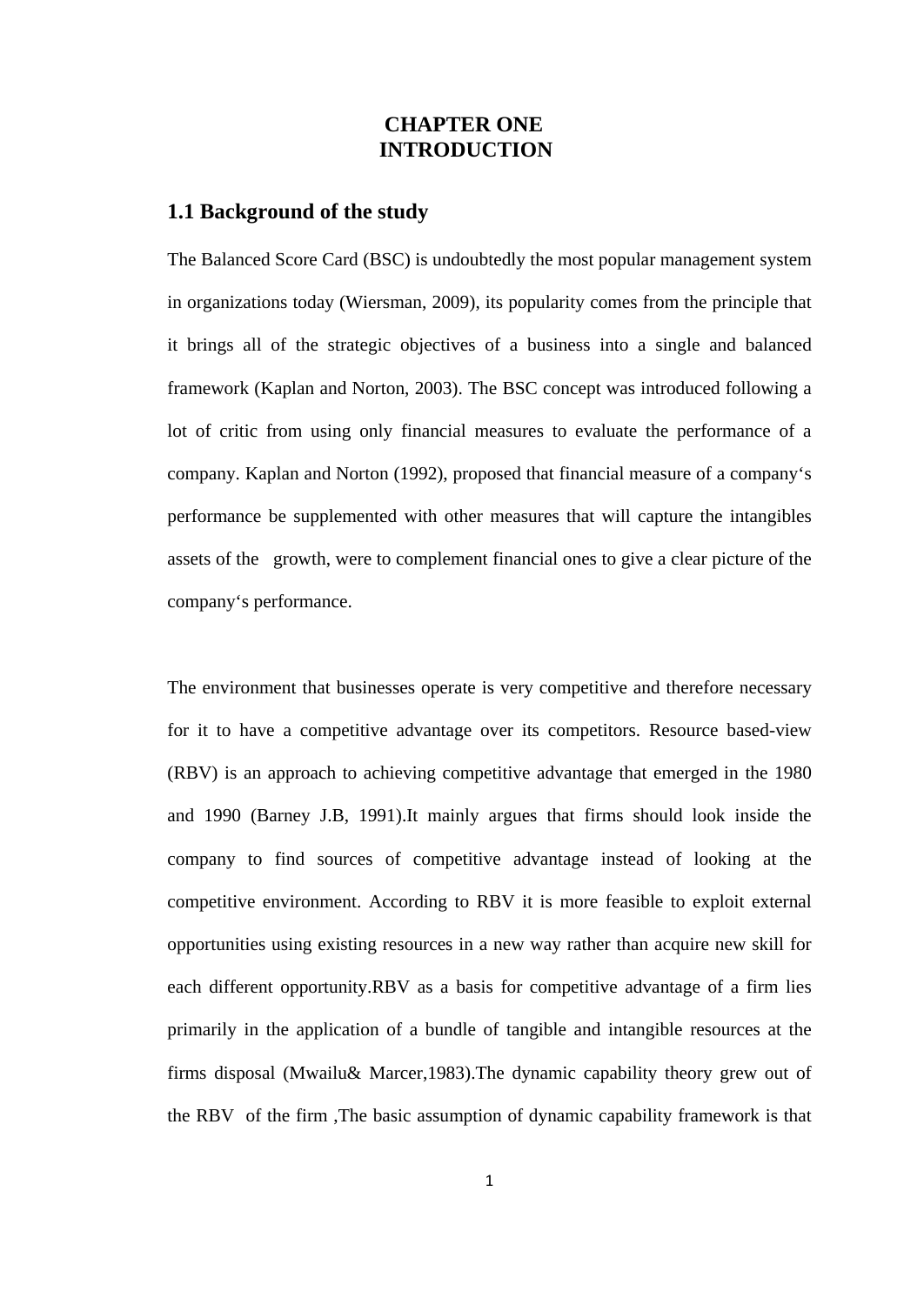the core competencies should be used to modify short term competitive positions that can be used t build longer –tern competitive advantage (Nelson & winter, 1982)

Kenyatta university has grown tremendously over the years making it necessary to change the strategy they had back in the 90'S to be able to cope with the changing external environment and competition .Traditional financial reporting systems provide an indication of how a firm has performed in the past, but offer little information about how it might perform in the future. For example, a firm might reduce its level of customer service in order to boost current earnings, but then future earnings might be negatively impacted due to reduced customer satisfaction. To deal with this problem, Robert Kaplan and David Norton developed the Balanced Scorecard, a performance measurement system that considers not only financial measures, but also customer, business process, and learning measures. Kenyatta University has over the years had many strategies but some just did not work out properly due to poor strategy implementation plan, the use of the score card will be of great impact to the university it will provide it with a system that will make the vision of the university into reality. The balance score card helps in the strategy implementation process, it provides a road map which the organization will or should follow in order to implement strategy based on customer satisfaction, financial measures and internal growth.

#### <span id="page-8-0"></span>**1.1.1 The Concept of Balanced Scorecard**

The way of converting strategy into practical actions throughout the firm, detailing guidelines and goals, creating tools for monitoring and for measurement of strategies' results and creating a favorable environment for strategic alignment and learning has been one of the greatest challenges for the strategic management field. Seeking this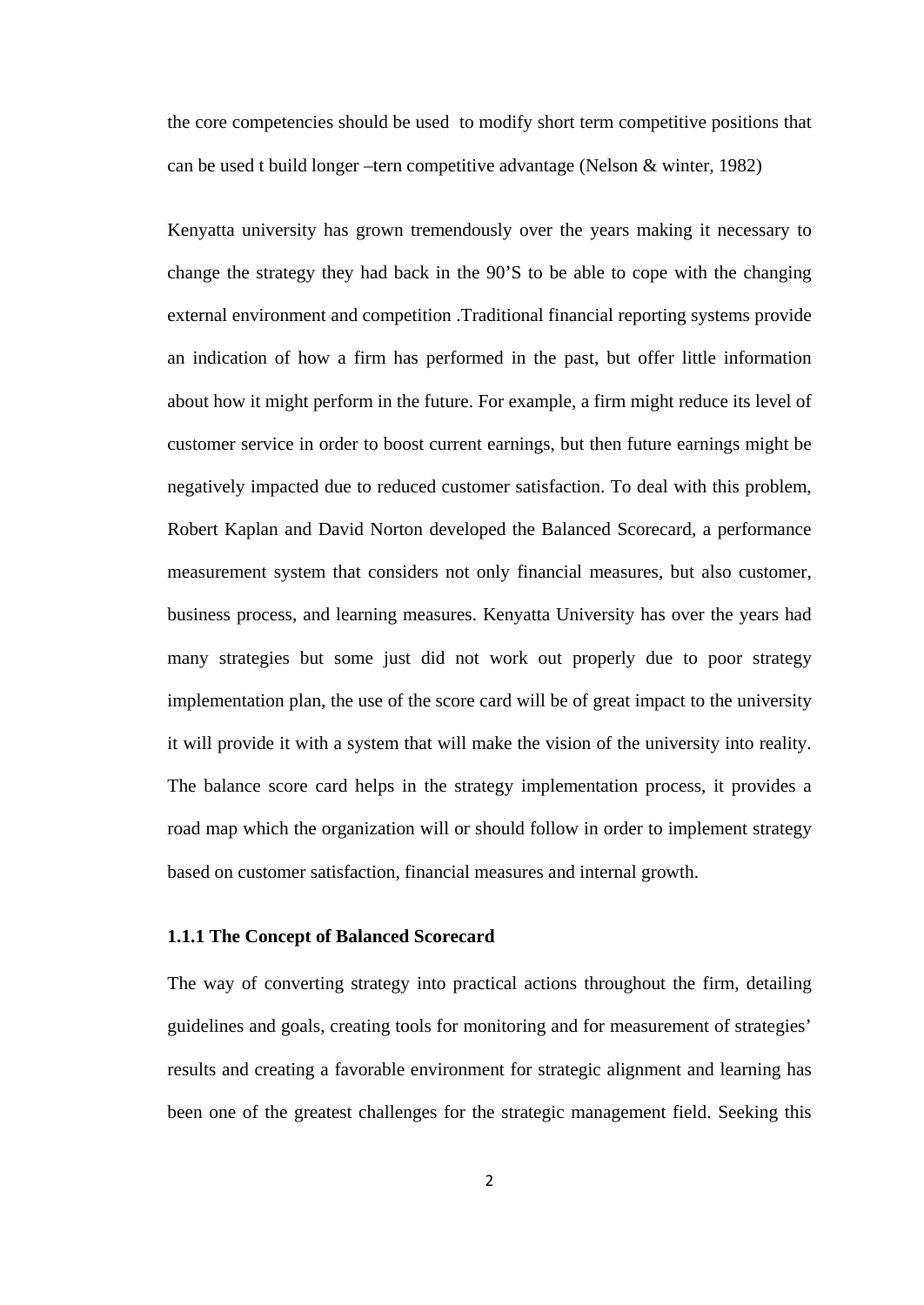goal, several methods have been developed, such as Tableaux of Board, Administration by Goals (Drucker, 1954.)

Since 1992, when the first paper about BSC was published, this method has spread and been applied in firms quite widely. According to Collazos (1999), the BSC is incorporated into the management process in many of the organization currently due to increased competition. Fernandes (2003), states that the BSC's success was so significant that Harvard Business Review magazine affirmed that BSC was one of the most important discoveries of the last 75 years in the business world it has been clear that the primary focus of Balanced Scorecard is to be a control tool for managers (Kaplan and Norton, 1992). But there are different types of control exercised by managers: Kaplan and Norton appear from the outset to associate the Balanced Scorecard with what (Muralidharan, 1997) calls 'strategic control' rather than 'management control' ( Bungay and Goold, 1991). But in practice, considerable academic and practical attention has focused on the application of Balanced Scorecard for management control purposes (Neely et al, 1994, Lingle and Schiemann, 1996, Frigo, 2000)

#### <span id="page-9-0"></span>**1.1.2 Strategy Implementation**

When studying performance assessment and control systems for implementation of business strategies, Simons, (2000) conceived a model of strategic control levers that involve four dimensions, namely strategy as perspective .strategy as positioning, strategy as plan and strategy as pattern. These dimensions are partially related with the 5 Ps of strategy (Mintzberg et al., 2000): strategy as perspective, strategy as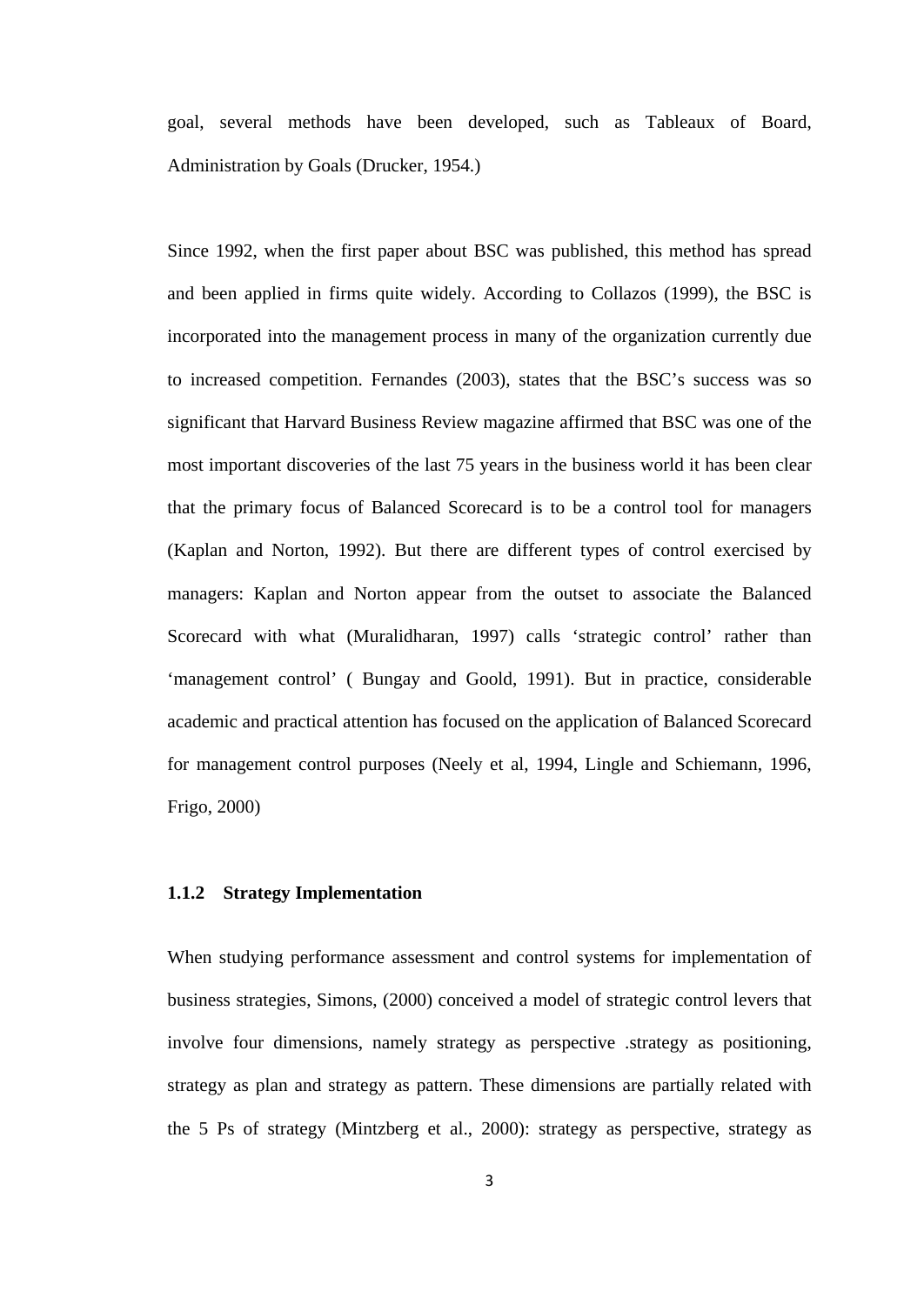positioning, strategy as plan and strategy as pattern. Only the fifth P of Mintzberg strategy as ploy is not considered in this model. The model of control levers developed by (Simons, 2000) took advantage of some concepts and formulations of strategy developed previously. The first one was the analysis of the Design's School (Andrews, 1996), which establishes that the strategy formulation should be done according to the analytical study of threats and opportunities of the external environment and of strengths and weaknesses of the internal environment (SWOT) analysis. In order to position the businesses in the external environment, the dynamic of market competition is used – 5 strengths model of Porter (Porter, 1998). In order to recognize and to develop resources and competences of the enterprise, the vision based on resources of Barney (1991) and on essential competences of Prahalad and Hamel (1998) have been considered as well.

Once a strategy is accepted, the focus usually moves to implementation the assumption is that if the changes outlined in the strategy are implemented, the target future will be realized and the business case achieved (Maylor, 2001, Kaplan & Norton, 2008). For some strategies, this is indeed the case; for others, it is not so easy. Implementation as it is generally practiced aims to *push* the present into the future. It is predicated on the assumption that successful implementation is achieved through the execution of a series of steps, where each step takes the organization closer to its target state. The main weakness of this approach is that it assumes organizations are deterministic and 'programmable'. (Kaplan and Norton, 1992) Yet we all know that this is not the case. Organizations are not predictable, particularly at times of significant change; they are dynamic systems that respond often in unforeseen ways when attempts are made to change them. As a consequence, an implementation plan is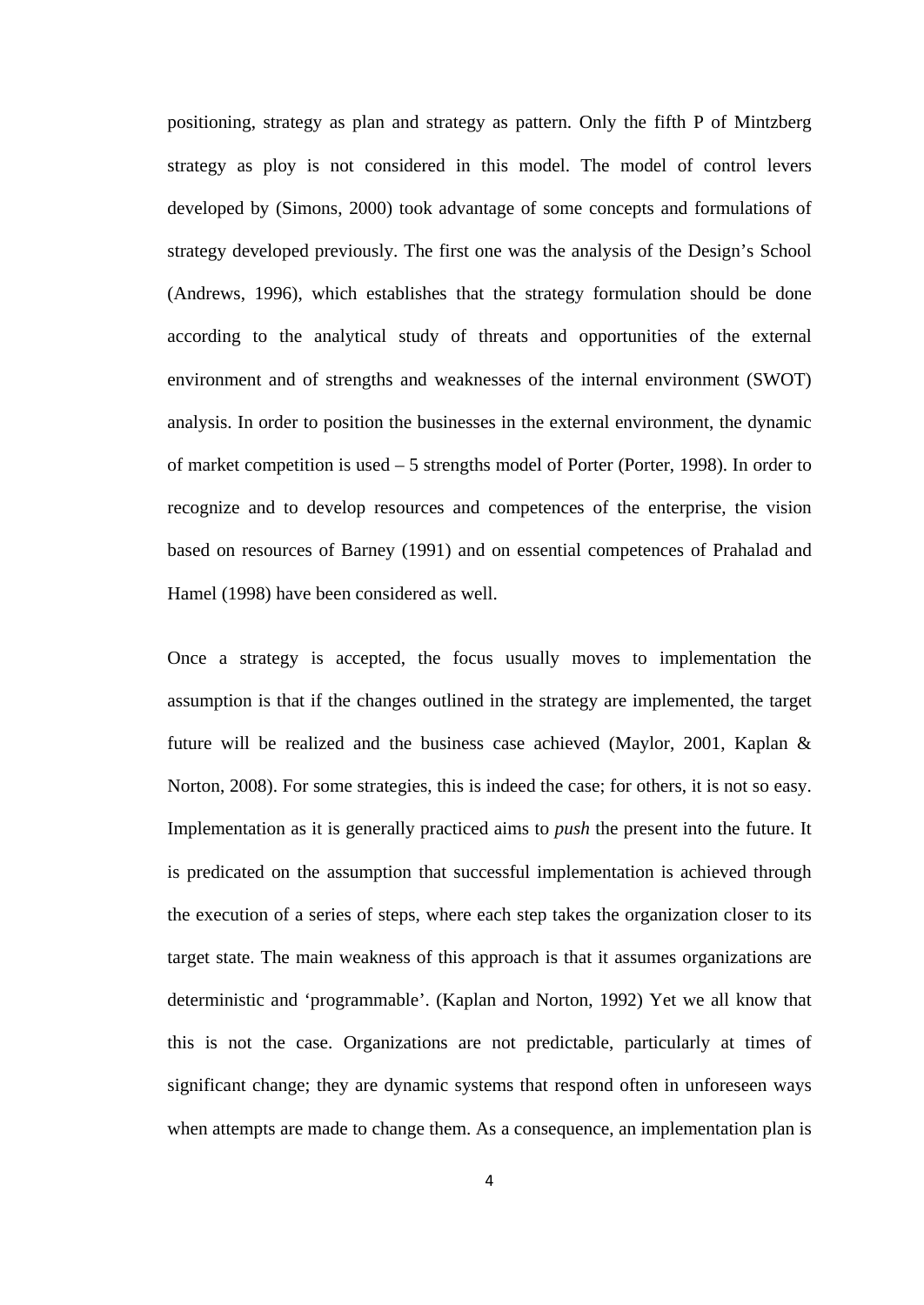always out of date. And what is more, having such a plan can lead people to believe that it is someone else's responsibility to action it: namely the people implementing the plan. (Gale, 2007).

#### <span id="page-11-0"></span>**1.1.3 Universities in Kenya**

According to Wikipedia (2014), Kenya has a number of Universities and other institution of higher learning. There are 22 Public universities, 14 Chartered Private universities, 12 universities with Letter of Interim Authority (LIA) and also foreign universities are included.

The higher education fraternity has undergone tremendous transformation in the recent past. Key among them is the enactment of Universities Act No. 42 of 2012 which commenced on 12th December 2012.These brought the establishment, governance and administration of universities under same legal framework. This caused repealing of Acts of Parliament for seven (7) universities which operated under individual Acts. The new law also caused some public university, constituent colleges operating under Legal Orders to be upgraded to full-fledged public universities. This provides for the development of university education, the establishment, accreditation and governance of universities. The commission for university education in Kenya also undertakes recognition and equation of degree, post graduate diploma and post graduate certificates conferred or awardee by foreign university and institution in accordance with section (5) g of the university Act 2012.

According to a 2004 report on reforming higher education in Kenya, the rapid expansion of university education in the country was a spontaneous response to the increasing demand for higher education necessitated by the increasing flow of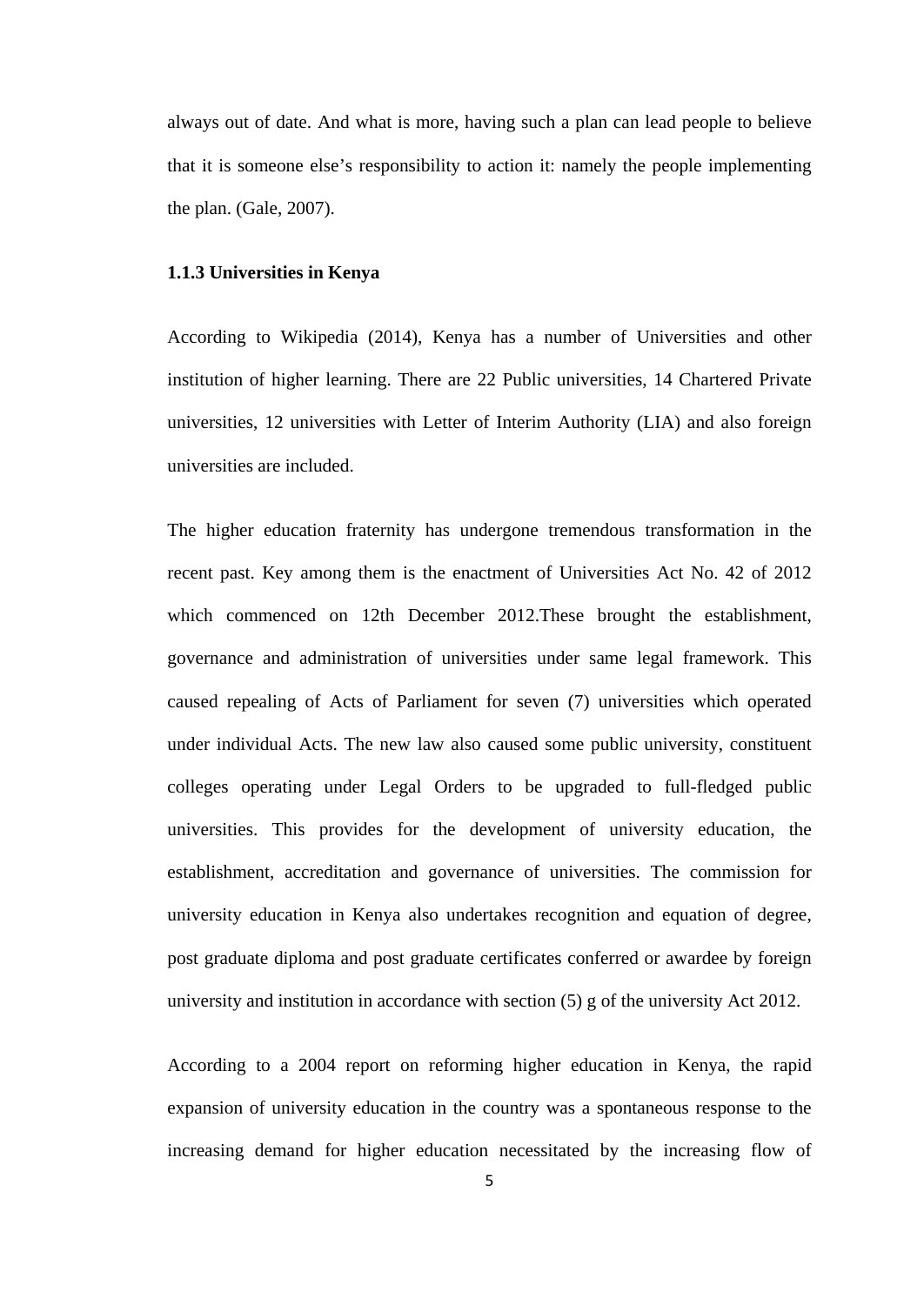students from schools. The universities in Kenya are currently having each a charter of their own making them change the strategies they have currently to e able to cope with the new charter. The Act was given as Universities Act of 2012; The Act has harmonized governance systems and quality assurance standards for all universities including both public and private.

Kenyan universities have realized a tremendous growth in the last decade; some of them have expanded to East Africa region example Kenyatta University. Universities also face challenges like shortage of teaching staff, to the point where a lecturer can have over 2000 students to lecture making them to work even over the weekend, Strikes by the staff of the university, Lack of fees by students or increase in the number of needy students. Some of the challenges can be tackled but others not easy to do so. Therefore it is necessary for them to come up with strategies that will allow them to cope with the challenges they are facing. Currently some universities are having double in takes and it's very necessary for them to know how to cope up with the increased number of students.

In 2009 the Kenya University System was about 21,000 students both by public and private universities. Since then this has tripled to 63,000 students intake by 22 public universities, taking in 53,000 students; and 22 private universities with Charters or Letter of Interim Authority expected to take in 10,000 students by 2013. For expansion of universities training to be sustainable and grow the economy of a Country's systems should be considered. As the number of universities increase, that means more people are getting access to higher education. Competition has increased tremendously over the years from 6 public universities to 22 plus private universities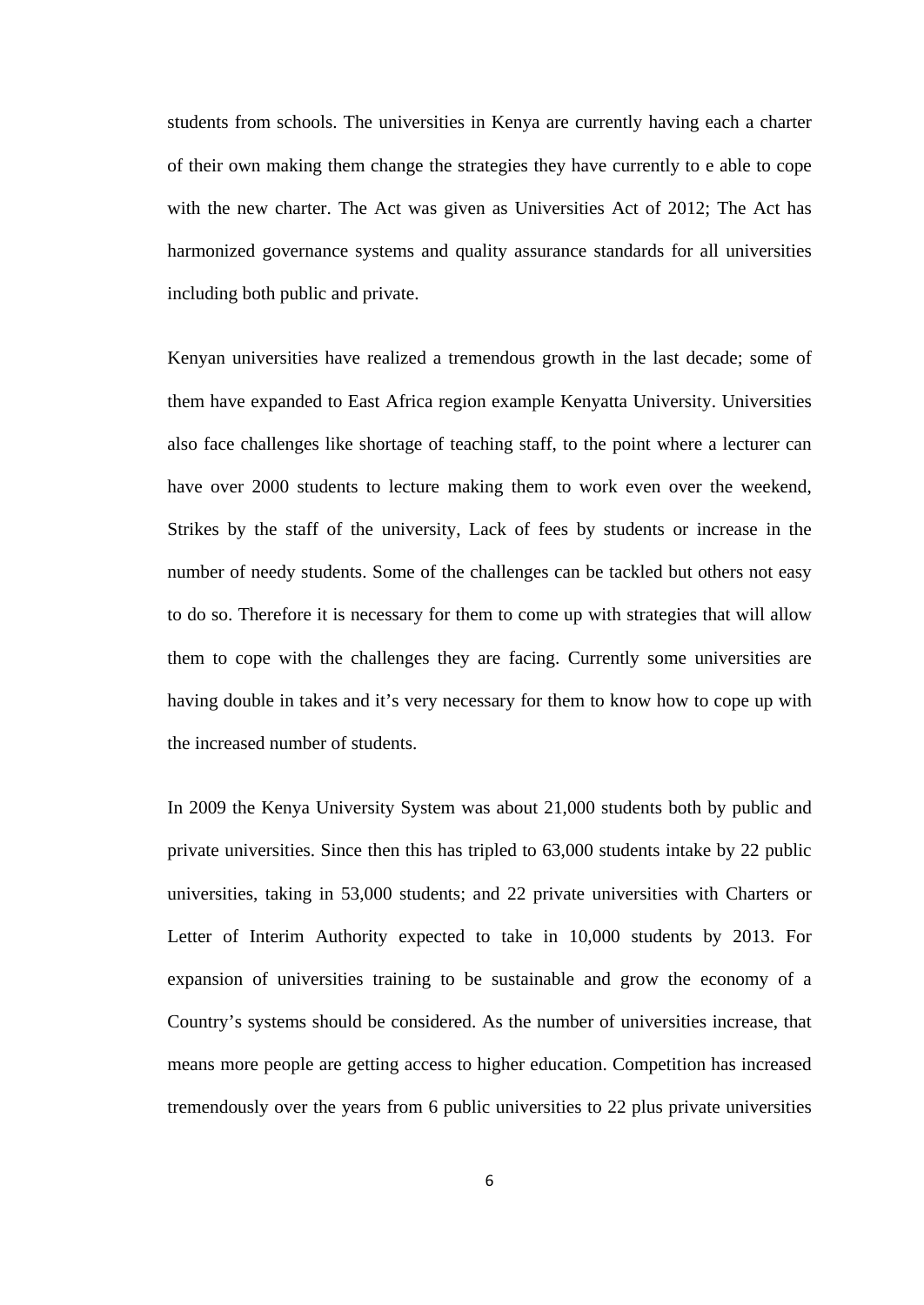which are also over 20. Therefore necessary for the universities to come up with strategies that will make it better than the rest in the market.

#### <span id="page-13-0"></span>**1.1.4 Kenyatta University**

According to Wikipedia 2012 Kenyatta University (KU) began in 1965 when the British Government handed over the Templar Barracks to the newly formed government of Kenya. The Barracks were then changed into a college known as Kenyatta College. Initially, the College was divided into two; the Secondary Education Division and the Teacher Education Division, which started by offering the three-year Post – Ordinary level Secondary Teacher's Certificate.

In 1970, the college was elevated to a constituent college of the University of Nairobi, following an Act of Parliament. Thus the name was changed to Kenyatta University College. In 1985, it became a fully-fledged university, starting as a teacher training institution and was renamed Kenyatta University. In 1978, the Faculty of Education was moved from the University of Nairobi to Kenyatta University College Campus and thus became the only institution training teachers for both undergraduate and postgraduate levels.

The Campus gained the status of University in 1985 when the Kenyatta University Act became operational. Kenyatta University immediately established new faculties and constituent colleges including Jomo Kenyatta College of Agriculture and Technology (JKUAT) which became a constituent College of Kenyatta University in 1988 and later on become a full – fledged university.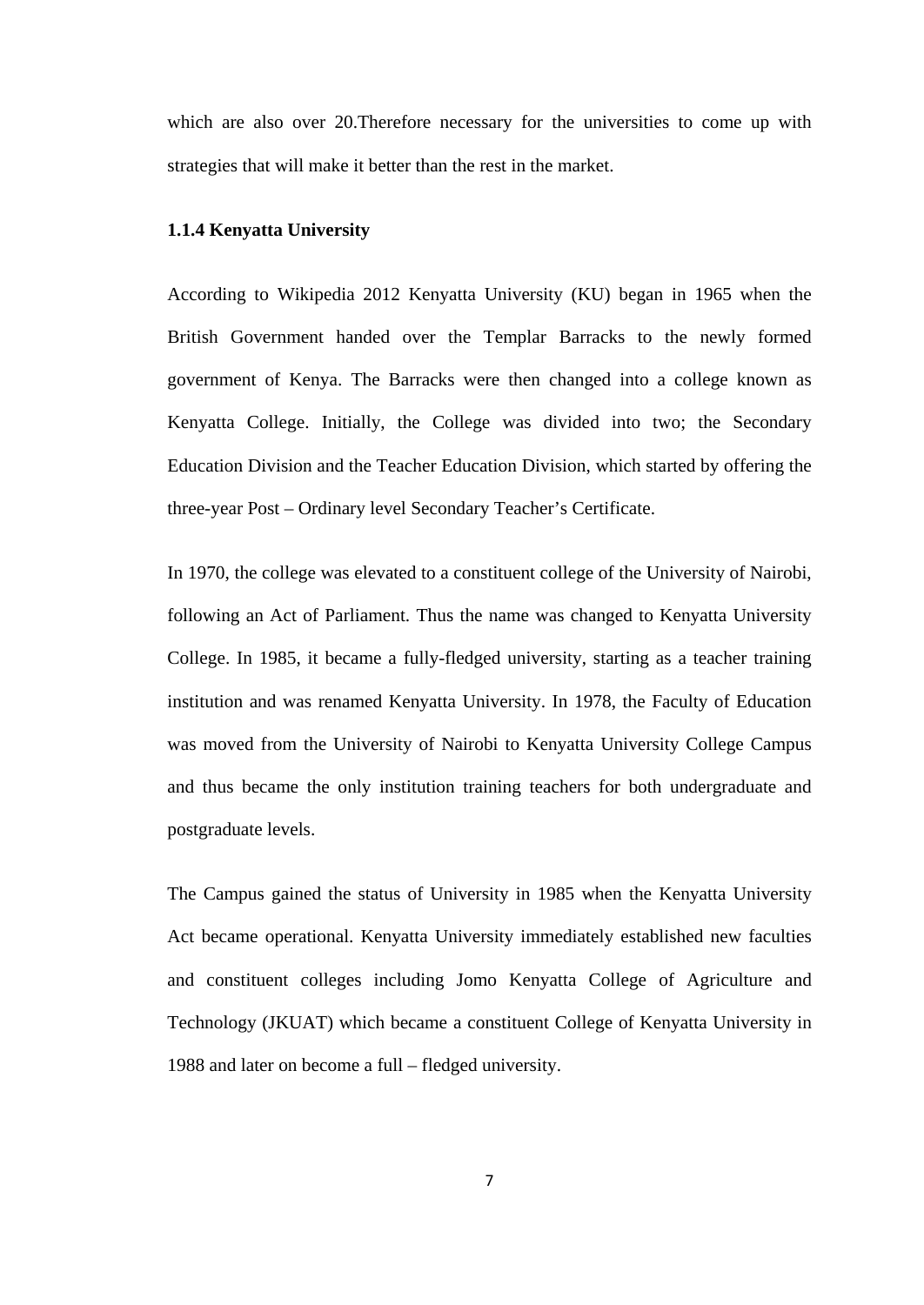Some of the major challenges facing KU are cost of running the campus, the population has increased tremendously and therefore more resources needed to cope. The university needs to employ more people, come up with new hostel to at least accommodate a bigger population of students. KU is also facing the challenge of implementing the new higher education Act which requires all the universities to be run by one Charter. The workforce in the university has also become a challenge due to the strikes they are having which affects the running of the universities. Recently workers were striking for the accomplishment of the CBA agreement which required their salaries to be raised. It was a big challenge to many universities which are currently still not stable after paying the agreed CBA, KU included.

The introduction of the self- sponsored students (SSP) has been a great advantage to universities because they can run the universities using funds from SSP students. The growth in many universities is mainly from SSP funds. The implementation of the new Act will require the university to come up with strategies and implement them for them to able to succeed in the long run. A happy and encourage work force is better and therefore the university should come up with strategies that will ensure that the staff are motivated and taken care of.

Kenyatta University has currently a student population of at least 24,000 students as compared to 1997 it had about 8,000 students. The management of the campus has to come up with strategies to help them cope with the increased population of students in the university. Strategy implementation is crucial for survival of any organization. Good strategies with bad implementation plan are not of any importance to the organization. The balanced score card helps in implementation of strategy and it will be of great importance to Kenyatta University for it to succeed in the competitive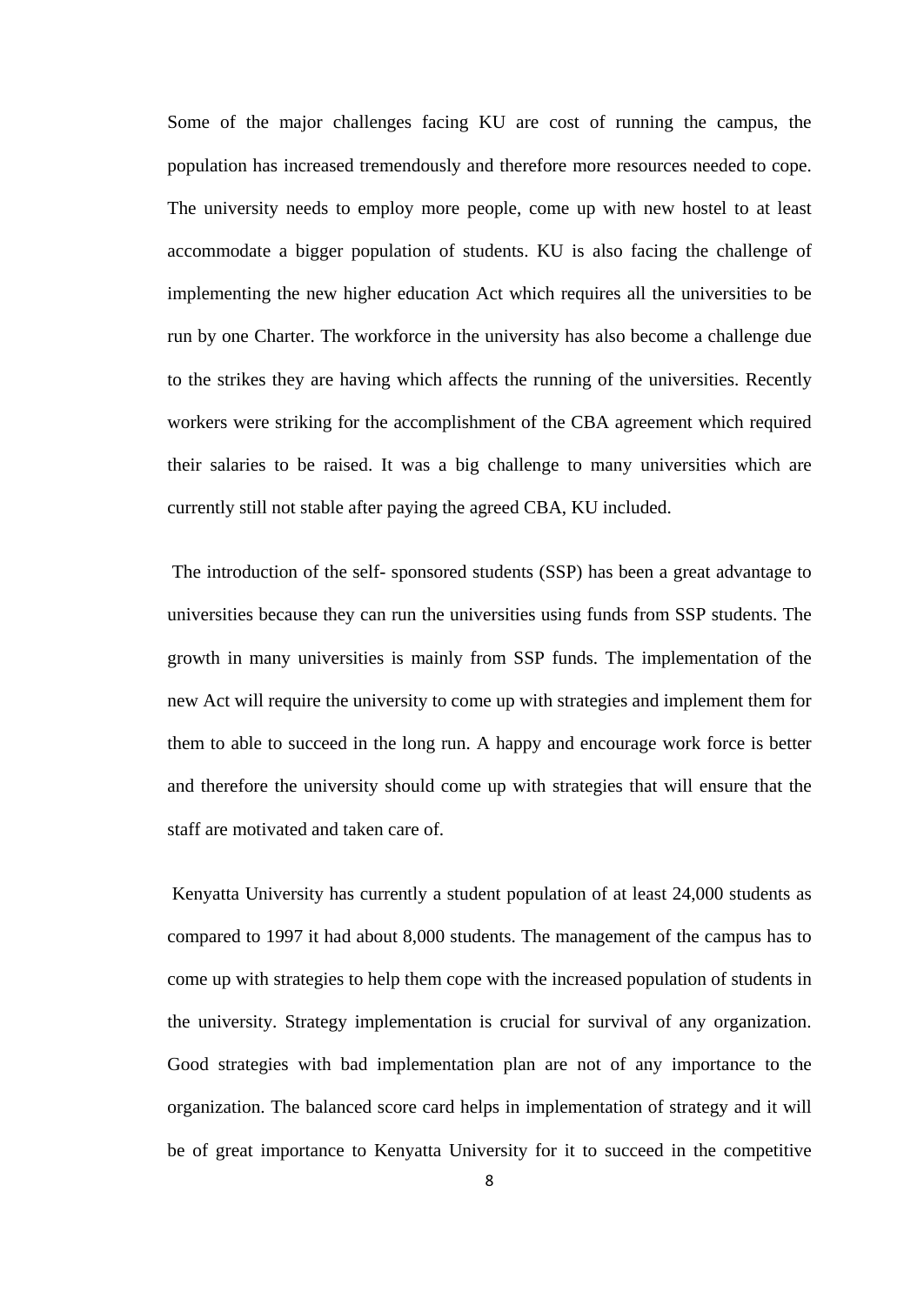environment in which it is operating. Kenyatta University has opened many campuses around the country, So as to cope with the increase in population of students who enroll at the campus. Some of the challenges Kenyatta University is facing currently is that the number of students it is admitting are more than what they can offer accommodation to. The number of staff is less compared to the number of students they are supposed to serve, making it more difficult for them to serve their customers efficiently and effectively as they are supposed to. Kenyatta University has created employment for many people by opening many campuses and constituents college around the country.

#### <span id="page-15-0"></span>**1.2 Research Problem**

There is little literature and research available in the area of Balanced Scorecard as a strategic tool. Ittner and Lackner, (2001), state that "surprisingly little research have been conducted on the Balanced Scorecard concept, despite considerable interest in the topic" The intended contribution of this research is to increase the knowledge in the area. With little research conducted so far, this research is a modest start in the exploration of whether BSC stands the test as an appropriate tool for strategy implementation.

According to Kaplan and Norton (2005), many organizations have ambitious plans for growth but few ever realize them. This is attributable to a gap between strategy formulation and implementation .Aosa (1992), states that organizations generally achieve less than superior performance when it comes to strategy implementation, regardless of context and industry. The objective of strategy is to win the competitive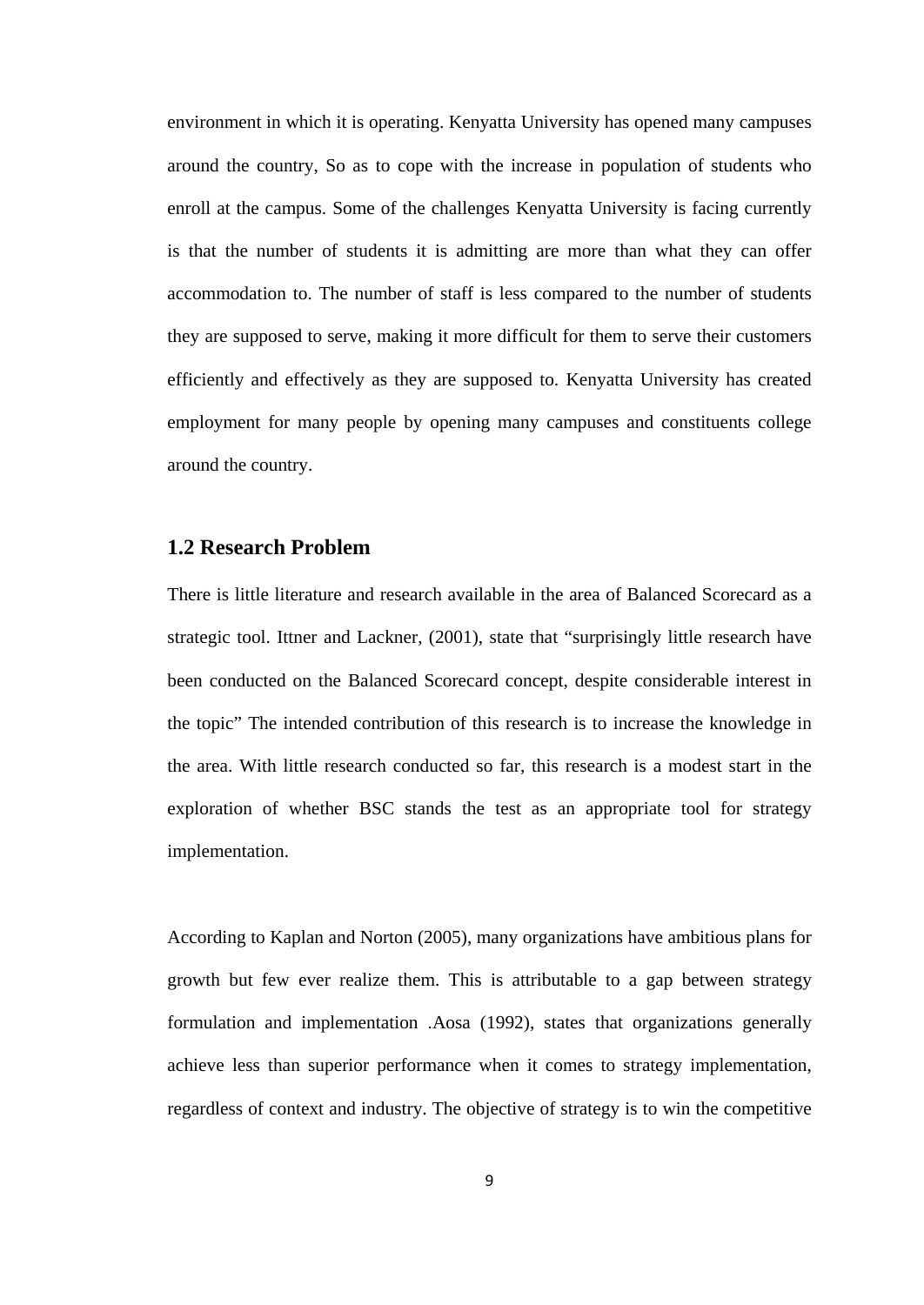game by outwitting an organization's competitors. This enables it to achieve superiority in the market place hence ensure survival and prosperity.

Realizing strategic objectives implies proper strategy implementation by institutions. Many strategies are not realized in organizations due to poor implementation (Neely and Bourne, 2000). Strategy implementation happens to be a more challenging and delicate task than that of strategy formulation. Many strategies fail because the strategic plans are not translated into measures that managers and employees can understand and use in their daily work. Many organizations both in public and private come up with excellent strategies but very few set to implement them. This is largely attributed to the fact that delicate and sensitive issues are involved in the strategy implementation.

The number of universities has increased tremendously over the last decade and therefore competition is high. With this in mind, the university has adopted the application of BSC in serving its focal point for all its efforts thus shifting from the past to learning about the future. Kenyatta University has adopted the balanced scorecard (BSC) methodology to implement its strategies. The balanced scorecard has been designed to cater to the specific needs of Kenyatta University.

The balanced scorecard is a complementary strategic model that considers financial and non financial measures. According to Johnsen (2001), balanced scorecard as a management model, that translates the organizational mission and strategy into a collection of performance measures. It is a complement of the Management by Objectives but "with more emphasis on feedback on results by formal and integrated performance measurement". Performance measures cannot be only based on financial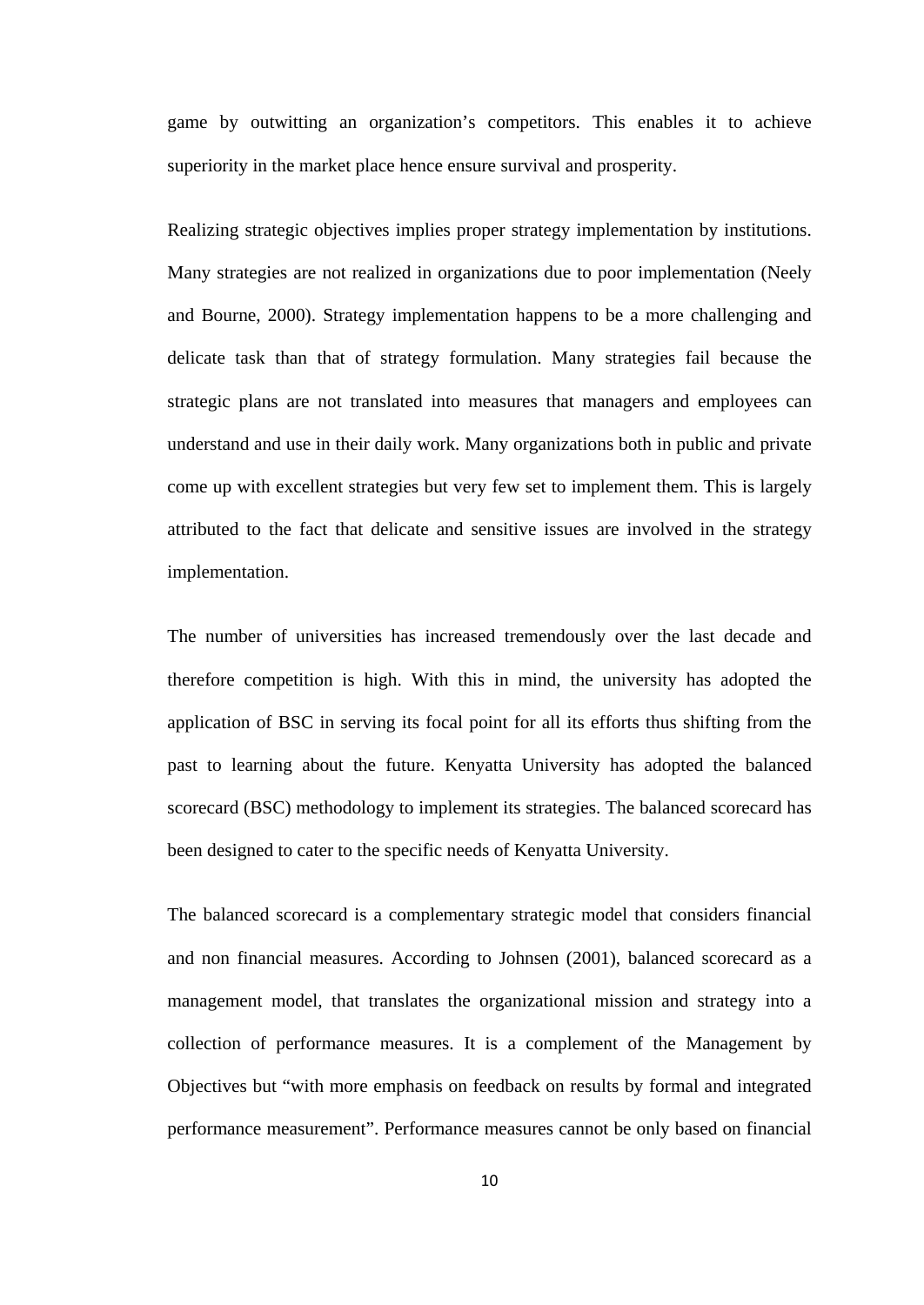measures but should consider others perspectives (Wilson et al., 2003).The research will be conducted to see if the finding will agree with earlier researches done on strategy implementation, And how the BSC helps in implementation of strategies in organization.

Scholars have studied the role of the balanced scorecard in strategy implementation in different sectors. Mucheru, (2008), carried out a survey on the application of the balanced scorecard in performance management among commercial banks in Kenya; Karimi. (2010). carried out a case study of Safaricom, on the use of the balanced scorecard in strategy development and implementation and Ogendo, (2010), carried out a study on the application of the balanced scorecard in strategy implementation by Unilever Tea Kenya Limited. With regard to studies on strategy implementation, Karani, (2009) examined strategy implementation at KenGen. The above studies did not focus on challenges of the balanced scorecard as a strategy implementation tool. Although the balanced scorecard has gained a lot of popularity as a tool for strategy implementation, it has its own challenges, which this study seeks to identify. Due to the contextual, sectoral and managerial differences among organizations, the application of the balanced scorecard and the challenges faced in application of the same would not be assumed to be similar, unless empirical studies demonstrate so. What is the effect of the application of balance scorecard as a tool for strategy implementation at Kenyatta University?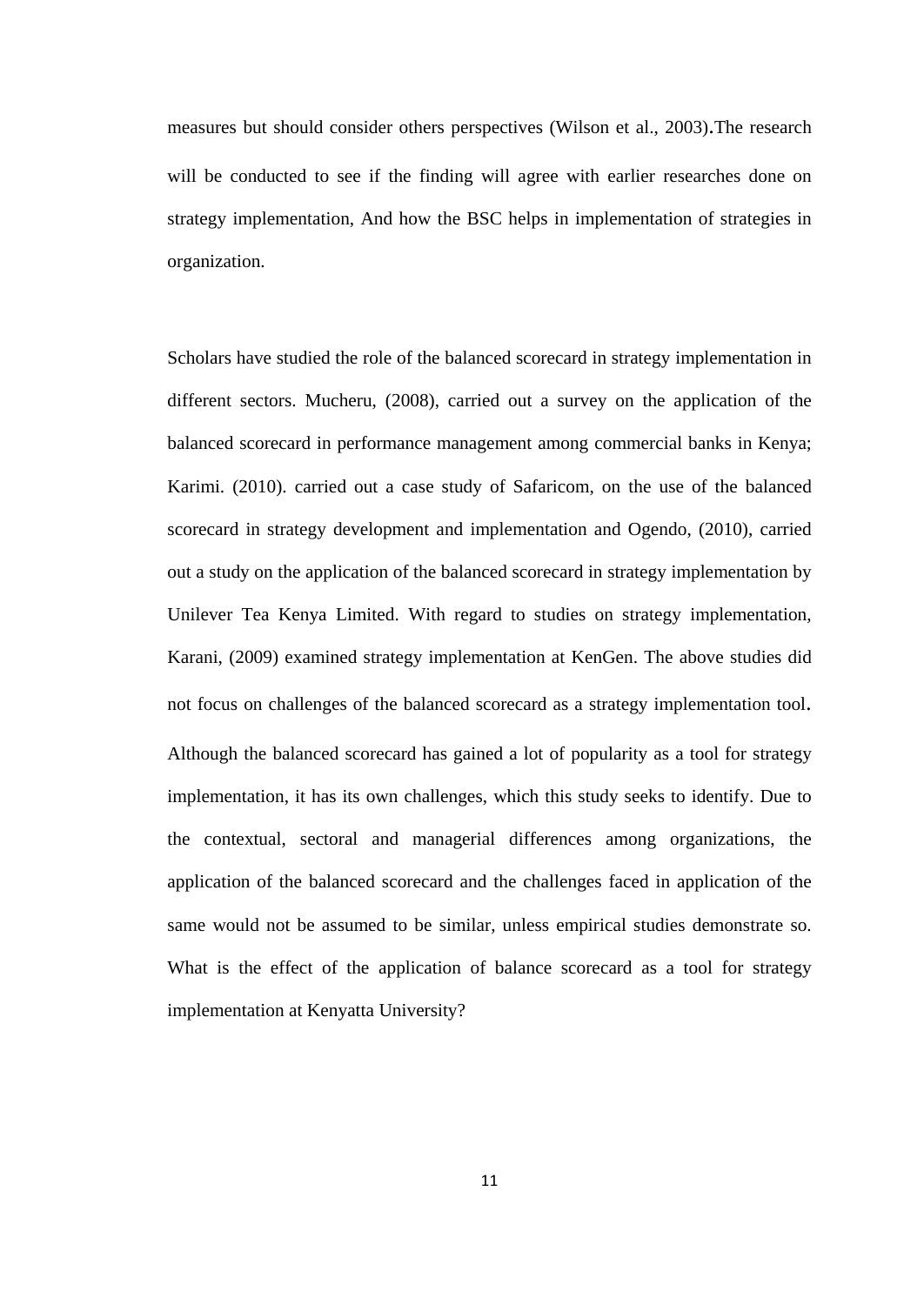#### **1.3 Research Objectives**

<span id="page-18-0"></span>The objectives of the study was to establish how Kenyatta University is applying the balanced scorecard in strategy implementation and the challenges faced in the application of balanced scorecard at Kenyatta university

#### <span id="page-18-1"></span>**1.4 Value of the Study**

The study of strategy implementation and how the balanced scorecard has been applied in the Kenyatta University will be instrumental to policy makers other organizations and universities To policy makers especially in the public sector it will serve as a blue print for the implementation of strategy. It has become common for the public sector to craft strategies that look good on paper but are never actualized. This study will help shed light on the available avenues for bringing strategy into fruition.

This is purely an academic research carried out with the purpose of establishing the application of BSC methodology in strategy implementation in an institution of higher learning. There is little literature and research available in the area of balanced scorecard as a performance management tool in institutions of higher learning. The BSC concept is a new approach for strategy development and employment and has entered the management scene during the last decade.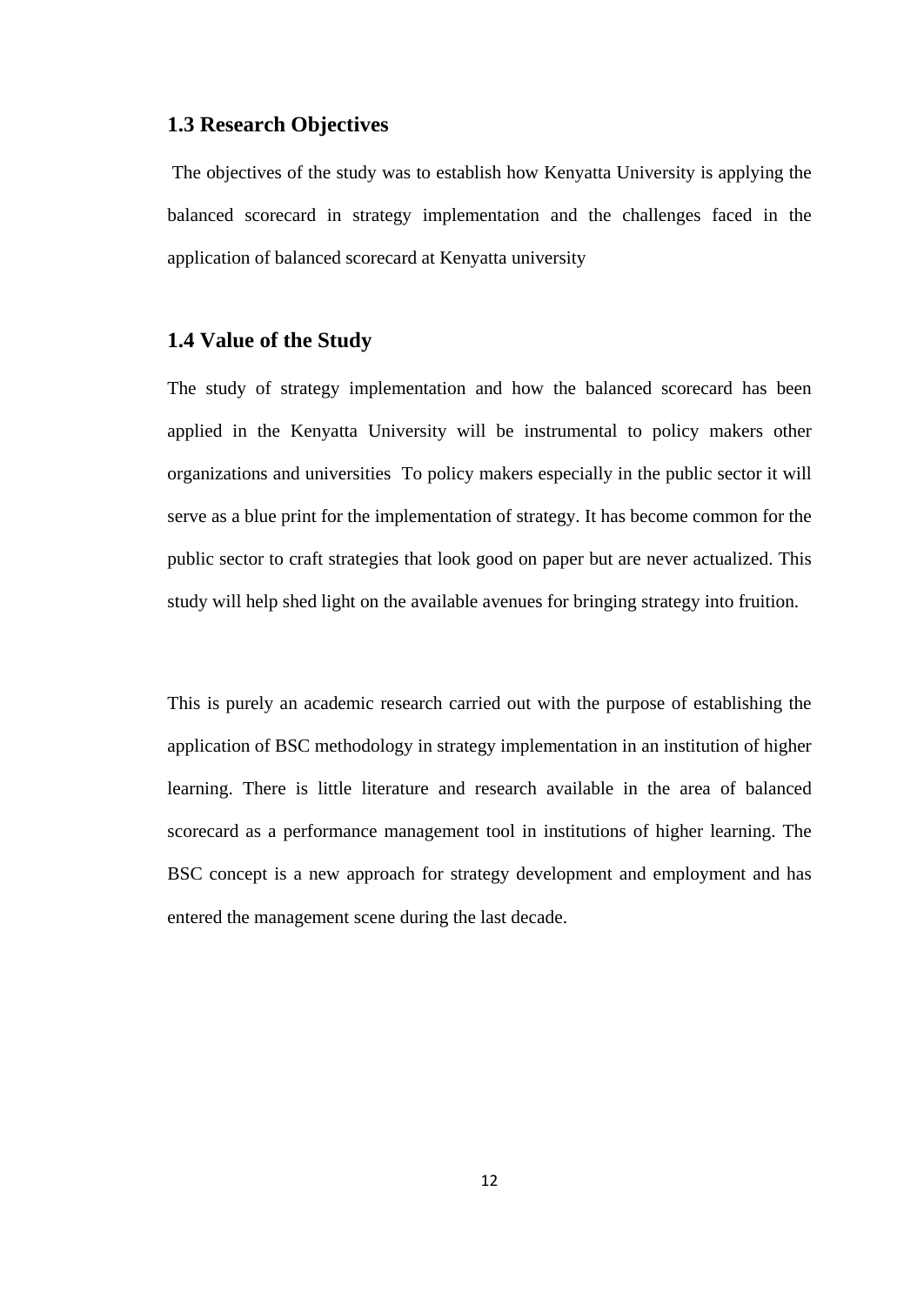# **CHAPTER TWO**

# **LITERATURE REVIEW**

## <span id="page-19-2"></span><span id="page-19-1"></span><span id="page-19-0"></span>**2.1 Introduction**

<span id="page-19-3"></span>This chapter shall review the literature available on strategy implementation, balanced scorecard framework for organization and challenges faced in using the balanced scorecard for strategic implementation. Empirical studies in these areas shall also be reviewed.

# **2.2 The Theoretical Foundation of the study**

The BSC emerged in the USA at the end of the 80's within the scope of the Strategic Control and the Agency Theories. Since the historical work of Johnson and Kaplan (1987), the vast majority of the new management control tools have gained strategic and marketing dimensions. The most famous nowadays is the BSC (Kaplan and Norton, 1996, 2004). The Strategic Control theory (Bromwich, 1990) implies to study the interactions between the strategic and the operational processes. A Strategic Control tool necessitates an overwhelming volume of data and information from outside and inside the firm. It is a reason why there has been a crisis in the management control profession until the design and the development of integrated performance information systems tools (ERP, BPM) more precisely; the Strategic Control approach emerged during the 1970s and has been developed since (Schendel & Hofer, 1979; Horovitz, 1979). There has been growing researches on this subject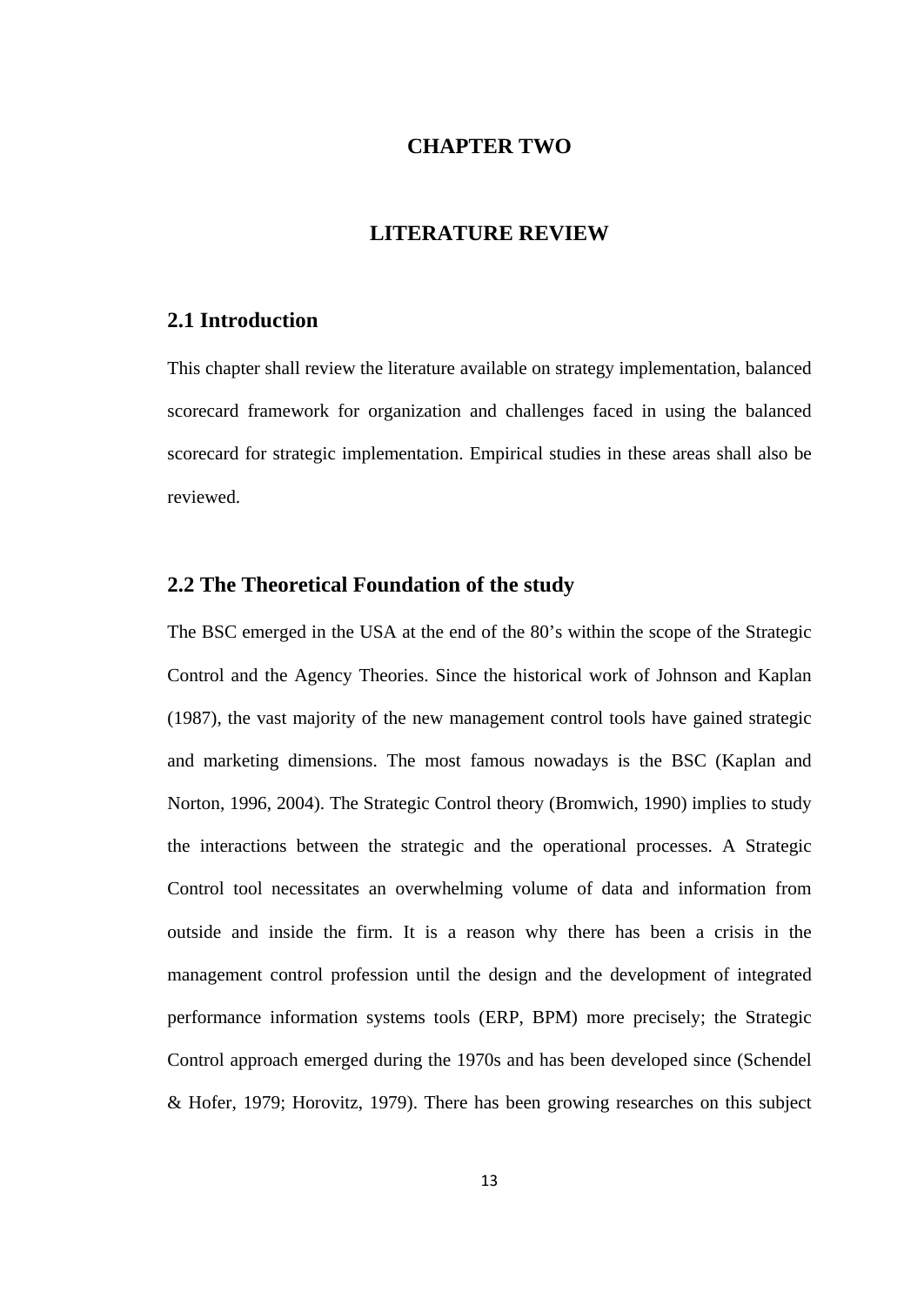since the mid-1980s (Simmonds, 1981; Shank and Govindarajan, 1989; Bromwich, 1990).

According to the Strategic Control Theory, the first purpose of the BSC is to reconcile the control process with the strategic one. Moreover, Kaplan and Norton's version of the BSC is based on a disciplinary approach (Agency Theory, Jensen and Meckling, 1992).Kaplan and Norton use a competitive approach to formulate the strategy (SWOT and Porter's models, Porter, 1985). The strategy formulation and implementation are two separate steps. And the value creation is fundamentally based on the shareholders satisfaction. More precisely, to analyse the organizational architecture (Jensen and Meckling, 1992) underlying a BSC, we can distinguish between the Contractual and the Knowledge Management Theories. Contractual ones (the Agency and Transaction Costs Theories for instance) suggest a disciplinary approach to manage a firm. In this context, the knowledge creation process is neglected because it is assumed to have no impact on the firms' performances. But significant researches using heterodox approaches called Knowledge Management Theories have been developed. The most famous ones are the Organizational Learning Theory (Argyris and Schön, 1978), the Resource-based View (Penrose, 1959) and the Core-competencies Approach (Hamel and Prahalad, 1990).These theories have influenced deeply all the management areas. For instance, in the field of the Management Control, Simons (1995) has built the Interactive Control concept and Scandinavian scholars (Mouritsen and Larsen, 2005) have developed the Intellectual Capital notion, referring to the use of knowledge resources from a management control point of view. Knowledge Management Theories postulate that knowledge is the main determinant of the value creation. The Resource-based View approach lies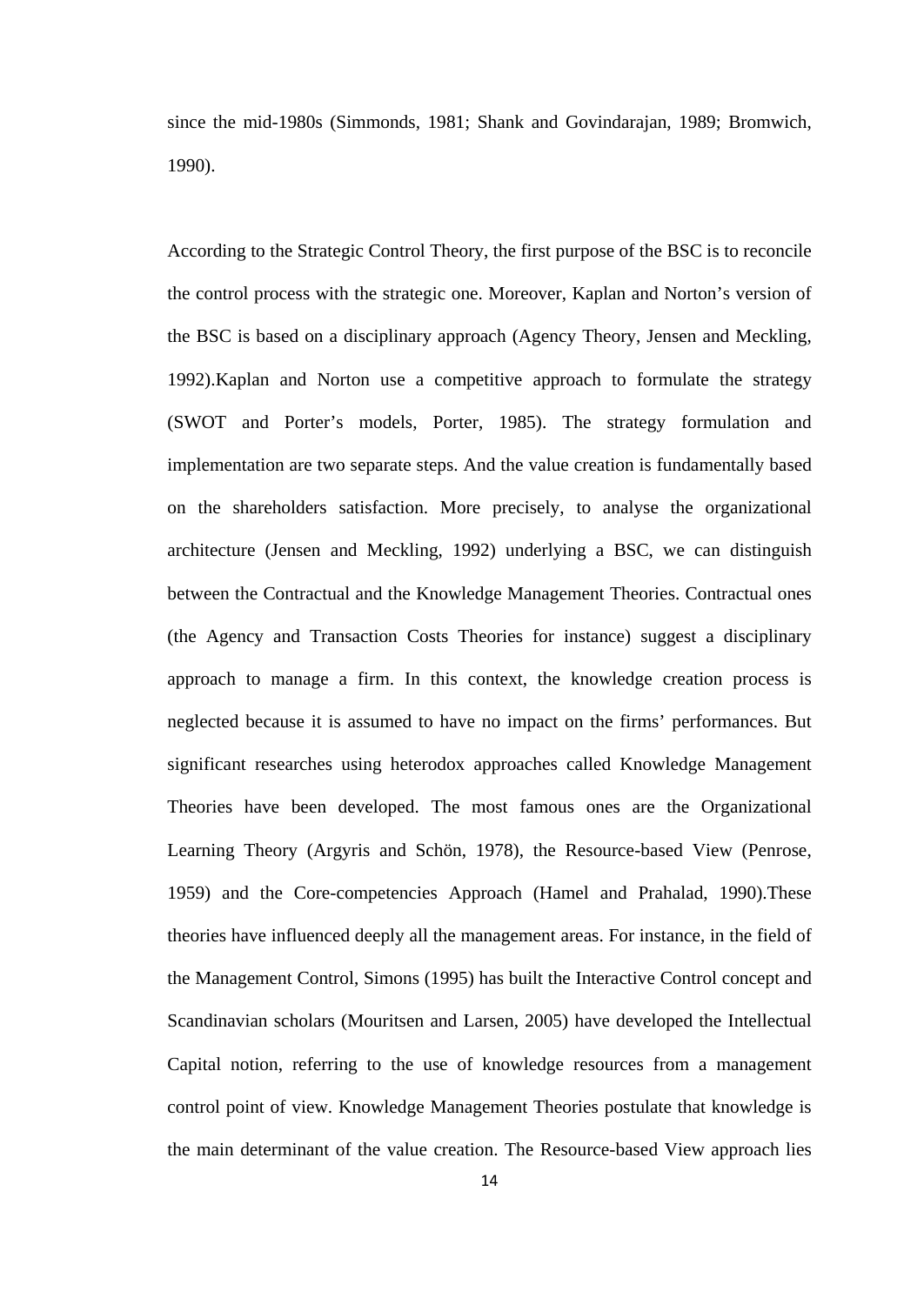more precisely within the scope of the evolutionist theories, which postulate that managing the evolution of technical and organizational processes builds the firm's competitiveness.

#### <span id="page-21-0"></span>**2.3 Balance Scorecard and Strategy Implementation**

Although companies or business units are encouraged to identify and customize their own areas of measurement, four broad perspectives are perspective, innovation and learning perspective, and financial perspective. Specifically, the measures that are chosen by the unit tend to fall under one of these categories. For example, under the learning growth category, there may be a measure for number of training hours employees receive (Albright, Davis, & Hibbets 2001). This outcome measure could then be linked to employee knowledge and skill in an area for example sales that then translates into successful referrals or cross-sells, leading to customer satisfactionretention leading to some bottom line financial number. In this way, a training manager or specialist could see how her activity linked to the larger business goals.

(Kaplan and Norton, 1992) the objective of the balanced scorecard was to create a system, which could measure the performance of an organization and to improve any back lags that occur. The popularity of the balanced scorecard increased over time due to its logical process and methods. Hence, it became a management strategy, which could be used across various functions within an organization. The balanced scorecard helped the management to understand its objectives and roles in the bigger picture. It also helps management team to measure the performance in terms of quantity. The balanced scorecard also plays a vital role when it comes to communication of strategic objectives. One of the main reasons for many organizations to be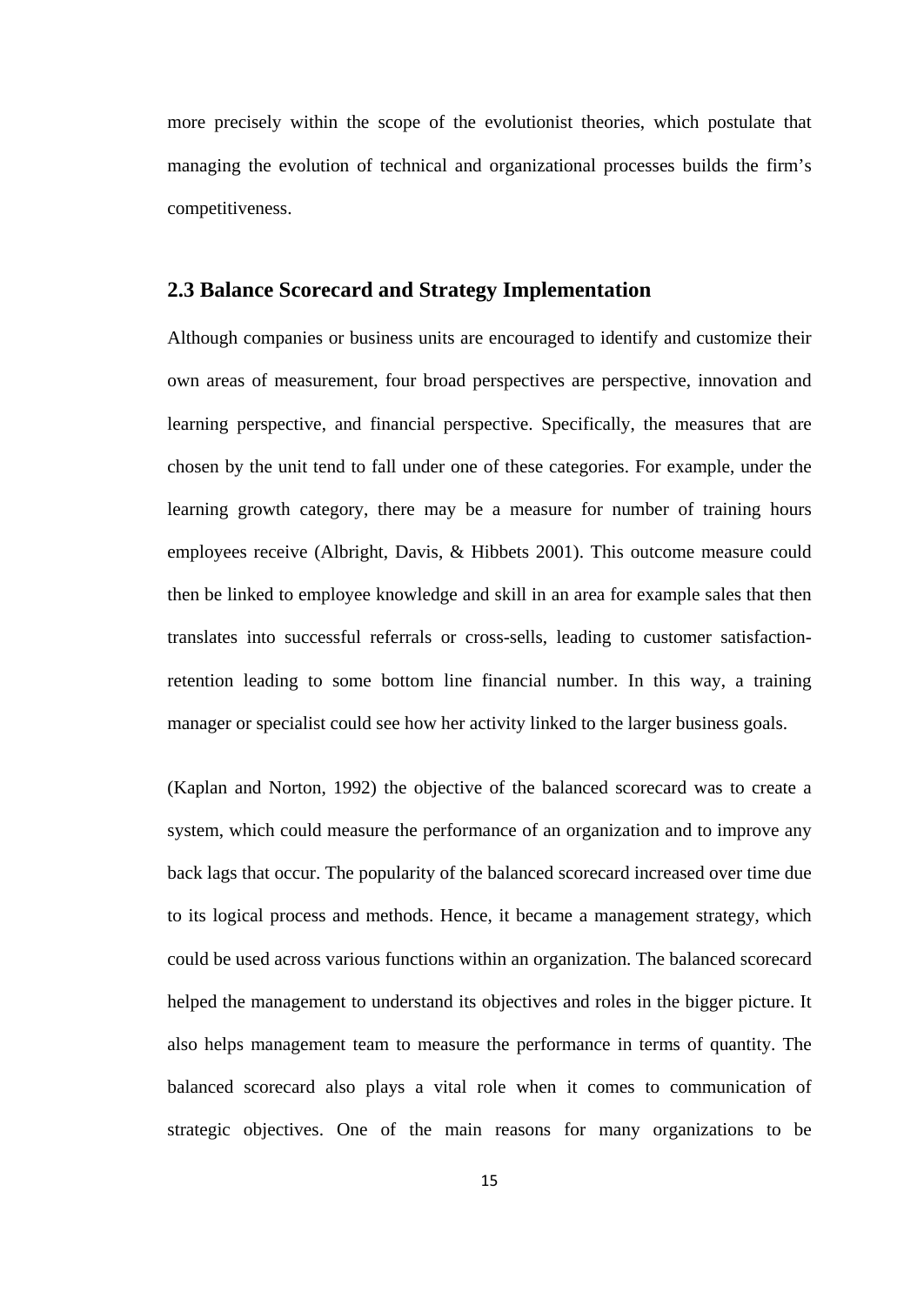unsuccessful is that they fail to understand and adhere to the objectives that have been set for the organization (Lawrie, 2002).

The balanced scorecard provides a solution for this by breaking down objectives and making it easier for management and employees to understand. Planning, setting targets and aligning strategy are two of the key areas where the balanced scorecard can contribute. Targets are set out for each of the four perspectives in terms of longterm objectives. However, these targets are mostly achievable even in the short run. Measures are taken in align with achieving the targets. Strategic feedback and learning is the next area, where the balanced scorecard plays a role. In strategic feedback and learning, the management gets up-to-date reviews regarding the success of the plan and the performance of the strategy. The balance score card is necessary to; increases the focus on the business strategy and its outcomes, leads to improvised organizational performance through measurements and align the workforce to meet the organization's strategy on a day-to-day basis. It is necessary because it targets the key determinants or drivers of future performance, improves the level of communication in relation to the organization's strategy and vision and helps to prioritize projects according to the timeframe and other priority factors (Hanson & Towle, 2000).

According to Kaplan and Norton (see figure 1), the BSC is composed of: -Four strategic perspectives: financial, customer, internal business process and learning and growth ones; Financial: emphasizing shareholder satisfaction, key goals and measures here generally involve (gross and/or net) profitability, return on capital employed, residual income, economic value added, sales growth, market position and share, cash flow. Customer: focusing on "real" customer satisfaction, key goals and indicators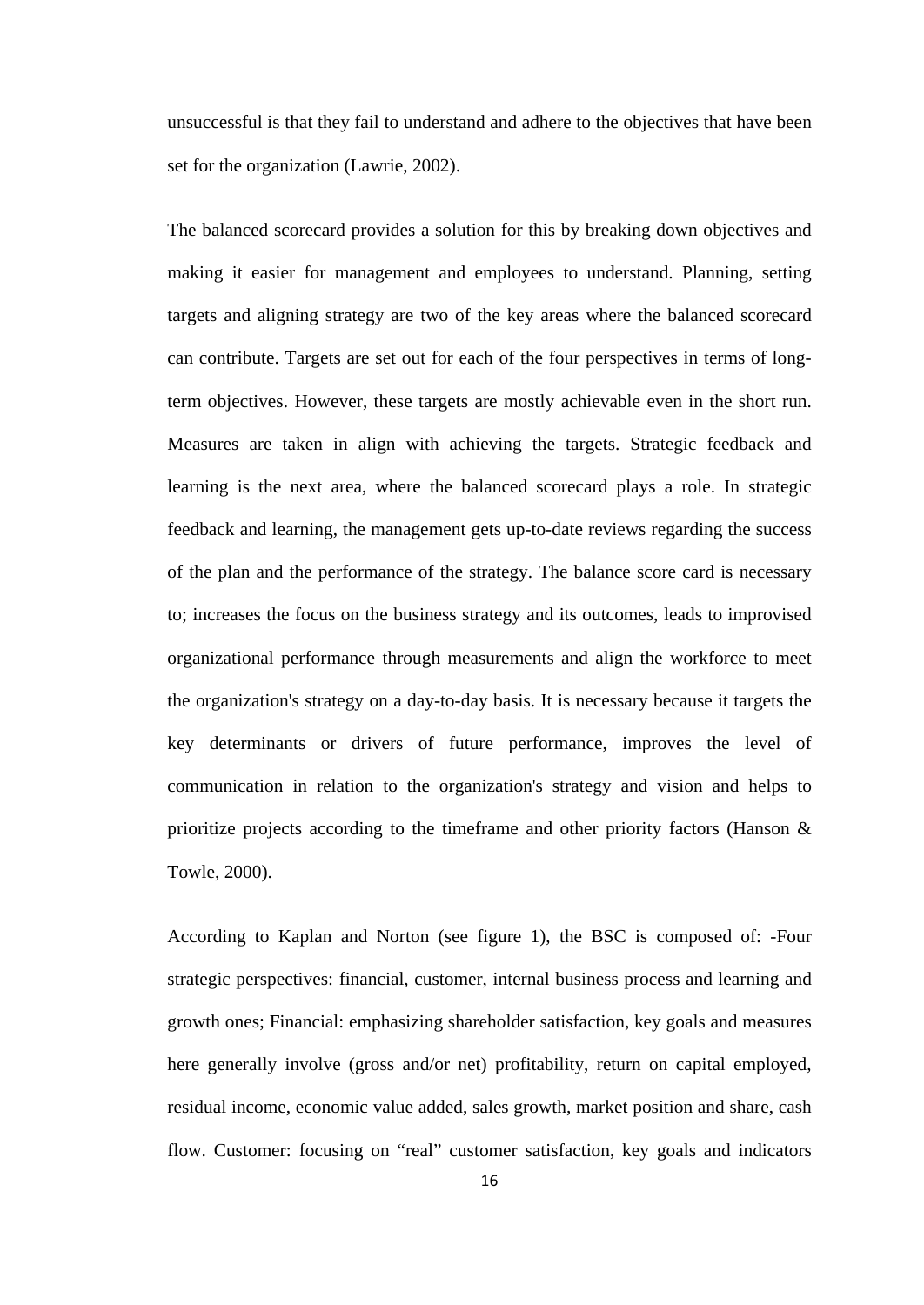here typically stress common customer concerns such as delivery time, quality, service and cost. Internal business: key goals and measures here should highlight critical skills and competencies, processes and technologies that will deliver current and future organizational (customer/financial) success. Learning/growth: underpinning the other three perspectives, key long-term goals and indicators in this regard typically relate to improving flexibility and investing for future development and new opportunities [\(Atkinson, 2006,](http://www.emeraldinsight.com/case_studies.htm/case_studies.htm?articleid=1580792%23idb7) pp. 53-54).

These functions have made the balanced scorecard an effective management system for the implementation of strategy. The balanced scorecard has been applied successfully to private sector companies, non-profit organizations, and government agencies.

#### <span id="page-23-0"></span>**2.4 Challenges of using Balance score Card in Strategy Implementation**

The BSC has its own drawbacks. The criticisms levied on the concept target different theories which have developed surrounding the BSC concept. To begin with, it is argued that the concept is not new. The notion that BSC is a new management System is contemptuous. Because, the French for example used the tableau de Bord which is widely considered to be a similar concept to BSC long before the BSC was introduced .Also, the idea that BSC could be used in all type of businesses is disputed too. Some of the major challenges using the balance score card in strategy implementation are-Management style (Thomson & Strickland, 1998) are mostly concerned with the managers' role in Strategy implementation process.

They state that organizational change and culture change must be the leader's top priority. The authors argue that if the companies' managers see the need for change,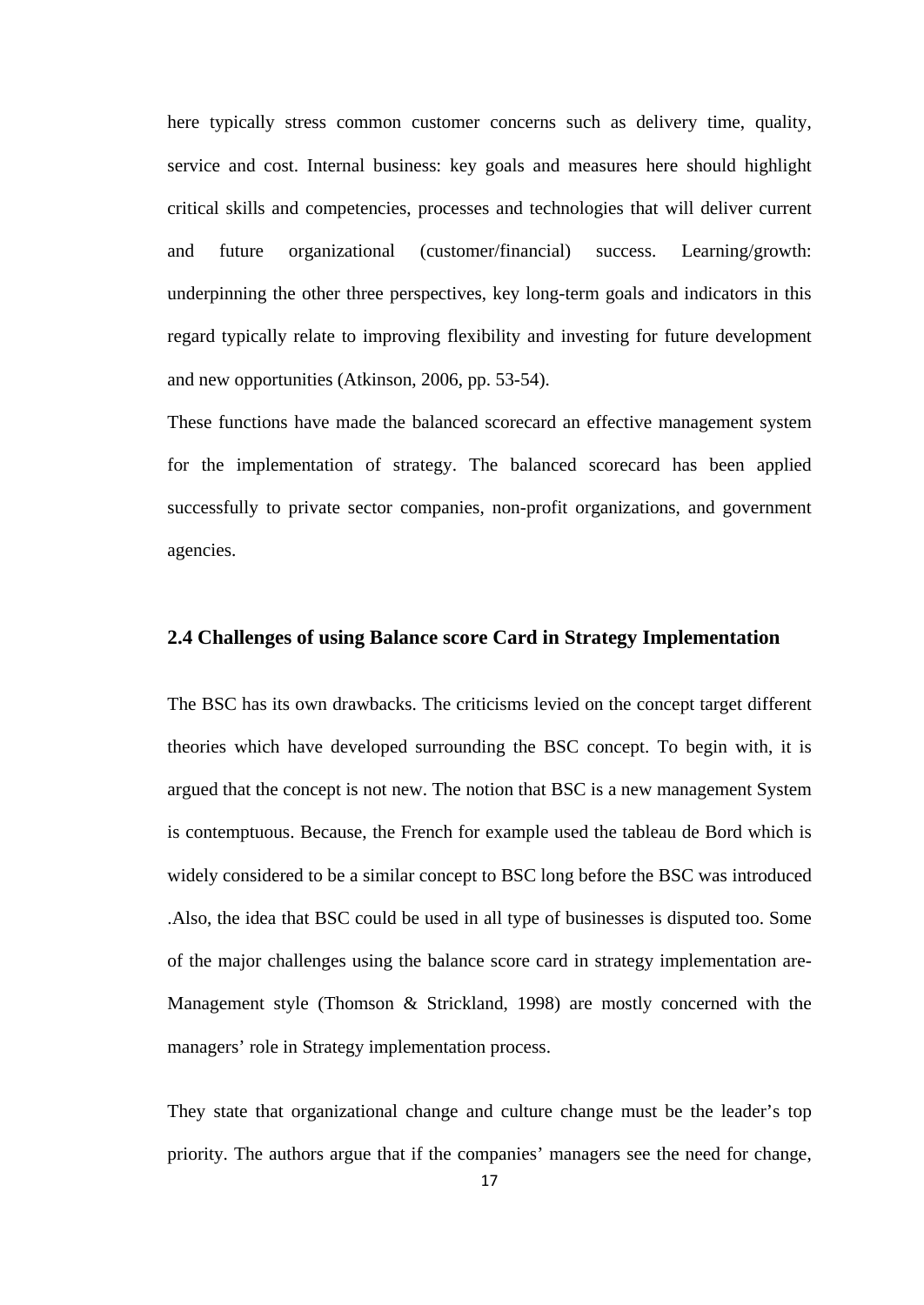and give this change top priority and use the necessary time, the organization will change. Thomson (1995) says that in all organizations, at all levels, there exists a natural resistance to change. Social relationships are more strongly weighted than economical factors. The employees feel threatened by changes and the unknown and they may be concerned with loosing their jobs or status (Thomson, 1995). This is also valid for the top management (Thomson & Strickland, 1998). Few management groups can handle both to establish strategies for the current situation, and at the same time, create acceptance or culture for change in the organization. The Balanced Scorecard is not a tool for imposing a strategy created at the top of the organization or a stick to beat people with. It is actually a tool to allow people to both participate in the strategy process and create objectives and measures that reflect their business area's efforts to support the broader corporate strategy. The balance score card could fail if the management style is highly centralized with a top-down style of management. For it to succeed the management should decentralize the management style and allow participation of workers who are at the ground.

Lack of integration, (Kaplan and Norton, 1996a) claim that the first barrier occurs when the organization can not translate its vision and strategy into terms that can be understood and acted upon. Where fundamental disagreement exists about how to translate the vision and mission statement into action, the consequence is suboptimal use of efforts. With lack of consensus and clarity, different groups will work after different agendas according to their own interpretation of the vision and strategy. Their efforts are neither integrated, nor cumulative, since they are not linked coherently to an overall strategy. The Balanced Scorecard isn't another stand-alone project or system. It is the performance management and monitoring system,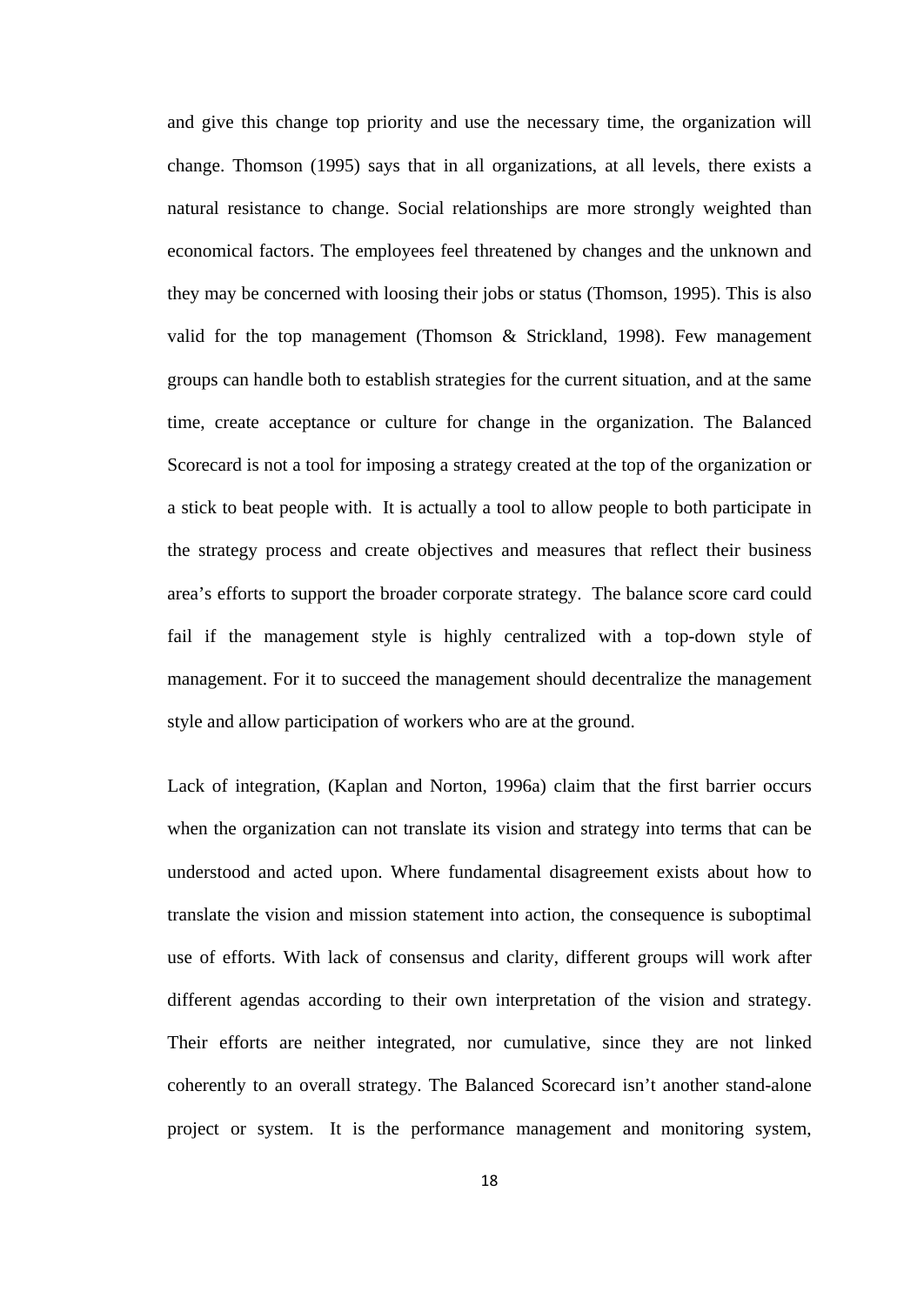integrating typically a range of disparate systems, measures and monitoring approaches. Therefore for it to succeed in implementation all areas have to work together for a successful strategy at the end.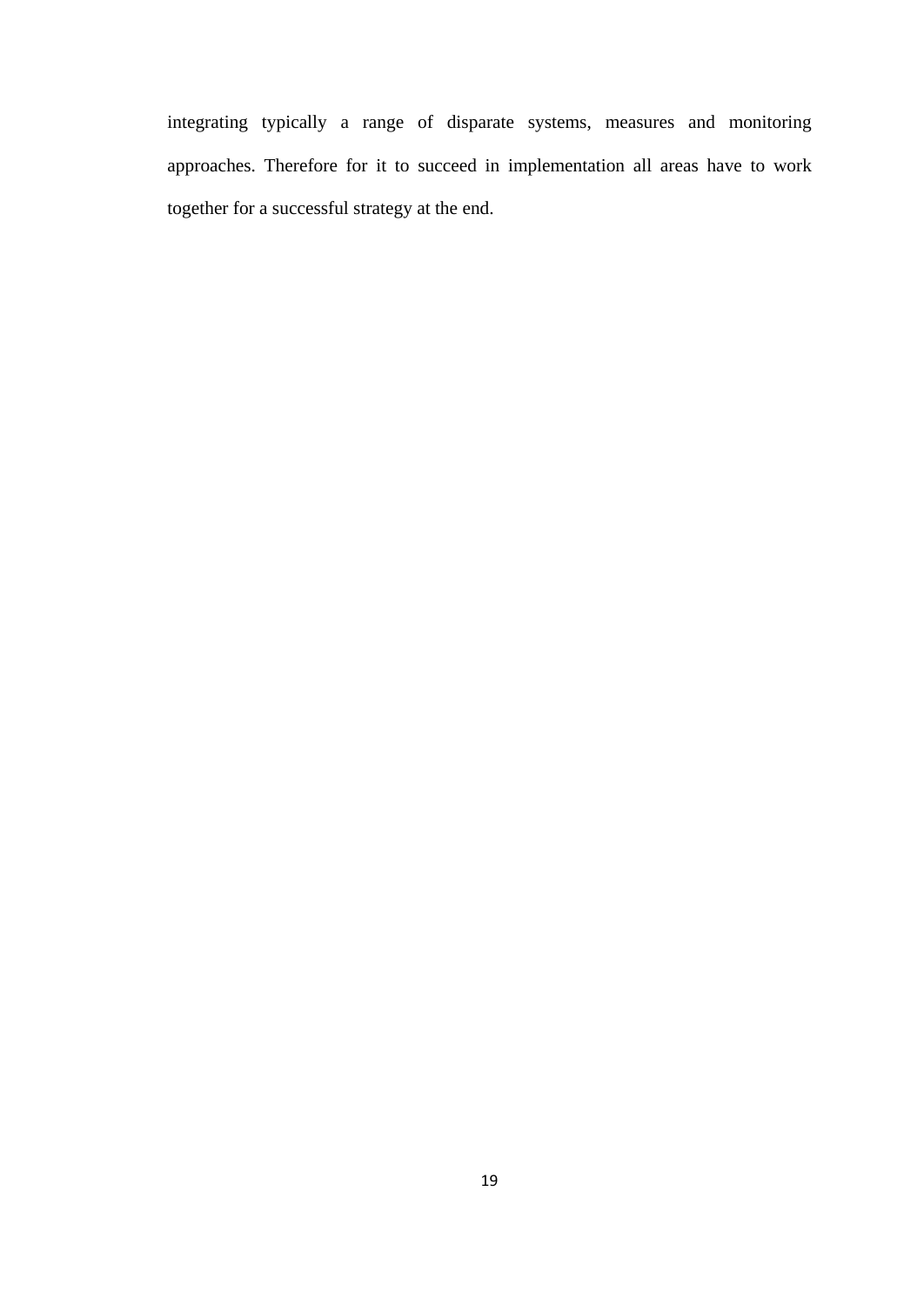## **CHAPTER THREE**

# **RESEARCH METHODOLOGY**

# <span id="page-26-2"></span><span id="page-26-1"></span><span id="page-26-0"></span>**3.1 Introduction**

This chapter contains the methodology followed in the execution of the study. Topics include: the research design, data collection and data analysis.

#### <span id="page-26-3"></span>**3.2 Research Design**

<span id="page-26-4"></span>This is a case study research design on investigating the application of the balanced scorecard and strategy implementation at Kenyatta university .Basically, a case study is an in depth study of a particular situation rather than a sweeping statistical [survey.](https://explorable.com/survey-research-design) It is a method used to narrow down a very broad field of research into one easily researchable topic. Case studies as a research method or strategy have traditionally been viewed as lacking rigor and objectivity when compared with other social research methods. This is one of the major reasons for being extra careful to articulate research design, and implementation. On the other hand, despite this skepticism about case studies, they are widely used because they may offer in-sights that might not be achieved with other approaches. Case studies have often been viewed as a useful tool for the preliminary, exploratory stage of a research project, as a basis for the development of the 'more structured' tools that are necessary in surveys and experiments.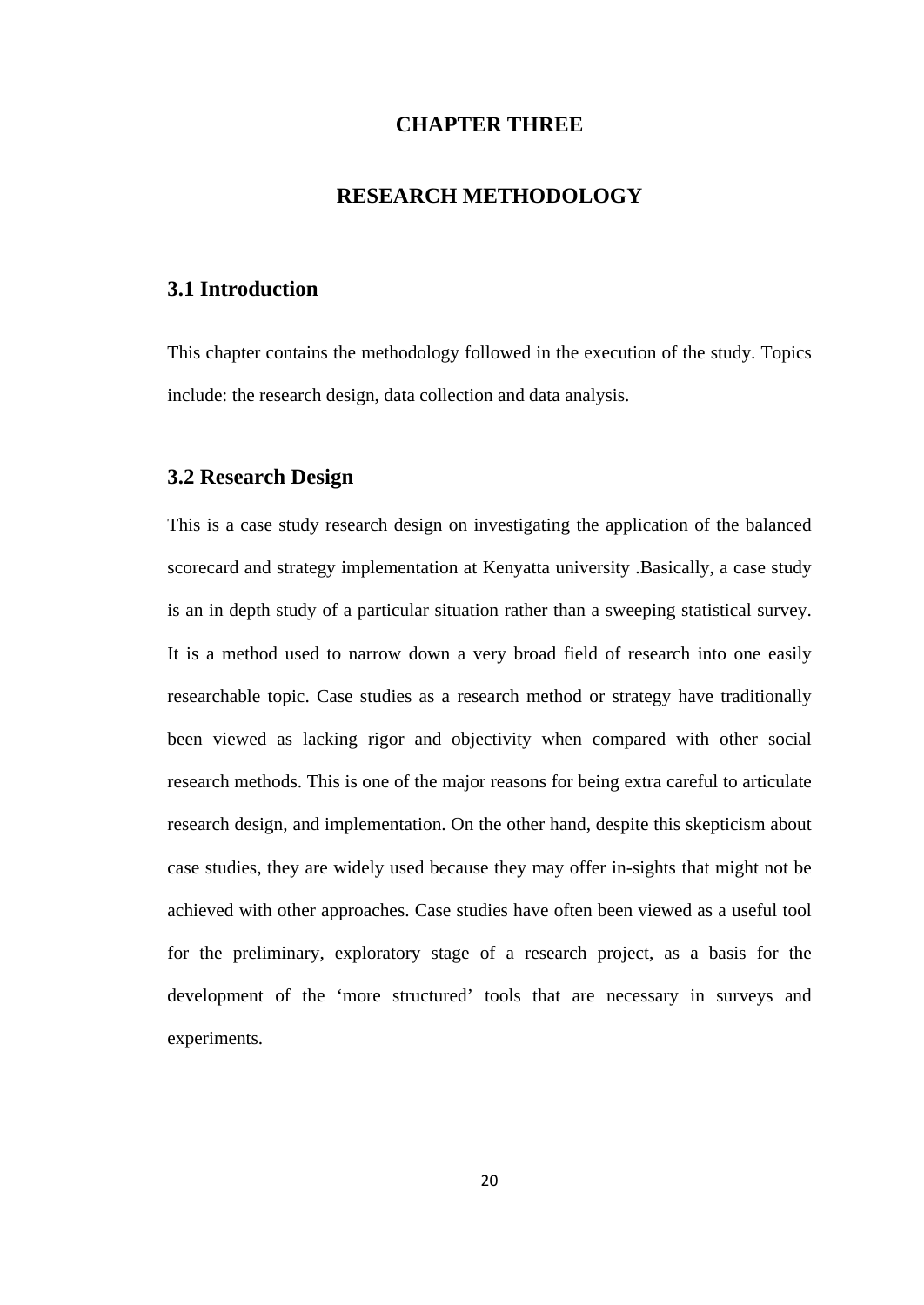#### **3.3 Data Collection**

The study used primary data collected from the management and staff members of Kenyatta University. Using an interview guide, the researcher interviewed fifteen top and middle level managers from the main campus including the DVCs, Registrars and five members from the support service departments.

The interview guide had unstructured questions were used to encourage the respondent to give an in-depth response without feeling held back in revealing any information. With unstructured questions, a respondent's response may give an insight to his feelings, background, hidden motivation, interests and decisions and give as much information as possible without holding back.

#### <span id="page-27-0"></span>**3.4 Data Analysis**

The data was qualitative in nature, due to this fact; content analysis was used to analyze the data. Mugenda and Mugenda (2003) define content analysis as a technique for making inferences by systematically and objectively identifying specified characteristics of messages and using the same to relate trends.

This research yielded qualitative data from the interview schedules and analyzed using content analysis because this study sought to solicit data that was qualitative in nature. Analysis of data collected was compared with the theoretical approaches and documentations cited in the literature review.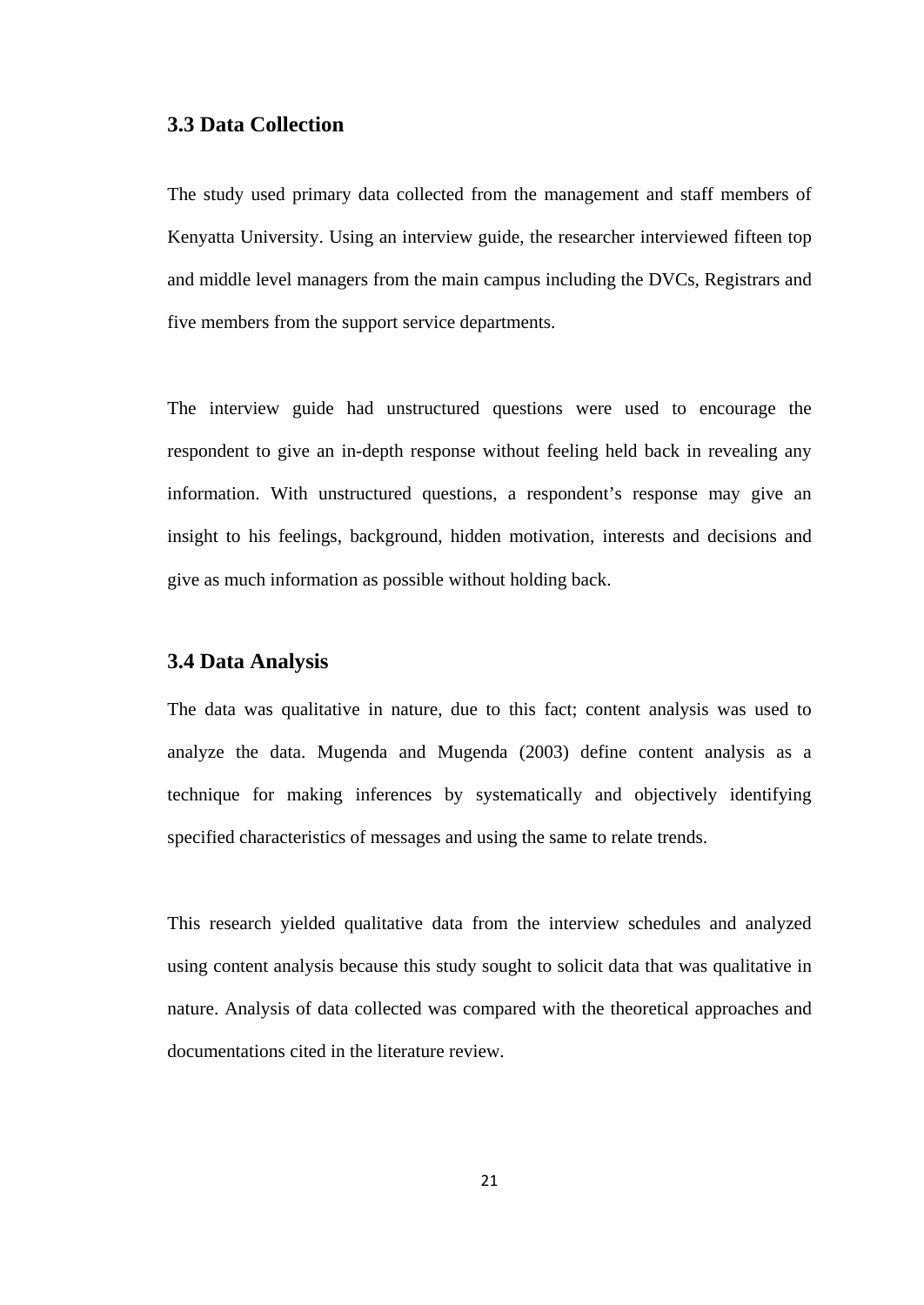# **CHAPTER FOUR**

# <span id="page-28-1"></span><span id="page-28-0"></span>**DATA ANALYSIS, RESULTS AND DISCUSSION**

# <span id="page-28-2"></span>**4.1 Introduction**

This chapter presents the analysis and findings of the study as set out in the research methodology. The method of data collection was done through an interview guide which was developed in line with the objectives of the study. The research objective was to establish how Kenyatta University is applying the balanced scorecard in strategy implementation and the challenges faced in the application of balanced scorecard at Kenyatta University.

# <span id="page-28-3"></span>**4.2 Applying the Balanced Scorecard in Strategy Implementation**

The interview guides were administered by the researcher on the target respondents. In total the study sought to interview four DVCs, four registrar personnel, seven head of sections and five junior staff members. The researcher was successful in interviewing sixteen out of the twenty respondents. This is an adequate response rate which represents 80% of the total response rate and therefore used as a basis for drawing conclusions and give recommendations.

The study sought to find out the department from which the interviewees were working. From the study findings it is clear that two interviewees were DVCs, three interviewees were from the registrar, six of the interviewees were heads of section while five of the interviewees were junior staff members.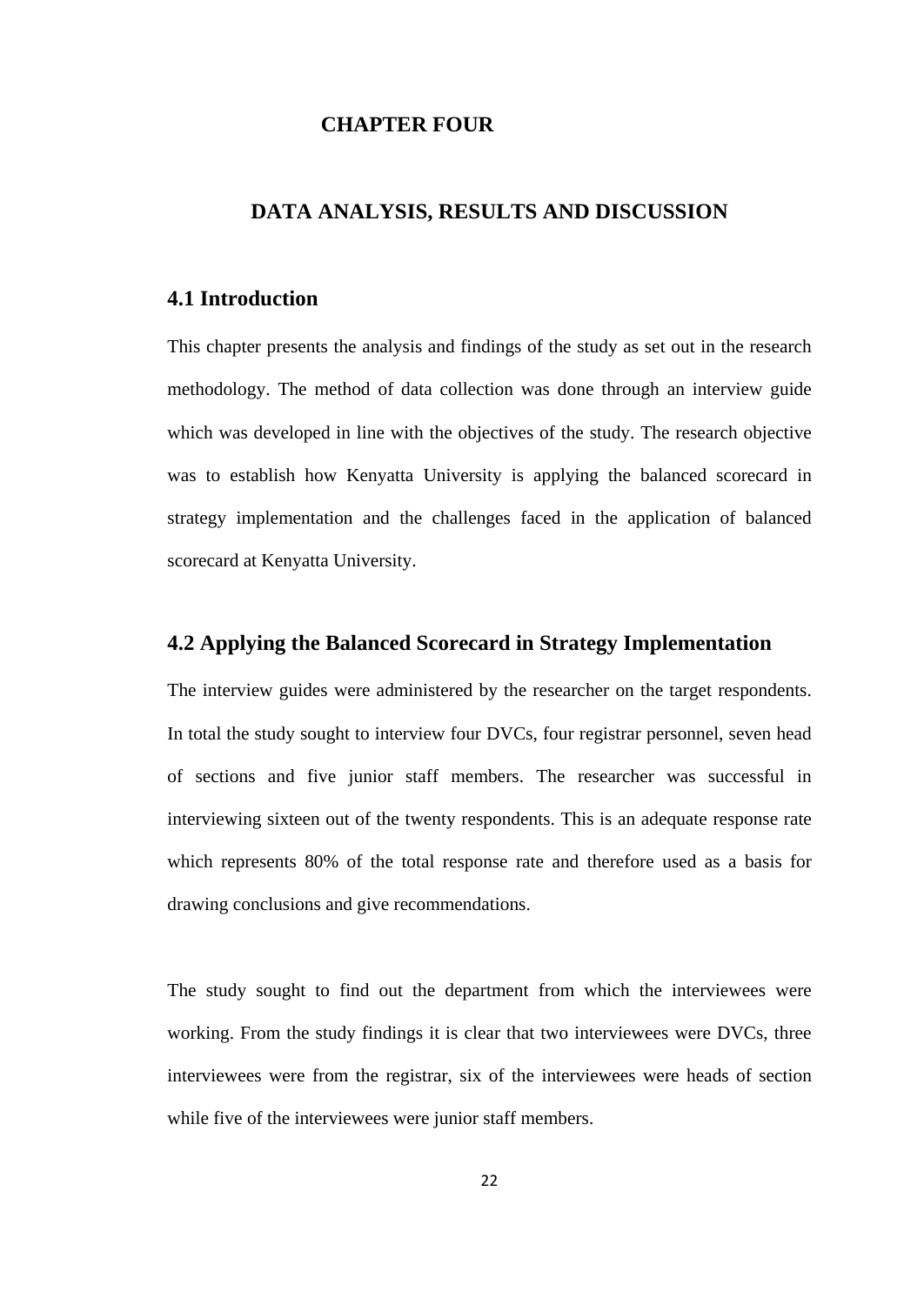The interview guide sought to find out from the interviewees how the institution went ahead in implementing the chosen strategies. The interviewees stated that the institution observes the following whenever it sets to implement the chosen strategies. One was the development of a detailed action plan which is a chronological list of action steps which add the necessary detail to the chosen strategies, assigning responsibility to a specific individual for accomplishing each of those action steps setting a due date and estimate the resources required to accomplish each of the action steps. According to the interviewees the institutions translates the broad strategy statement into a number of specific work assignments.

The interviewees indicated that those successful at implementing strategy give thought to the organizational structure, there was a consideration of the human resource factor in making the strategies happen, funding the strategies through the annual business plan, and developing a plan to monitor and control the strategies and tactics. In addition to the above the interviewees indicated that the institution always had to translate the strategic direction into a comprehensive plan of action, which includes key performance milestones along the way and specific accountabilities for performance, putting metrics in place to regularly measure both the output and process goals of the implementation effort, and ensure organizational adaptability to evolve the implementation plan based on the learning achieved.

In summary response from the management interviewees was that the institution communicates the strategic intent, thrusts and action plans, uses rigorous project management principles to deliver the change agenda, sets individual targets and work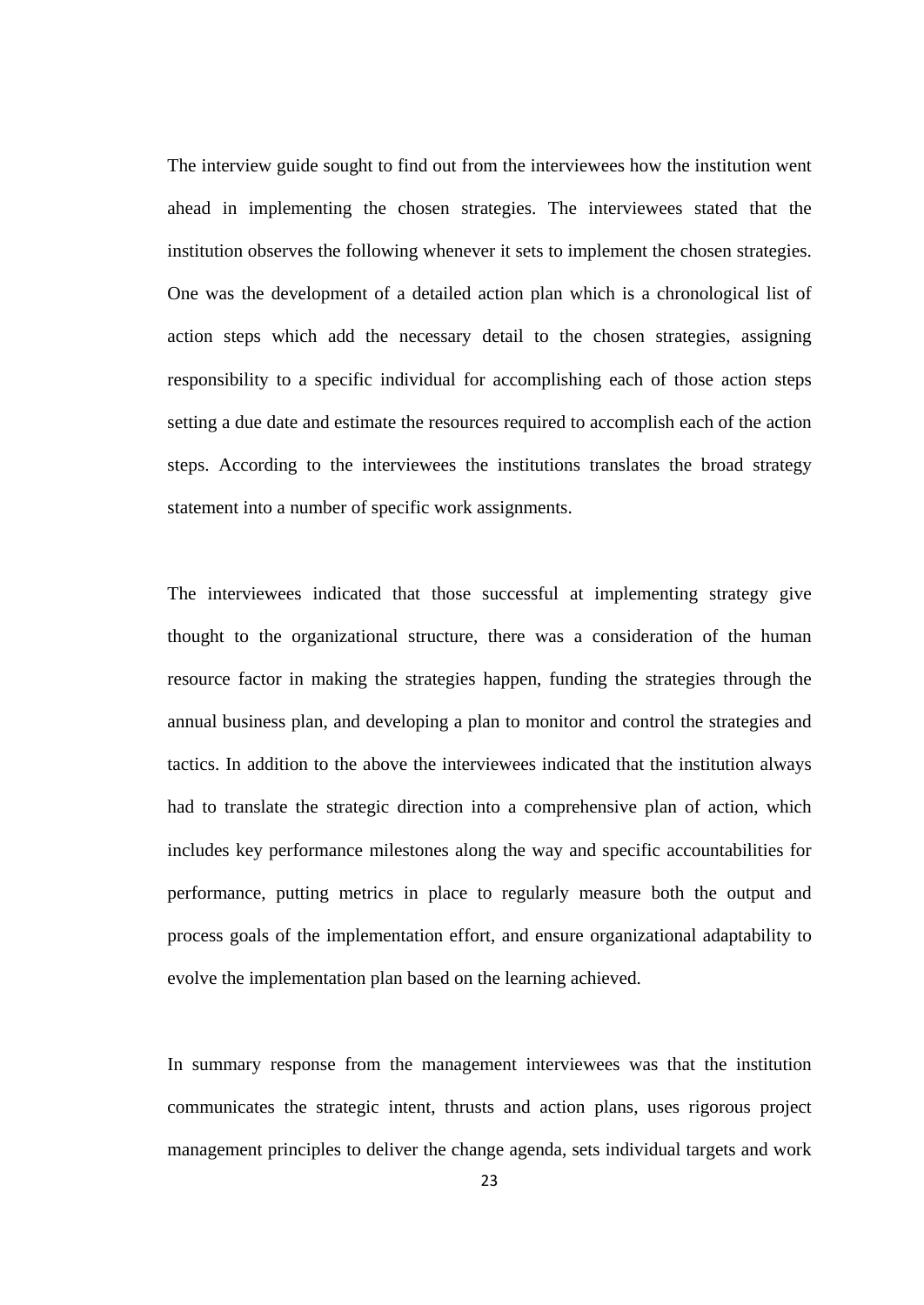plans aligned to the strategic priorities and consistently measuring progress, assessing and giving feedback about performance. The researcher was interested in findings out the person who was responsible in strategic implementation in the institution. From the study findings the interviewees said that in every new strategy to be implement in the organization one board member was chosen to oversee this implementation but overall the deputy vice chancellor was in charge of the strategies implemented. Other people who were responsible for the implementation of the strategy were heads of departments where the strategy is implemented, and could in turn select specific employees who are held accountable for the success of the strategies.

The study inquired from the interviewees how often policies on implementation strategies were updated and the study findings indicate changes on the policies were made incase new needs arose. The interviewees thus indicated that policies on implementation were updated often but that depends on the success of fail of the policy to achieve the intended results. The interviewees were asked the extent to which their department dealt with balanced scorecard in strategy implementation. The responses indicated that the departments dealt with balanced scorecard in strategy implementation to a great extent this was so because aspects of balanced scorecard had an effect on how the institution implemented its strategies thus they had to deal with this tool in most cases.

The researcher was interested in finding out from the interviewees whether in applying the BSC at the institution there were any benefits. The interviewees stated the following as what they thought were the benefits of applying the BSC, the key problems associated with strategy implementation including communication, the role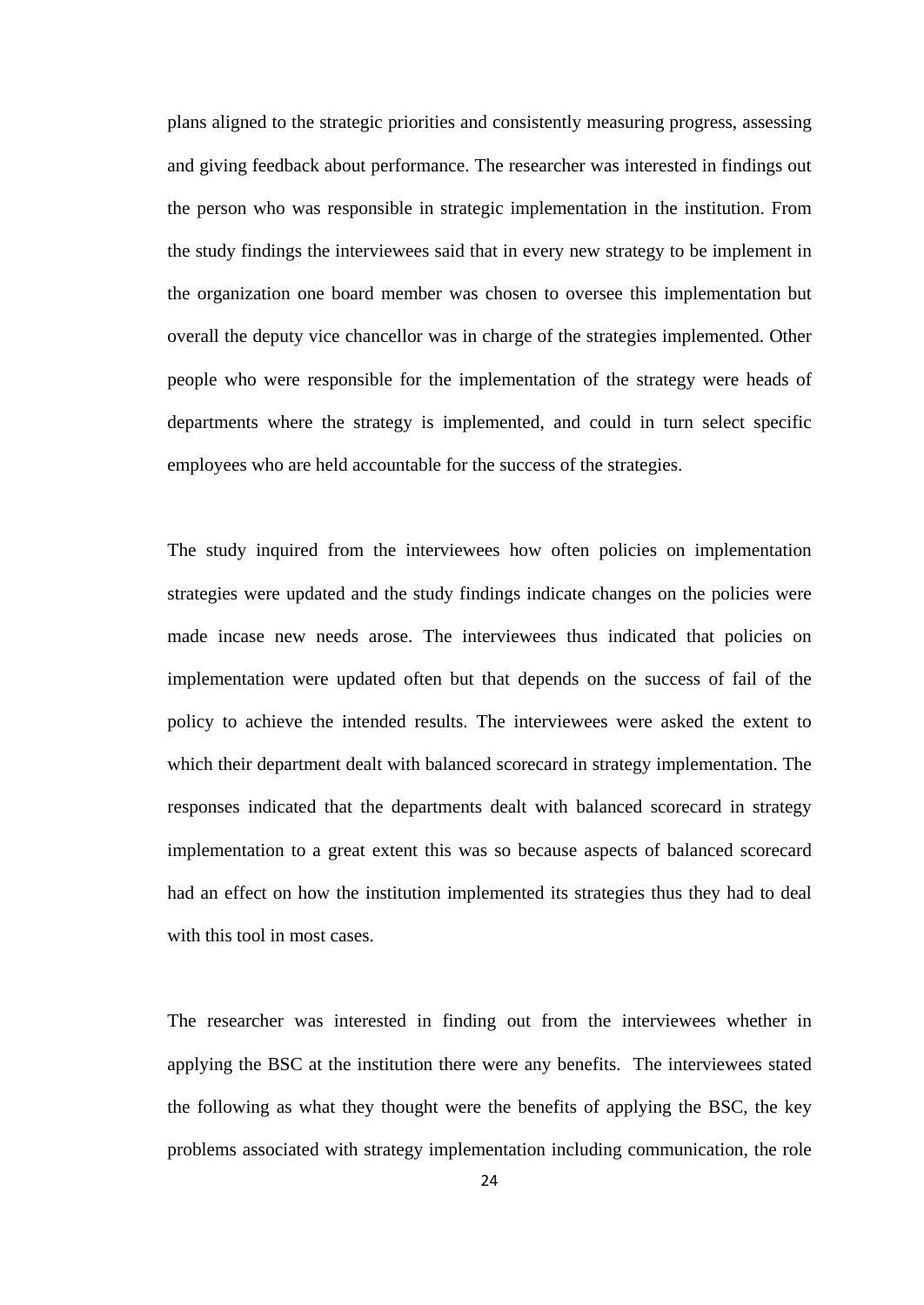of middle managers and integration with existing control systems were addressed easily, strategic initiatives that follow best practices methodologies cascade through the entire organization, increased creativity and unexpected ideas and it helps align key performance measures with strategy at all levels of an organization. Apart from the above the interviewees quoted that applying BSC in the institution provides management with a comprehensive picture of business operations, the methodology facilitates communication and understanding of business goals and strategies at all levels of an organization and that the concept provides strategic feedback and learning. Initiatives are continually measured and evaluated against industry standards the BSC helps reduce the vast amount of information the company information technology systems process into essentials and a unique competitive advantage by the institution is achieved.

The researcher sought to find out from the interviewees whether there are any challenges that have been encountered in the process. The interviewees stated the following as the challenges that have been encountered in the process of BSC application lack of understanding of the scorecard, lack of visibility of the corporate and divisional scorecards, lack of support of the scorecard , some strategies tend to be high-level, future looking with ideals and aspirations. While valid to fuel the soul of the organization, they run the risk of diluting the ability for translation into an effective Balanced Scorecard. The respondents also stated that there was an absence of common vocabulary on the strategy to be implemented, a high tendency to get lost in the details and technicalities of the Balanced Scorecard. Lastly the absence of automation to record and roll-up results early in the implementation severely derails the team into the mechanics of recording actual versus targets. The comment that was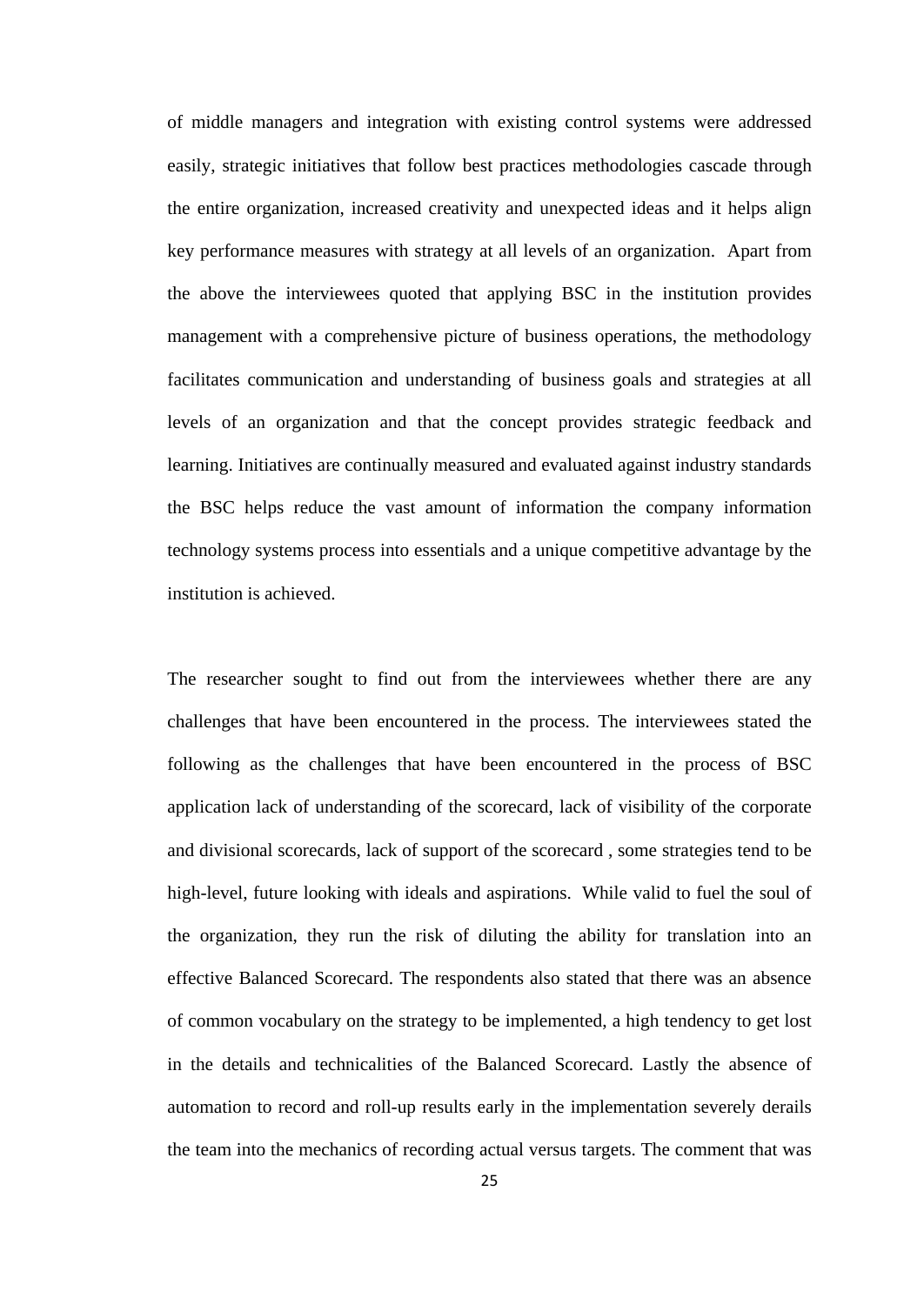made on these by the interviewees is that more than half strategies devised by organizations are never actually implemented. At a time of increasing competition and globalization; shorter lead times and increased customer sophistication, the effectiveness of strategy implementation is even more important. This defines the success or failure of the application of BSC in organizations.

The study sought to find out whether the interviewees had any information on BSC application in their institution that they would love to share. From their responses it is clear from the interviewees that continuous results will be replicates to the institution at all times if BSC is applied appropriately. Overall the application of BSC efficiency and effectively will lead to improved strategy implementation. The respondents also agree that this strategy implementation tool has been received positively by all the employees and they agreed that management is committed to its usage in all its strategy undertakings for overall effective management. Organizations without clear strategy implementation objectives in terms of the following BSC perspectives, financial perspective, customer satisfaction, learning and growth, internal processes and corporate social responsibility usually fail to provide effective management through strategy implementation.

The mandate of BSC in the sections which were represented in this study was that it meant to help the organization manage their future growth, objectives and plans. The purpose of the balanced scorecard was to give a measuring tape by which someone can determine whether the set goals have been met or exceeded. It adds non-financial metrics to traditional financial metrics to give a well-rounded view of the performance in an organization even at departmental levels. Their contribution to the achievement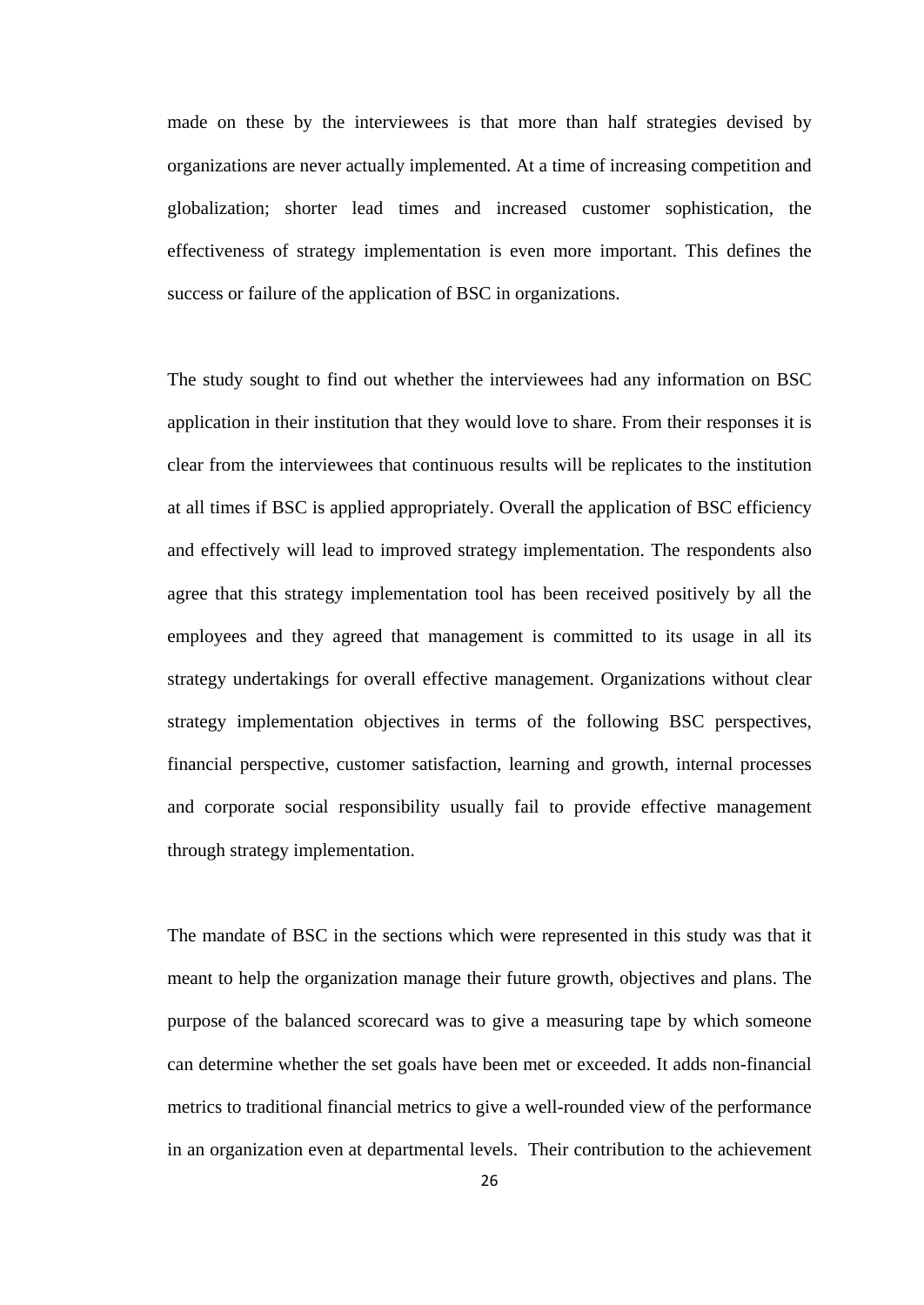of the overall objectives at the institutions according to the interviewees is that it bring about the financial perspective and indicates if the institutions as a whole is improving the bottom line, measuring items such as profitability and is able to reflect on economic consequences of actions already taken in the other perspectives. BSC contributes to the achievement of the overall objective of the institution in that it captures the customer perspective in strategies adopted by focusing on customer concerns primarily in four categories: time, quality, performance and service, and cost. The interviewees stated that BSC contributed to the perspective measure of the internal business processes, core competencies, and technologies that would satisfy customer needs. The learning and growth perspective of the BSC helps the institution to identify the organization's infrastructure needed to support the other perspectives' objectives. This perspective measures the institutions` ability to innovate, improve, and learn, such as the ability to launch new products in the academic environment.

The researcher sought to find out how the application of the balanced scorecard was communicated to various levels of the organization. The interviewees stated that their institution followed five principles to communicate the application of balanced scorecard which include: translate the strategy to operational terms, align the organization to the strategy, make strategy everyone's everyday job, make strategy a continual process, and mobilize change through executive leadership. In relation to how the management communicated the idea of the BSC to the staff under, the interviewees stated that it was communicated through a written guideline with plan and measures expected of each employees. Managers communicated their strategy up and down the organization and linked it to departmental and individual objectives. The scorecard gave managers a way of ensuring that all levels of the organization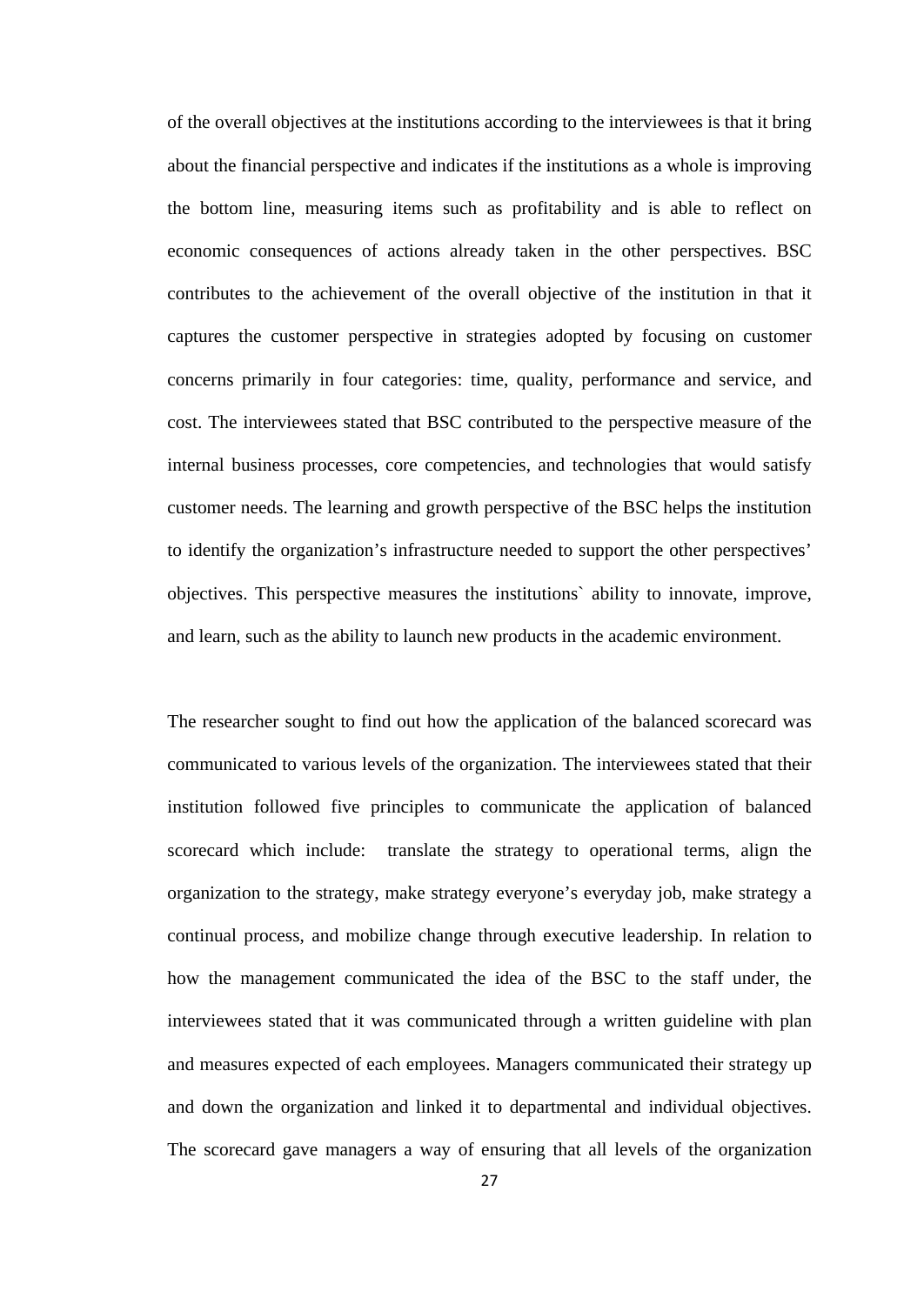understand the long-term strategy and that both departmental and individual objectives are aligned with it.

The study was interested in finding out how BSC was prepared for the various sections. According to the interviewees the BSC was translated into a vision which helps managers build a consensus around the organization's vision and strategy. For people to act on the words in vision and strategy statements, those statements are expressed as an integrated set of objectives and measures, agreed upon by all senior executives, that describe the long-term drivers of success. Managers then did communicate their strategy up and down the organization and link it to departmental and individual objectives. The gives the managers a way of ensuring that all levels of the organization understand the long-term strategy and that both departmental and individual objective are aligned with it. The institution integrates their business and financial plans. Managers find it difficult to integrate those diverse initiatives to achieve their strategic goals a situation that leads to frequent disappointments with the programs' results. But when managers use the ambitious goals set for balanced scorecard measures as the basis for allocating resources and setting priorities, they can undertake and coordinate only those initiatives that move them toward their long-term strategic objectives. The interviewees indicated that feedback and learning gave companies the capacity for strategic learning. Existing feedback and review processes focused on whether the company, its departments, or its individual employees have met their budgeted financial goals. With the balanced scorecard at the center of its management systems, the institution monitored short-term results from the three additional perspectives customers, internal business processes, and learning and growth and evaluate strategy in the light of recent performance.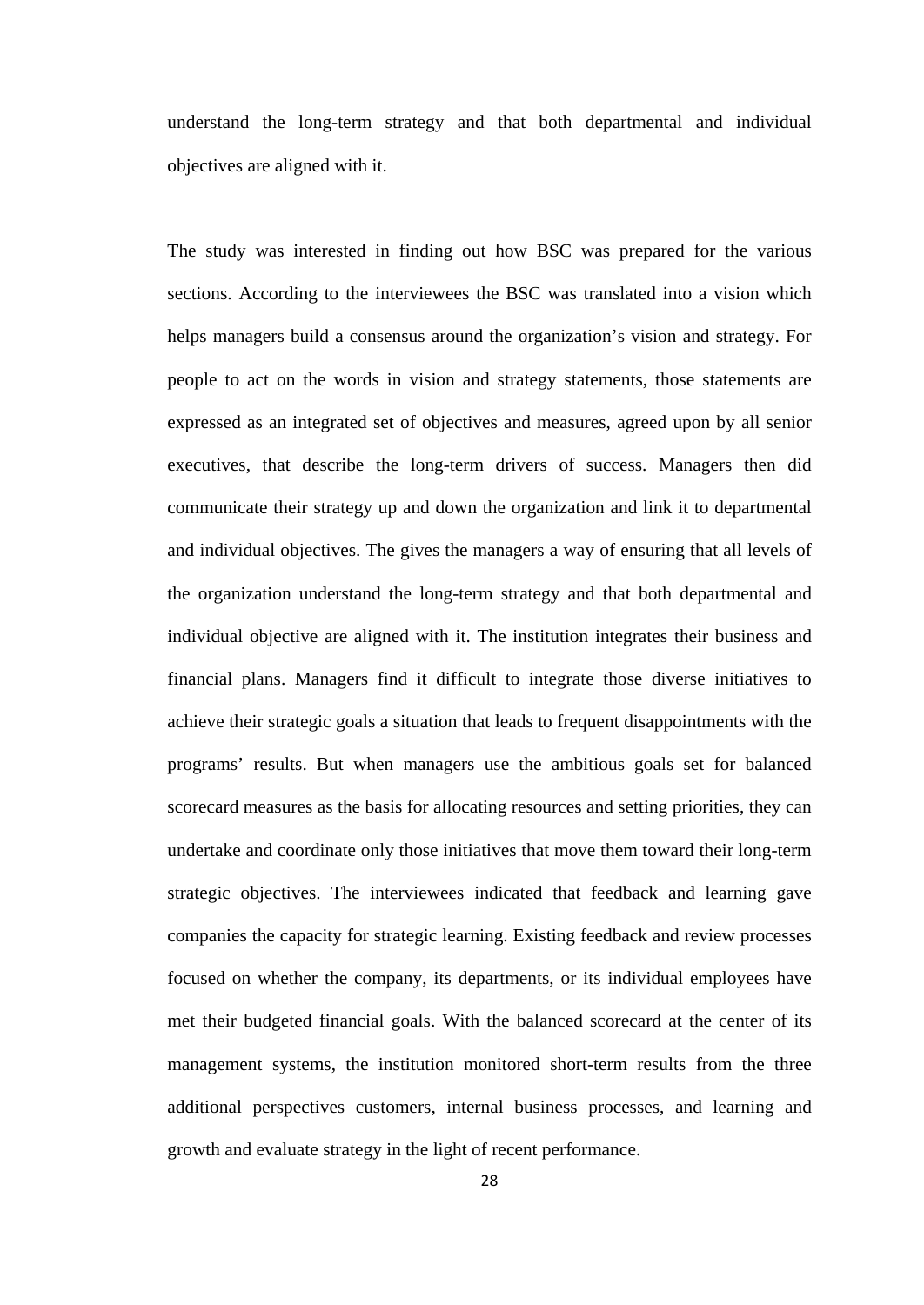In relation to whether BSC has helped in the discharging of the day to day work, the interviewees stated that yes it had helped a great deal. Some of the help it afforded the interviewees was that it enable to analyze or assess, where an understanding of the current internal and external environments is developed, where high level strategy is developed and a basic organization level strategic plan is documented , where the high level plan is translated into more operational planning and action items, and where ongoing refinement and evaluation of performance, culture, communications, data reporting, and other strategic management issues occurs. The study sought to find out whether the contents of the BSC (objectives, target and measures) correlate with the actual objectives, targets and measures given to various division/section in the institution. From the study findings it is true that the interviewees were contented that the contents of the BSC (objectives, target and measures) correlate with the actual objectives, targets and measures given to various division/section.

The study sought to find out from the interviewees the challenges that they had faced or are facing in the application of the BSC in their organization. According to the interviewees some of the challenges include poorly defined metrics, metrics need to be relevant and clear but in most cases they are not, lack of efficient data collection and reporting and lack of a formal review structure. In addition to the above there was no process improvement methodology as there was too much internal focus.

The study had an interest of finding out whether BSC helps in any way in the course of executing duties in the institution. The interviewees stated that BSC did help them in the course of executing their duties in that it translated the strategic direction into a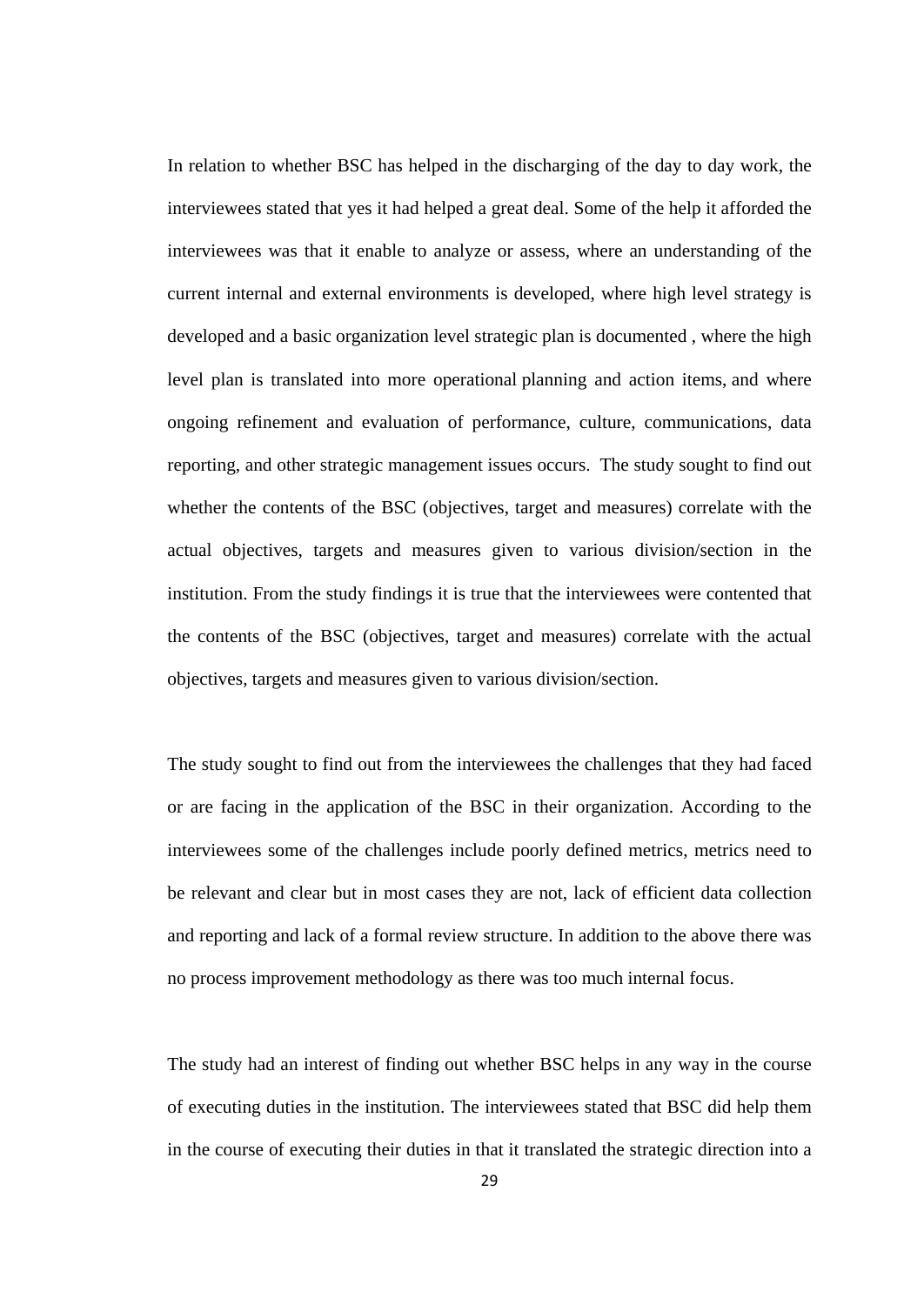comprehensive plan of action, which includes key performance milestones along the way and specific accountabilities for performance, it put metrics in place to regularly measure both the output and process goals of the implementation effort, and ensure organizational adaptability to evolve the implementation plan based on the learning achieved and makes sure the effort receives enough of the right kinds of resources, not merely cheerleading and money. In addition to the above it ensures that all managers, have the time, skills and systems needed to actively lead, coach and mentor staff to do the job expected of them.

The interviewees stated the following in regards to the information that they would like to share about the experience with BSC. The stated that organizations need to recognize that explicit project management of the change effort is required, the balanced scorecard application gives the organization a full picture as to whether the company is meeting its objectives, the immediate future is not the only thing being evaluated and a company can be sure that any strategic action implemented matches the desired outcome.

# <span id="page-36-0"></span>**4.3 Discussion**

The findings indicate that there are various benefits of applying the BSC, the key problems associated with strategy implementation including communication, the role of middle managers and integration with existing control systems were addressed easily, strategic initiatives that follow best practices methodologies cascade through the entire organization, increased creativity and unexpected ideas and it helps align key performance measures with strategy at all levels of an organization. Apart from the above the interviewees quoted that applying BSC in the institution provides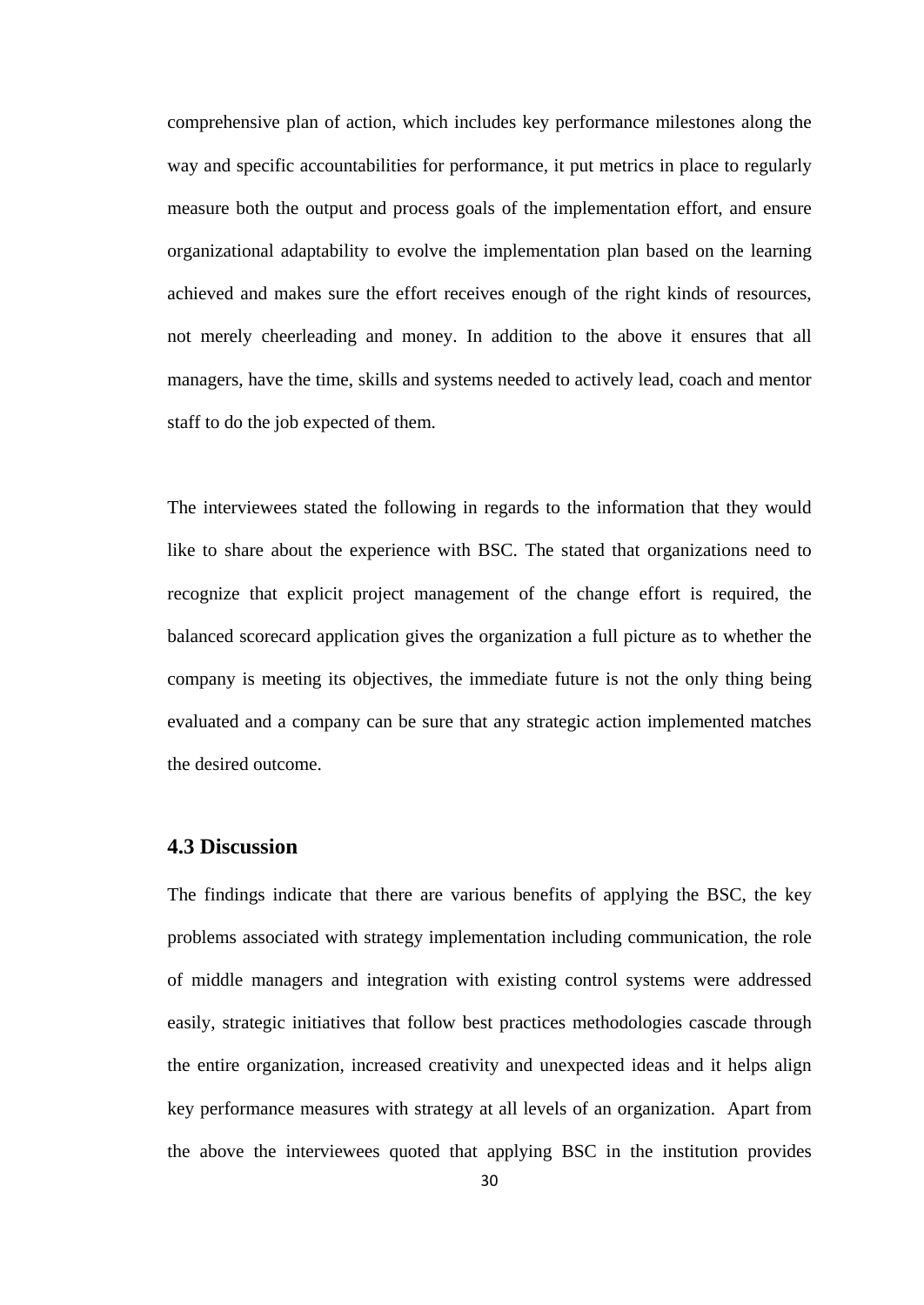management with a comprehensive picture of business operations, the methodology facilitates communication and understanding of business goals and strategies at all levels of an organization and that the concept provides strategic feedback and learning. Initiatives are continually measured and evaluated against industry standards the BSC helps reduce the vast amount of information the company information technology systems process into essentials and a unique competitive advantage by the institution is achieved.

In addition to the above the findings indicate the purpose of the balanced scorecard was to give a measuring tape by which someone can determine whether the set goals have been met or exceeded. It adds non-financial metrics to traditional financial metrics to give a well-rounded view of the performance in an organization even at departmental levels. Their contribution to the achievement of the overall objectives at the institutions according to the interviewees is that it bring about the financial perspective and indicates if the institutions as a whole is improving the bottom line, measuring items such as profitability and is able to reflect on economic consequences of actions already taken in the other perspectives. BSC contributes to the achievement of the overall objective of the institution in that it captures the customer perspective in strategies adopted by focusing on customer concerns primarily in four categories: time, quality, performance and service, and cost. The interviewees stated that BSC contributed to the perspective measure of the internal business processes, core competencies, and technologies that would satisfy customer needs. The learning and growth perspective of the BSC helps the institution to identify the organization's infrastructure needed to support the other perspectives' objectives. This perspective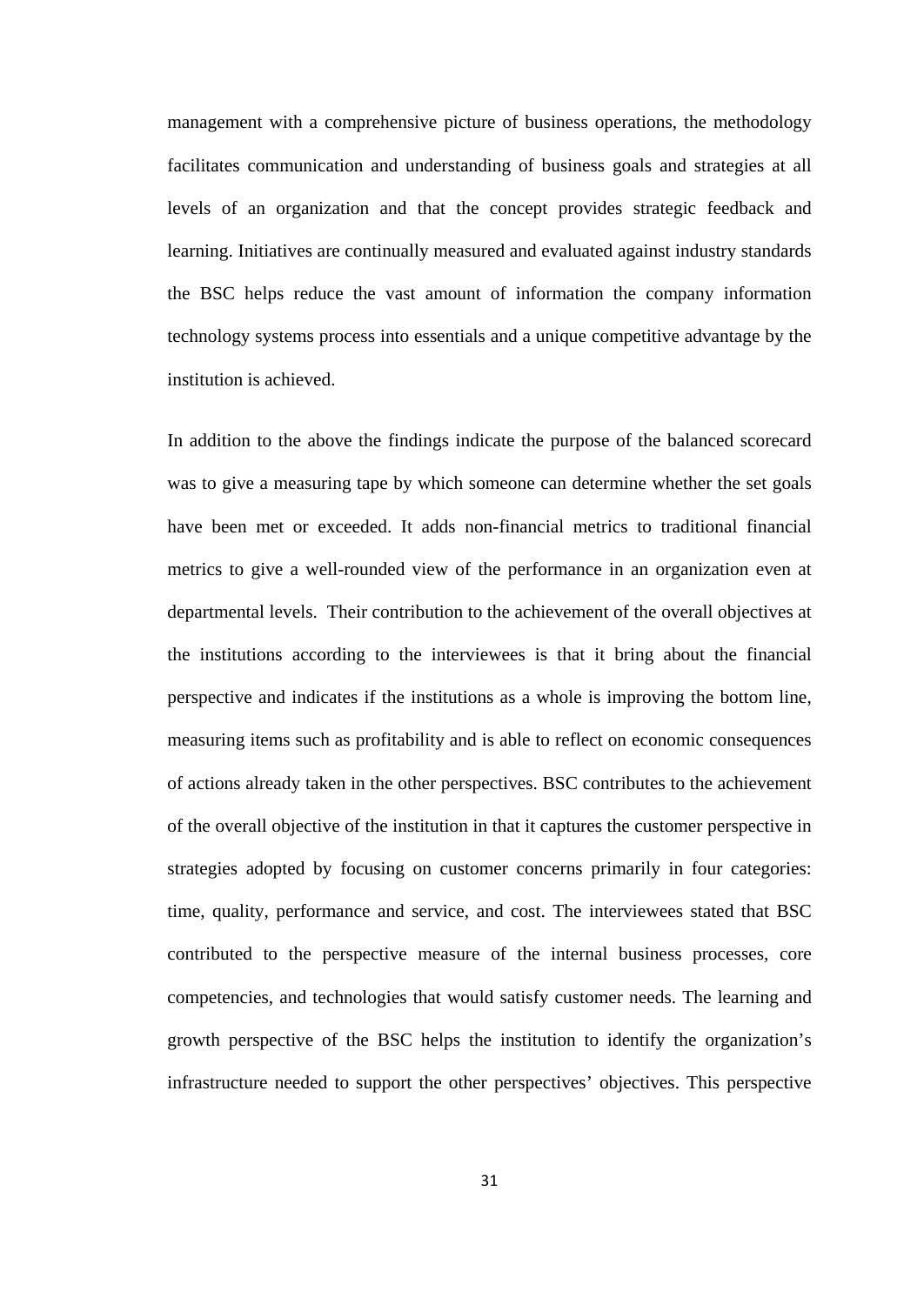measures the institutions` ability to innovate, improve, and learn, such as the ability to launch new products in the academic environment.

These findings are consistent with the findings by to Atkinson et al, (1997) a performance measurement system must essentially do four things: Help the company assess whether you are receiving the expected contribution of employees and suppliers. Help assess whether the company is giving each stakeholder group you need to continue to support the company achieve its main objectives. Assist the company in building and implementing processes that contribute to achieving the strategic objectives. Help the company assesses and monitor strategic planning in accordance with the agreements negotiated with key stakeholders.

According to Ittner and Larcker (2003) point out the mistakes that companies make when trying to measure the non-financial performance: Lack of alignment between measurements with strategy - a key challenge for companies is to determine which non-financial measures need to implement. Validate the measurements - do not validate the model, which leads to measure many things, and most of them are irrelevant. Set up the right goals and measures. Wrong measurements - research indicates that 70% of companies used metrics that have no statistical validity. Atkinson et al. (1997) goes ahead to indicate that most companies use formal performance measurement systems that are extensions of their financial reports. The traditional financial accounting measures can give misleading signals for continuous improvement and innovation in organizations, and are generally non- aligned with the capabilities and skills required for today's organizations in the preparation of their future.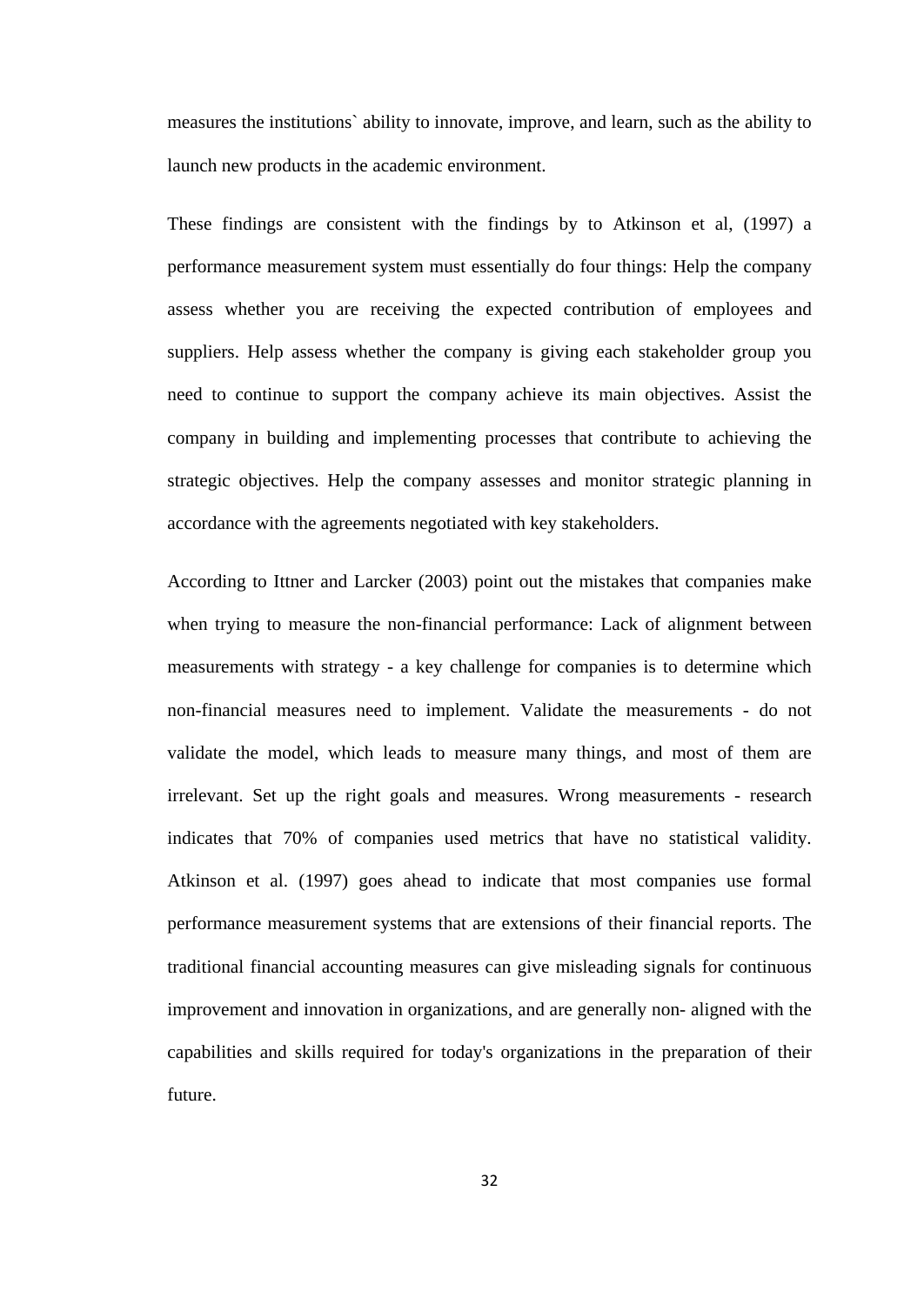Speckbacker et al., (2003) states that BSC emerges as an imperative need to fulfill the traditional approach of measuring of the organizations success, so that the vision and strategy were converted into goals, indicators and targets. In turn, these objectives, indicators and targets are translated through other perspectives beyond the financial, according to an integrated scheme for monitoring and improving. The BSC not only translates strategy into operational terms, as well as align organizations with strategy, focusing business units and employees about their role in performing tasks. The main target is the value creation and considering the intangible and intellectual capital as opposed to the traditional systems of financial performance. The BSC complements traditional financial performance measures with three additional perspectives, customers, internal processes and learning and growth, allowing matching the accompanying financial measures for monitoring progress in building the capabilities and acquiring the intangible assets that are crucial for future growth. Using the BSC, organizations no longer depend simply on the financial measures of performance indicators. The first step in management processes creation for the implementation of the strategy involves the construction of a consistent and reliable framework that represents the network of relationships that lead to the achievement of objectives and the implementation of strategy.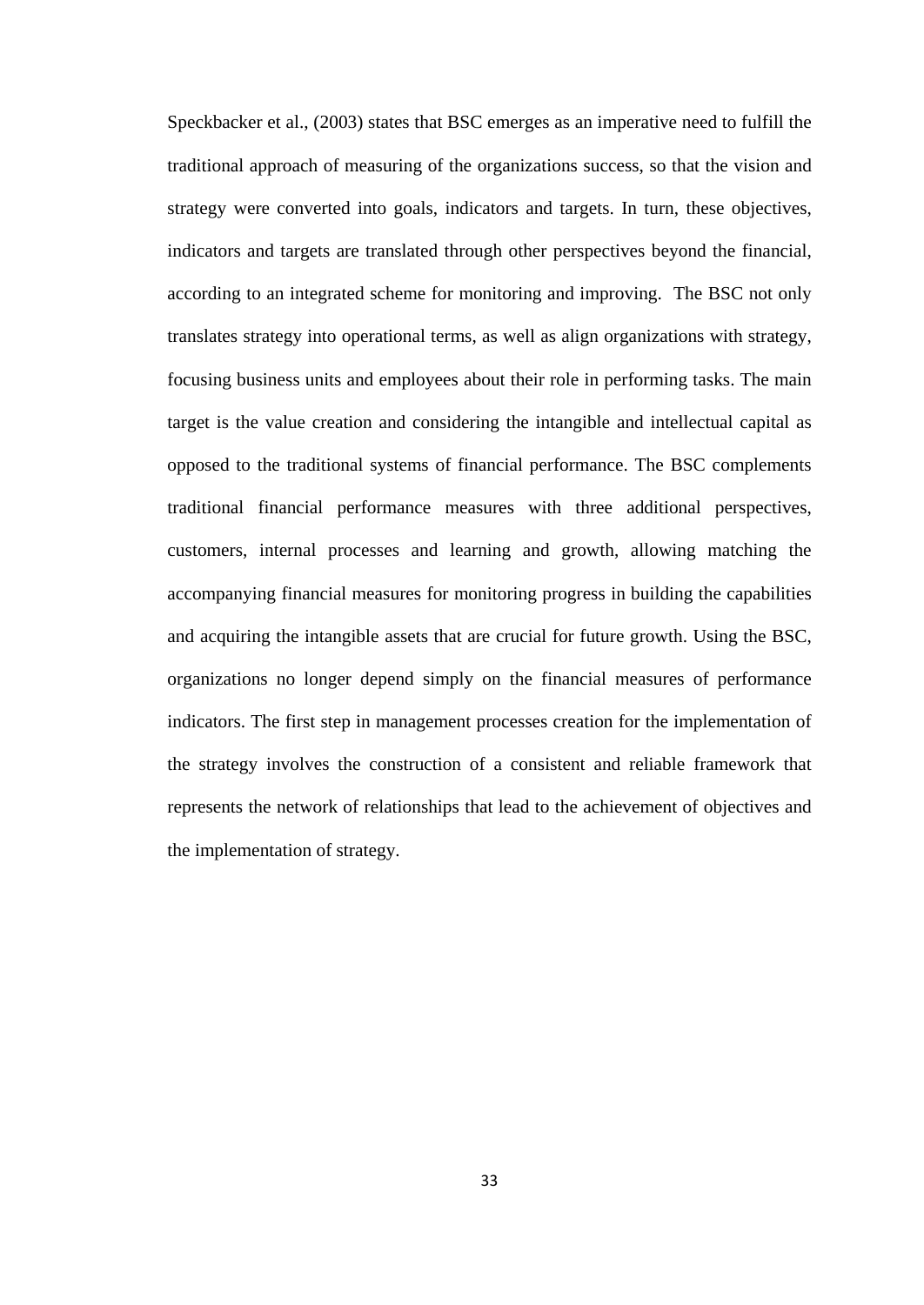#### **CHAPTER FIVE**

# <span id="page-40-2"></span><span id="page-40-1"></span><span id="page-40-0"></span>**SUMMARY, CONCLUSION AND RECOMMENDATIONS 5.1 Introduction**

This chapter covers the summary of the findings of the study. It also captures the conclusions of the study as well as recommendation for policy and practice. This is in addition to limitations of the study and suggestions for further research.

#### <span id="page-40-3"></span>**5.2 Summary of Findings**

The main objective of this study was to establish how Kenyatta University is applying the balanced scorecard in strategy implementation and the challenges faced in the application of balanced scorecard at Kenyatta University. The findings of the study as stated by interviewees is that the development of a detailed action plan which is a chronological list of action steps which add the necessary detail to the chosen strategies, assigning responsibility to a specific individual for accomplishing each of those action steps setting a due date and estimate the resources required to accomplish each of the action steps. Those successful at implementing strategy give thought to the organizational structure, there was a consideration of the human resource factor in making the strategies happen, funding the strategies through the annual business plan, and developing a plan to monitor and control the strategies and tactics.

In addition to the above, the interviewees indicated that the institution always had to translate the strategic direction into a comprehensive plan of action, which includes key performance milestones along the way and specific accountabilities for performance, putting metrics in place to regularly measure both the output and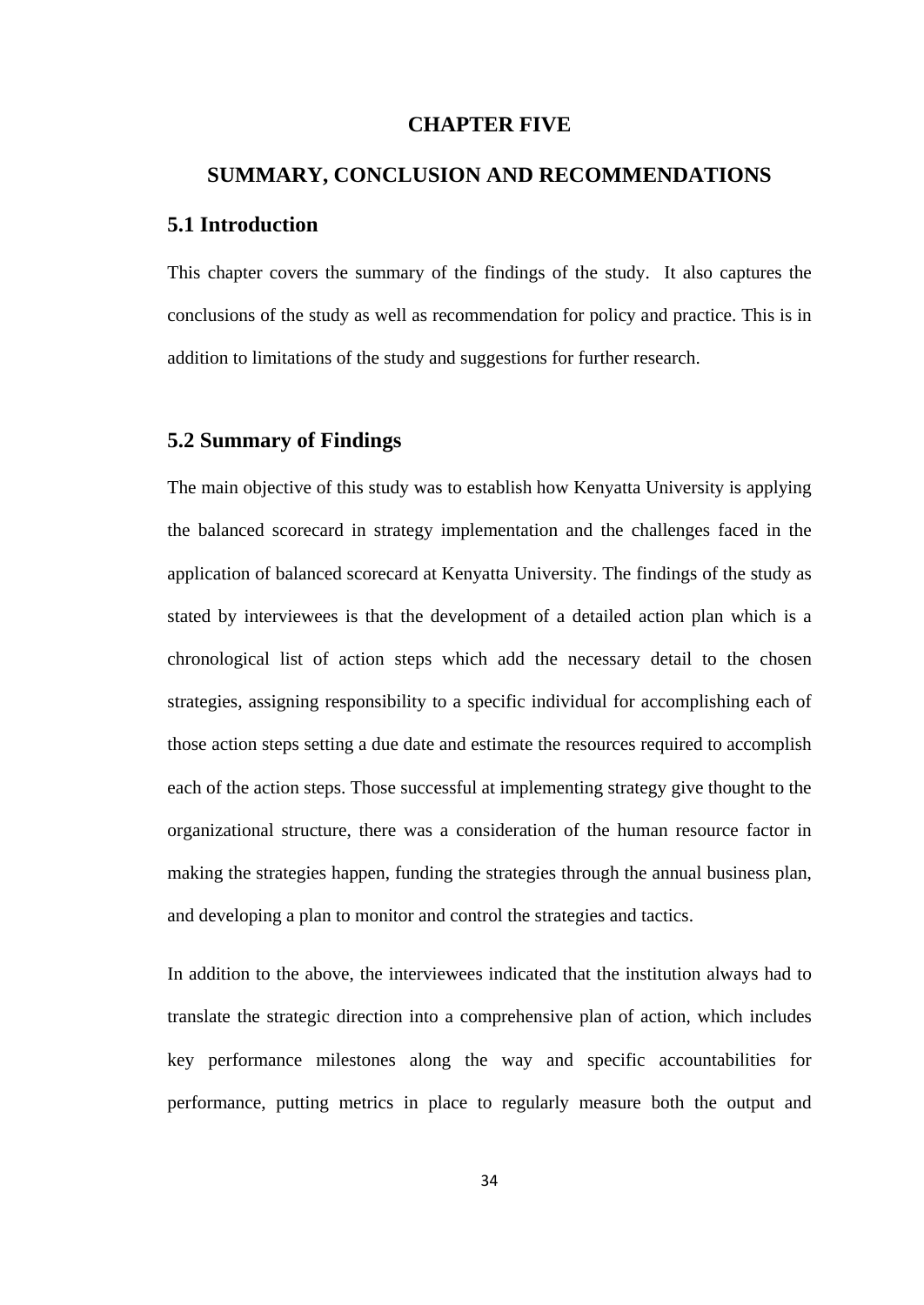process goals of the implementation effort, and ensure organizational adaptability to evolve the implementation plan based on the learning achieved.

In summary, response from the management interviewees was that the institution communicates the strategic intent, thrusts and action plans, uses rigorous project management principles to deliver the change agenda, sets individual targets and work plans aligned to the strategic priorities and consistently measuring progress, assessing and giving feedback about performance. In every new strategy to be implemented in the organization one board member was chosen to oversee this implementation but overall the deputy vice chancellor was in charge of the strategies implemented. Other people who were responsible for the implementation of the strategy were heads of departments where the strategy is implemented, and could in turn select specific employees who are held accountable for the success of the strategies.

Policies on implementation were updated often but that depends on the success of fail of the policy to achieve the intended results. The interviewees were asked the extent to which their department dealt with balanced scorecard in strategy implementation. The responses indicated that the departments dealt with balanced scorecard in strategy implementation to a great extent this was so because aspects of balanced scorecard had an effect on how the institution implemented its strategies thus they had to deal with this tool in most cases. The benefits of applying the BSC, the key problems associated with strategy implementation including communication, the role of middle managers and integration with existing control systems were addressed easily, strategic initiatives that follow best practices methodologies cascade through the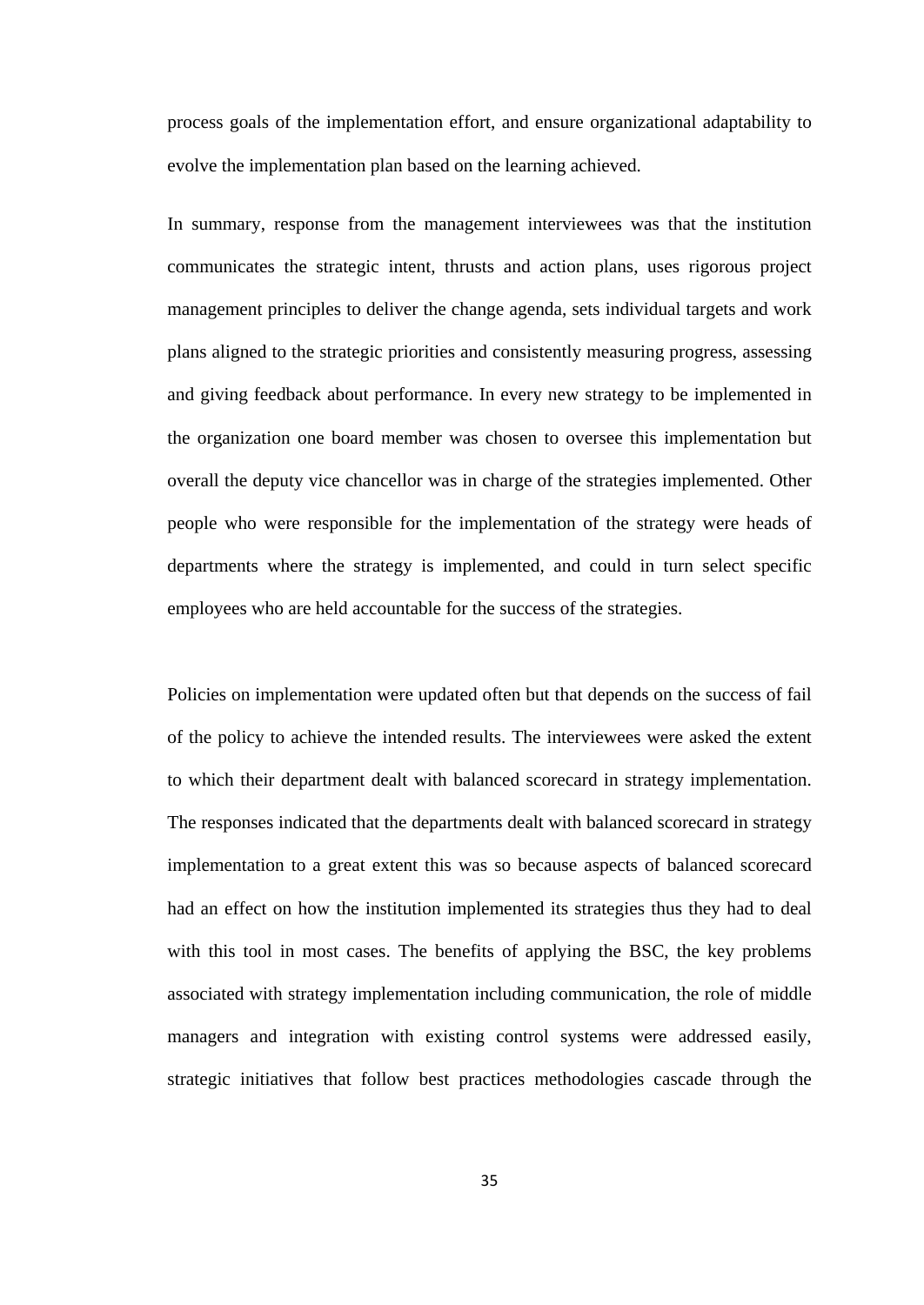entire organization, increased creativity and unexpected ideas and it helps align key performance measures with strategy at all levels of an organization.

Apart from the above the interviewees quoted that applying BSC in the institution provides management with a comprehensive picture of business operations, the methodology facilitates communication and understanding of business goals and strategies at all levels of an organization and that the concept provides strategic feedback and learning. Initiatives are continually measured and evaluated against industry standards the BSC helps reduce the vast amount of information the company information technology systems process into essentials and a unique competitive advantage by the institution is achieved.

The challenges that have been encountered in the process of BSC application lack of understanding of the scorecard, lack of visibility of the corporate and divisional scorecards, lack of support of the scorecard, some strategies tend to be high-level, future looking with ideals and aspirations. While valid to fuel the soul of the organization, they run the risk of diluting the ability for translation into an effective Balanced Scorecard. The respondents also stated that there was an absence of common vocabulary on the strategy to be implemented, a high tendency to get lost in the details and technicalities of the Balanced Scorecard. Lastly the absence of automation to record and roll-up results early in the implementation severely derails the team into the mechanics of recording actual versus targets. The comment that was made on these by the interviewees is that more than half strategies devised by organizations are never actually implemented. At a time of increasing competition and globalization; shorter lead times and increased customer sophistication, the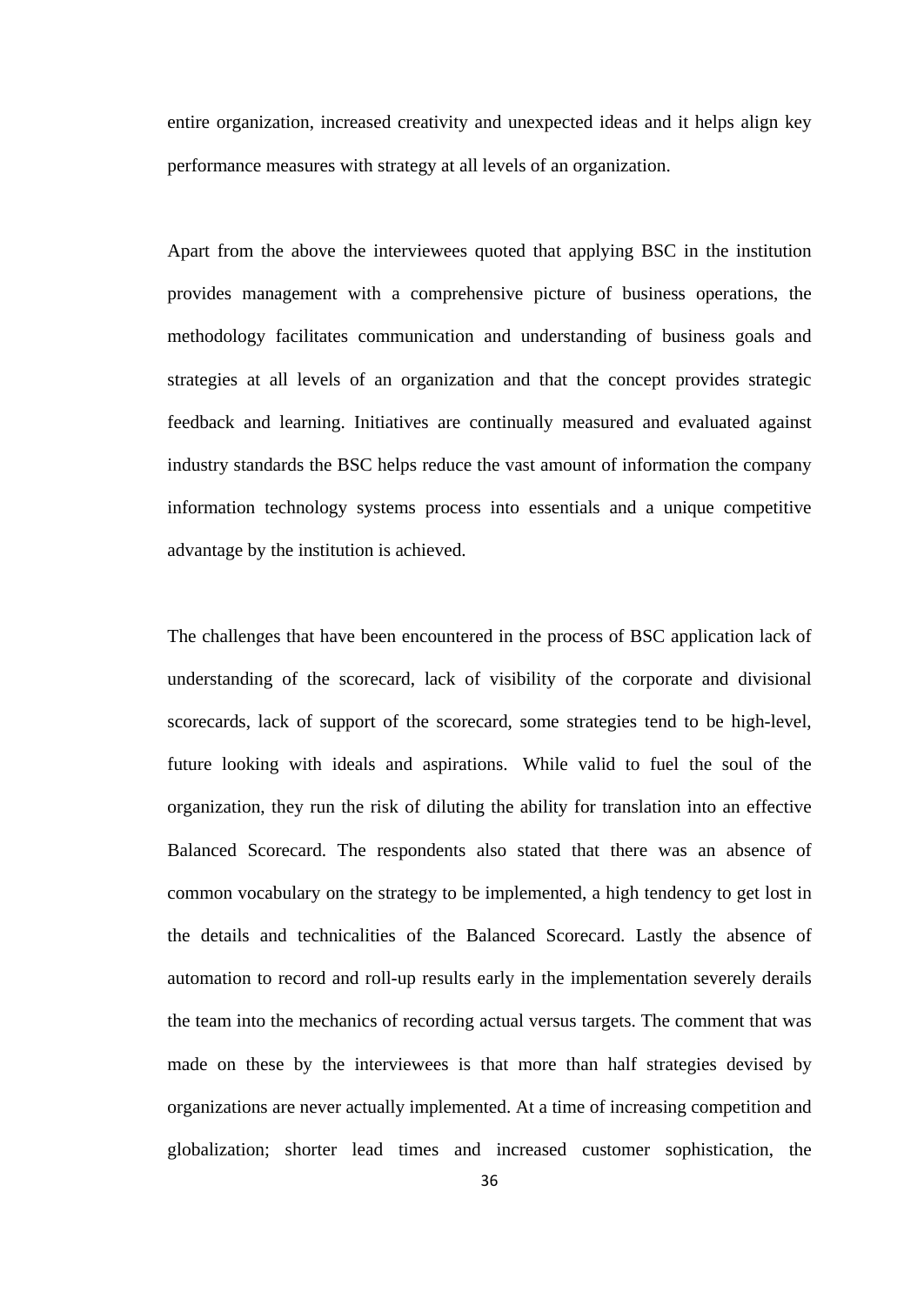effectiveness of strategy implementation is even more important. This defines the success or failure of the application of BSC in organizations.

# <span id="page-43-0"></span>**5.3 Conclusions**

In general the BSC application aims to address a major concern of managers to monitor and ensure that the objectives of the organization's strategy will be implemented and achieved. It also allows to monitoring the evolution of organizational decisions taking into account a set of key indicators. Each person in the organization must understand each particular aspect of the strategy to help the organizations to achieve full success. The BSC represents the natural evolution of management practices, which began to take shape in the post-industrial era. It arises with the necessity to complete the traditional approach of measuring the financial success of organizations in the way that organizational vision and strategy are converted into goals, strategic indicators, targets and initiatives and that its unfolding occurs through other perspectives beyond the financial, with the focus of maintaining long-term sustainability.

The BSC needs to be complemented with other less vertically integrated tools that enable greater stakeholder participation in setting strategic objectives, so that everyone feels involved and committed with the organizations destiny. The ability to react to the dynamic business environment, interconnected with the necessary internal changes, is challenges that call for a particular attention, deserving higher usefulness in a performance management tool. Competitive factors associated with innovation and knowledge is now a challenge in the current business climate. The frameworks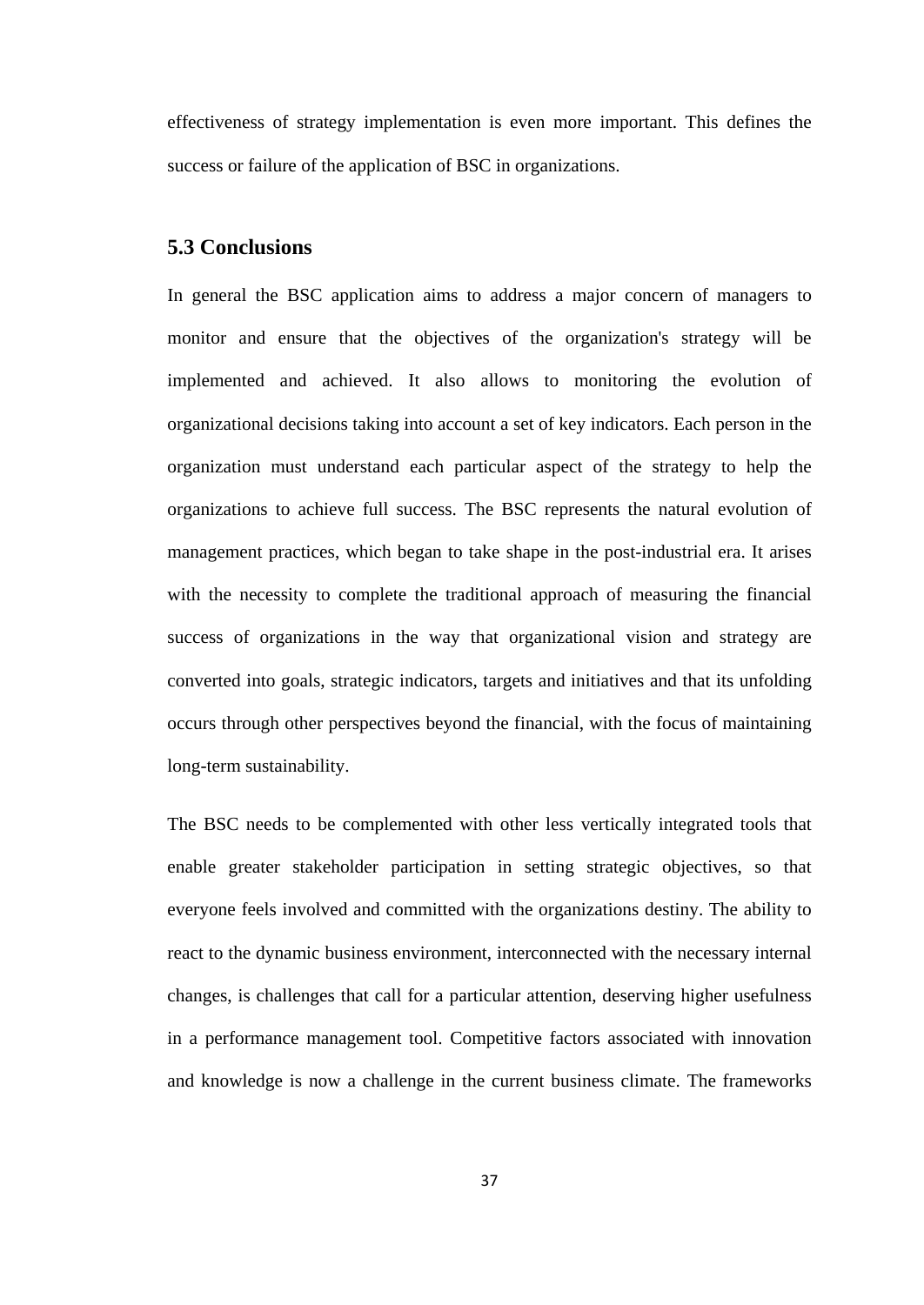that ignore this new reality may compromise the sustainable future of the organizations, and the BSC has to take it into account.

The researcher concludes that balanced scorecards should not just become a collection of financial and non-financial measures, organized into three to five perspectives. The best BSC reflects the strategy of the organization. A good test for that is if you can Understand the strategy by looking only at the scorecard. Strategy scorecards, along with their graphical presentation on strategy maps provide a logical and comprehensive way to describe strategy. They communicate clearly the organization's desired outcomes and its hypothesis about how these outcomes can be achieved. They enable all organizational units and employees to understand the strategy and identify how they can contribute by becoming aligned to the strategy.

#### <span id="page-44-0"></span>**5.4 Recommendations for Policy and Practice**

Kenyatta University needs to put in place a broad research and development department to assist it in studying the local environment and internal environment specific tools which influence their strategy implementation. This is necessary for purposes of creating a competitive advantage for the institution in terms of sustainable competitive service delivery. It is also important for Kenyatta University to explore the possibility of constantly improving on its work environment, its culture and its management and leadership styles. It is by so doing that it will remain relevant in the current global arena in terms of providing quality education.

It is also important that the performance measurement systems are attracting more and more attention, among practitioners. Organizations must not show a complete disconnection between their strategy and how they measure it. BSC through strategy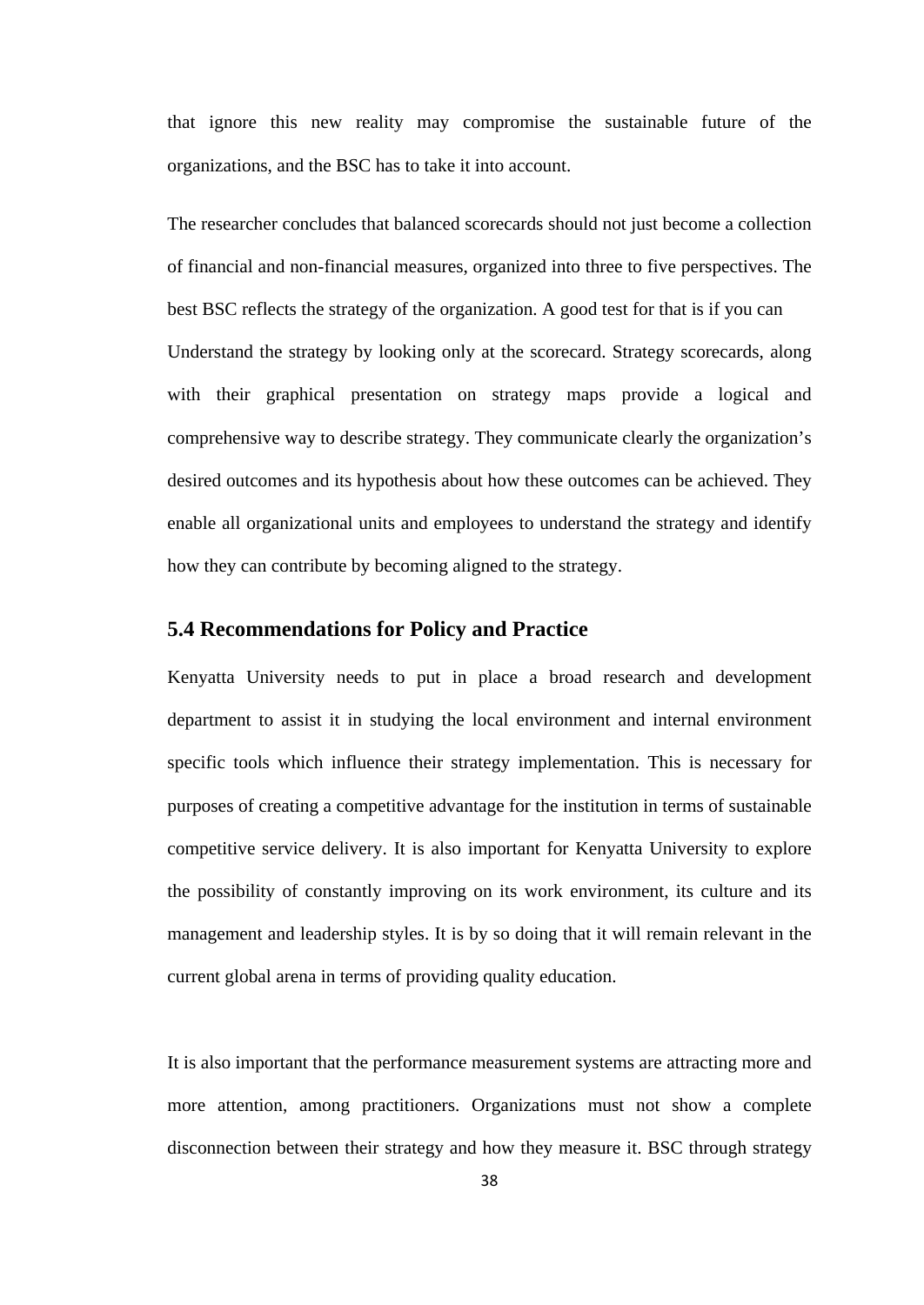maps is the powerful tool, allowing organizations to convert its initiatives and resources including intangible assets such as corporate cultures and employee knowledge, into tangible outcomes.

It is recommended from the study that organizations need to operate and compete in a very dynamic environment, trying to make a careful and effective management of their investments. To have more prosperous organizations it becomes necessary to add more value to the business through projects and initiatives that incorporate changes in the way of performing the work, changes in processes, adequacy of skills or acquiring new resources. These initiatives should be increasingly strategic to ensure alignment with the organization's goals. Internally, the sharing of responsibility is essential for everyone to be aware of the efforts made within the organizational puzzle. To achieve the expected results it is necessary to continually improve so that they remain appropriate and aligned with the organization's strategy measurement systems.

# <span id="page-45-0"></span>**5.5 Limitations of the Study**

This study was faced by limitations. One of the limitations was the time factor. The researcher is in full time employment and therefore did not have adequate time especially in the collection of data. Equally, the senior staffs to whom the interview guide were directed to are a very busy category and did not have adequate time at their disposal to adequately answer to the interview guide.

The unwillingness of the respondents to supply the right response was another limiting factor. The respondents were suspicious that such study could expose their competitive advantage to their competitors in the education sector. Equally the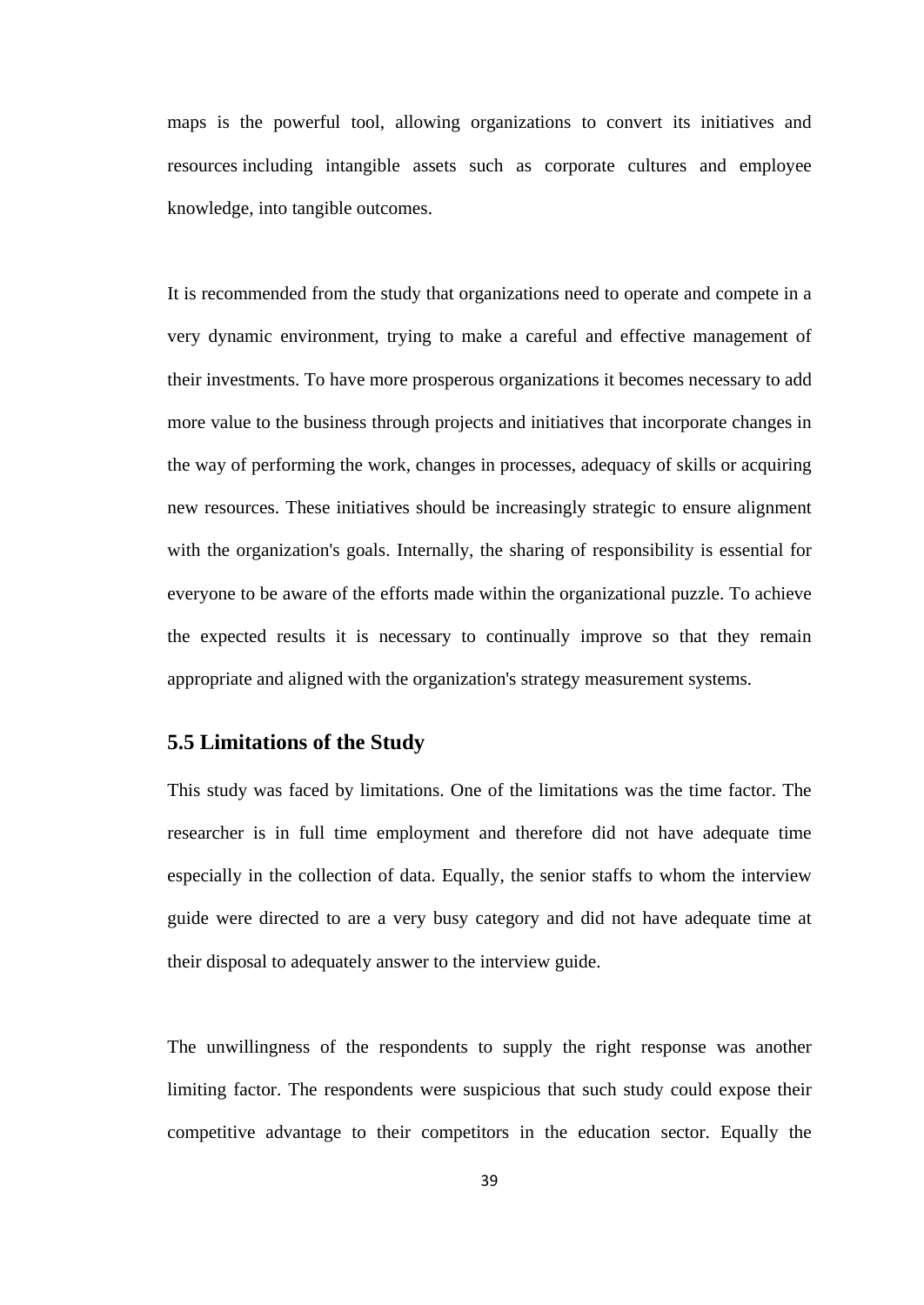respondents were jittery about exposing their identity for fear that the institution would not be comfortable with such an exposure of the institution's strategy implementation. Limited resources on the part of the researcher were another limitation. The research lacked adequate funding for conducting the research since she was self-sponsored to the MBA programme.

# <span id="page-46-0"></span>**5.6 Suggestions for Further Research**

<span id="page-46-1"></span>The study recommends that further research should be undertaken on the following: The factors influencing strategy implementation among Kenyatta University employees, the role played by the external environment for example government legislation on Kenyatta University strategy implementation success and the impact of other tools of strategy implementation at Kenyatta University and how they benefit the organization in having successful strategy implementation programs. In addition to the above the researcher recommends that a research should be carried out on the role of the balanced scorecard in strategy implementation and a study on the problems associated with balanced scorecard in achieving organizational competitive advantage.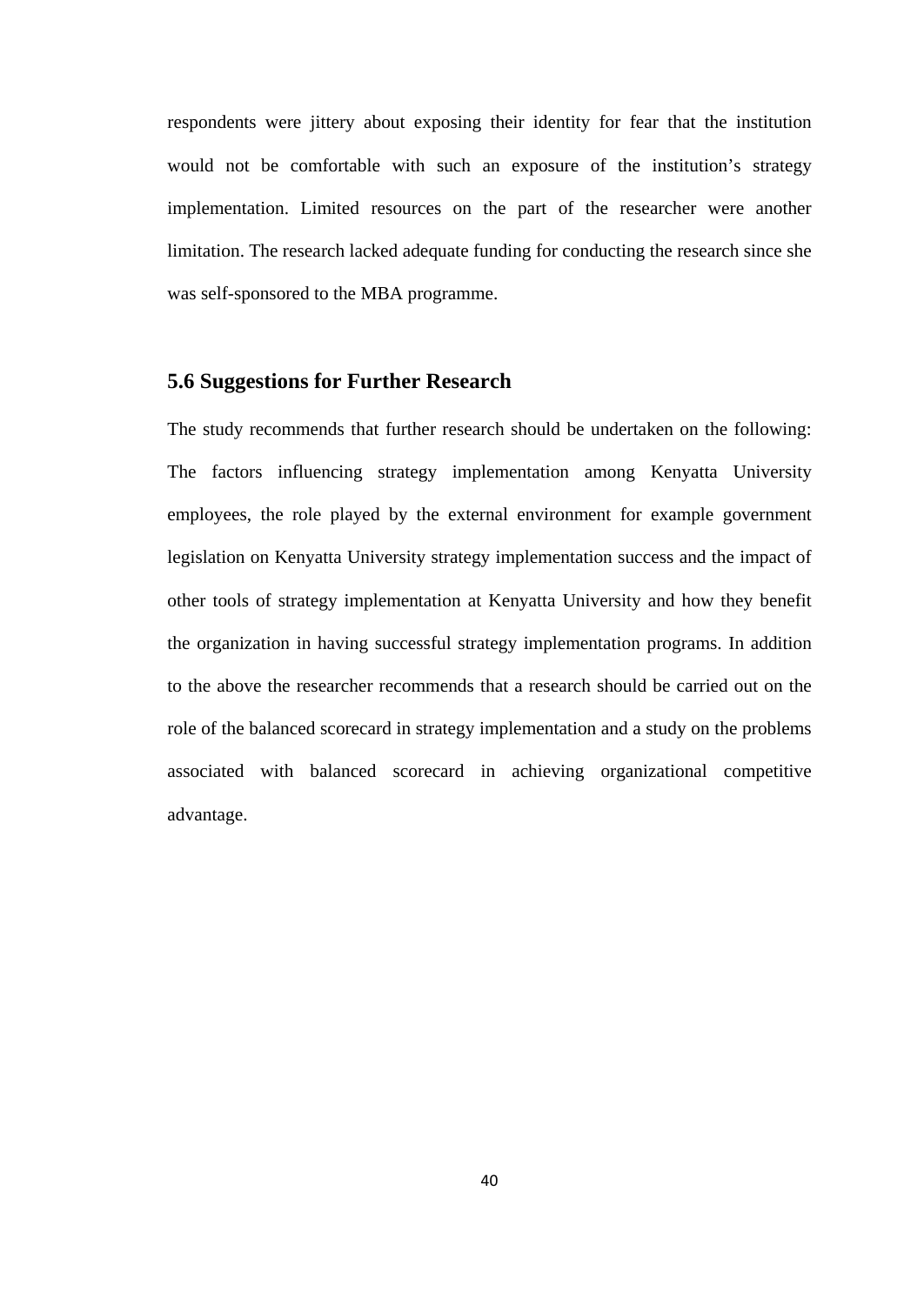#### **REFERENCES**

- Albright, T., Davis, S., & Hibbets, A. (2001). Tri-cities community bank: A balanced scorecard case. *Strategic Finance*, 83(4), 54-59.
- Aosa, E. (1992). *An Empirical Investigation of the Aspects of Strategy Formulation and Implementation within Large, Private Manufacturing Companies in Kenya.* (Unpublished Doctoral Thesis), University of Strathclyde and University of Nairobi
- Argyris, C. H. & Schön, D.A. (1978). *Organizational Learning Readings*. New York: Addison-Wesley Publishing Company.
- Banker, R.D., Chang, H., Pizzini, M.J. (2004), "The Balanced Scorecard: judgmental effects of performance measures linked to strategy", *The Accounting Review*, Vol. 79 No.1, pp.1
- Bogdan, R. C & Biklen, S. K. (2003). *Qualitative Research for Education: An introduction to Theories and Methods* (4th ed.). New York: Pearson Education group.
- Bromwich, M. (1990). The case for strategic management accounting: the role of accounting information for strategy in competitive markets. *Accounting Organisation and Society*, 15, 127-146.

Chan, M. & Ho, J (2000). *The Balanced Scorecard*. New York, NY.

Crawford, D., & Scaletta, T. (2005, October). "The Balanced Scorecard and Corporate Social: Aligning Values." *CMA Management*, 79 (6), 20-27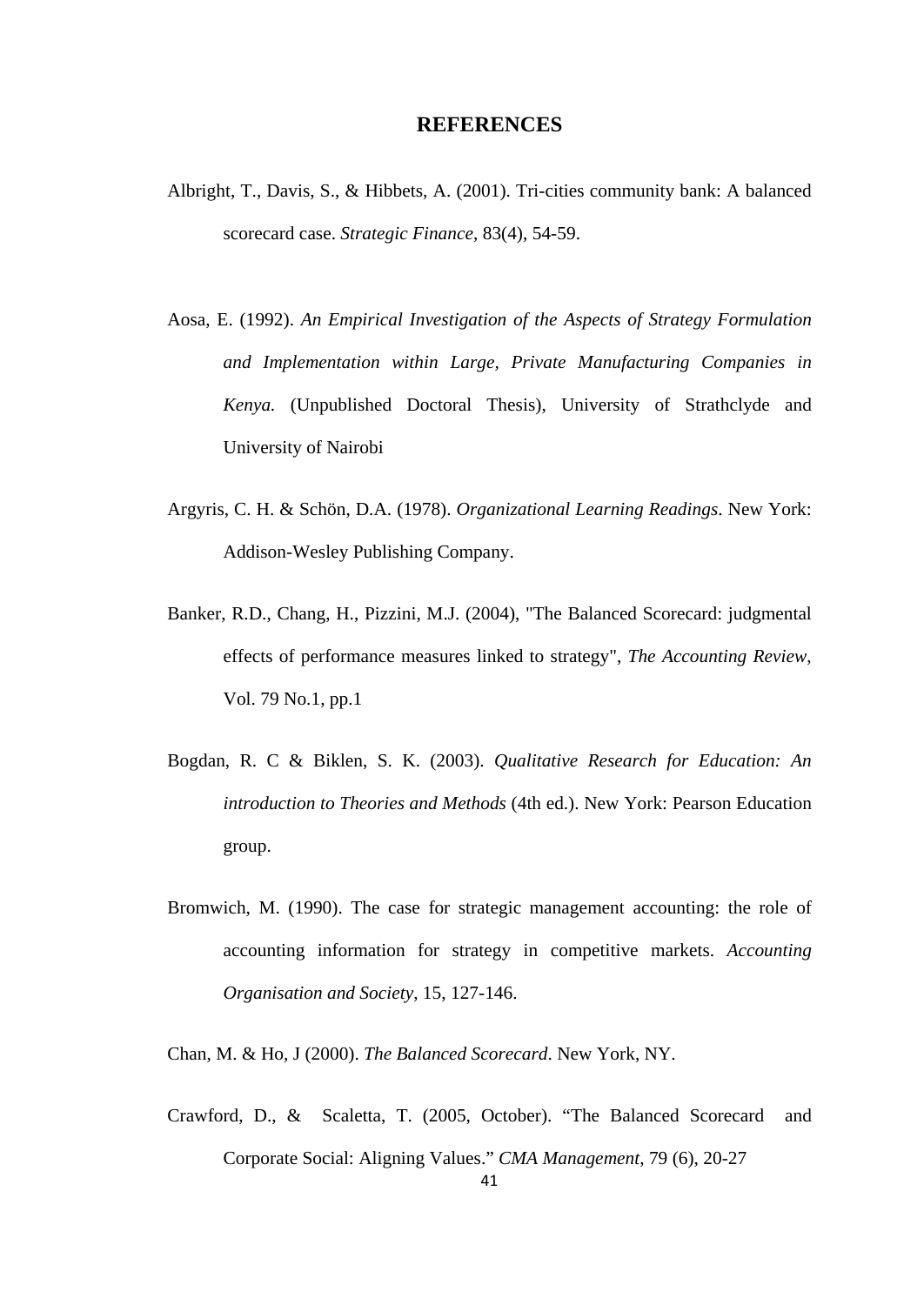Crawford, D., & Scaletta, T. (2005, October). "The Balanced Scorecard and Corporate Social: Aligning Values." *CMA Management*, 79 (6), 20-27.

Drucker, P. (1954). *The Practice of Management*. New York: HarperCollins.

- Hanson, J., & Towle, G. (2000). The balanced scorecard: Not just another fad. *Credit Union Executive Journal*, 40(1), 12-16.
- Ho, S. K., & McKay, R. (2002). Balanced scorecard: Two perspectives. *The CPA Journal*, 72(3), 20-25.
- Jensen, M. J., & W.R. Meckling (1976) Theory of the Firm: Managerial Behavior, Agency Cost, and Ownership Structure, *Journal of Financial Economics* 3,  $305 - 360$
- Jensen, M.C. & Meckling, W.H. (1992*). Specific and General Knowledge and Organizational Structure, Contract Economics.* In L.Werin & H. Wijkander (Ed.), Foundations of Organizational Strategy, Boston: Harvard University Press.
- Kaplan, R.S and Norton, D.P (1993). Putting the balanced scorecard to work. *Harvard Business Review*, September – October, 34-42.
- Kaplan, R.S, & Norton, D.P. (1996 b). Using the Balanced Scorecard as a strategic management system. *Harvard Business Review*, January-February.
- Kaplan, R.S, and Norton, D.P. (1996b). "Strategic Learning and the balanced scorecard", *Strategy and Leadership*, September – October, 18-24.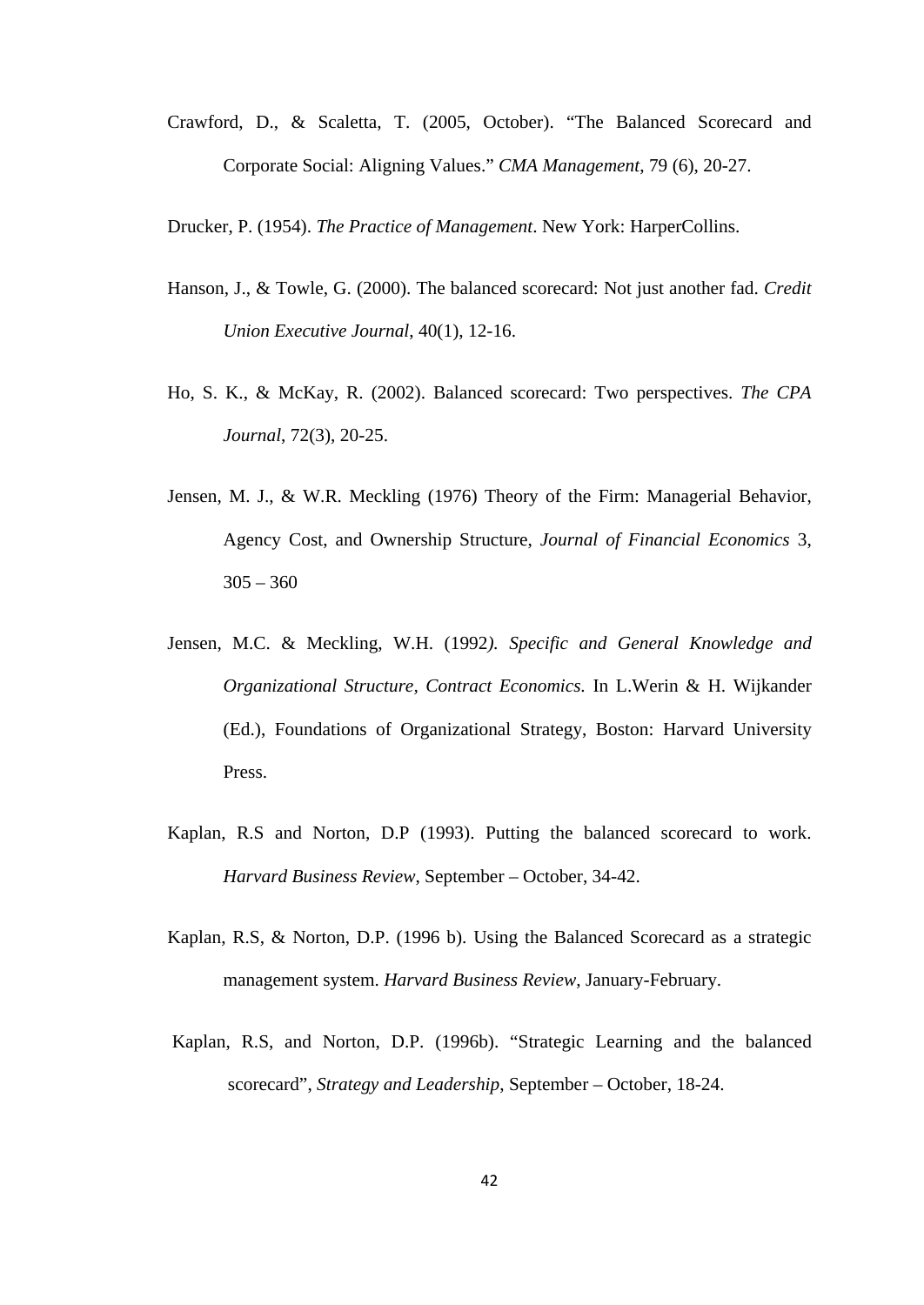- Kaplan, R.S. & Norton, D.P. (1996a), *Translating strategy into Action: The Balanced Scorecard* Boston: Harvard Business School Press.
- Kaplan, R.S., & Norton, D.P. (2001). Leading change with the balanced scorecard. *Financial Executive*, 17(16), 64-66.
- Kaplan, R.S., & Norton, D.P. (2004). *Strategy Maps: Converting Intangible Assets into Tangible Outcomes.* Boston: Harvard Business School Press.
- Karathanos, D. & Karathanos, P. (2005). Applying the balanced Scorecard to education. *Journal of Education for Business*, 80 (4), 22-30.
- Lips-Wiersma, M. & Morris, L. (2009) Discriminating between 'Meaningful Work' and 'The Management of Meaning'. *Journal of Business Ethics* 88: 491-511.
- Maylor, H., "Beyond the Gantt chart: Project Management moving on", European *Management Journal*, Vol. 19 No. 2, 2001, pp. 92-100.
- McKenzie, F.C., & Shilling, M.D. (1998). Avoiding performance measurement traps: Ensuring effective incentive design and implementation. *Compensation and Benefits Review*, 30(4), 57-65.
- Mooraj, S., Oyon, D. & Hosteller, D. (1999). *The Balanced Scorecard*: *A necessary Good or an Unnecessary Evil.* Paradise Publishers.
- Mouritsen, J., & Larsen, H.T. (2005). The 2ndwave of knowledge management: The management control of knowledge resources through intellectual capital information. *Management Accounting Research*,16, 371-394.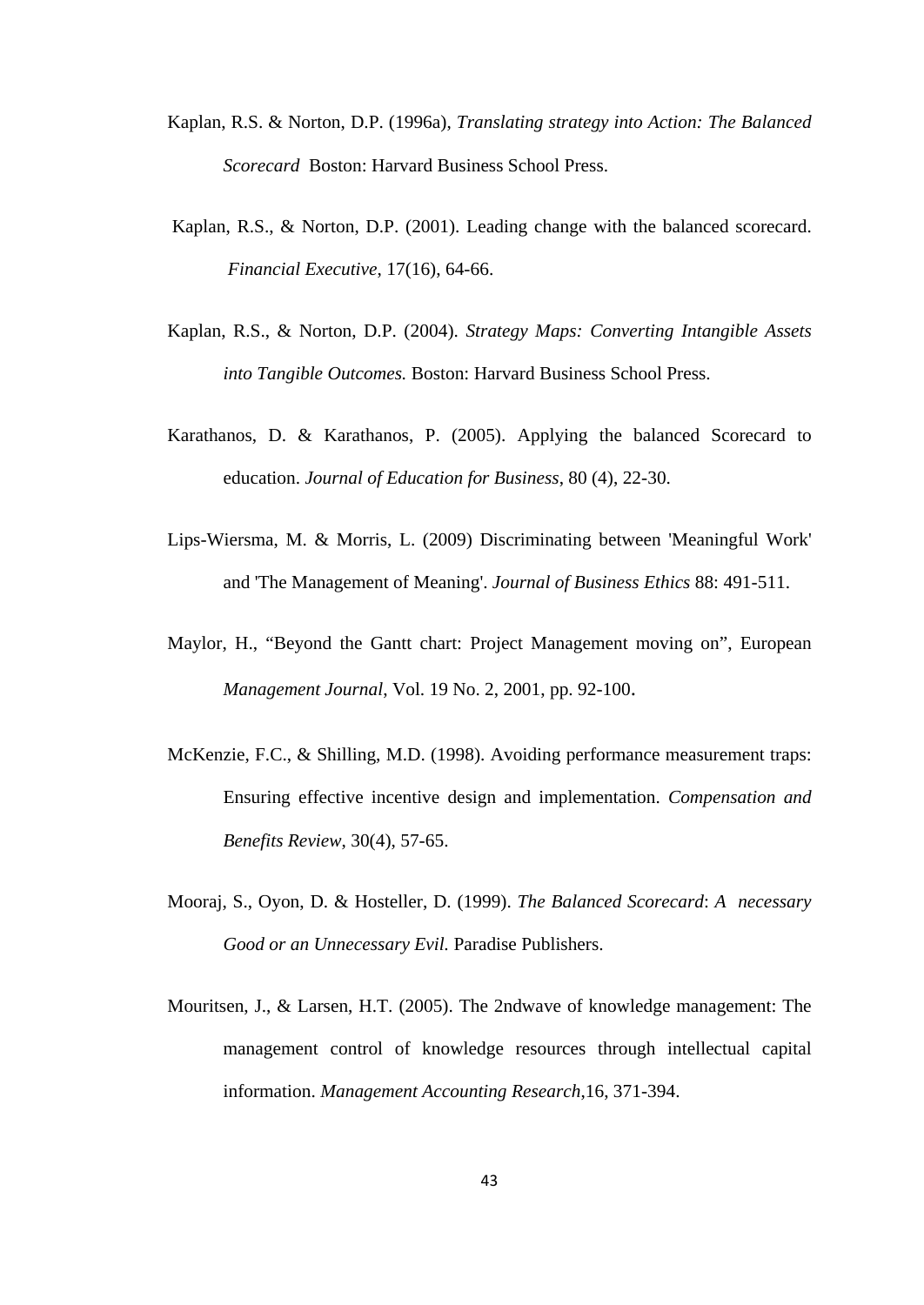- Mugenda O. & Mugenda, A. (2003). *Research methods. Quantitative and qualitative approaches*. Nairobi: African Centre for Technology Studies Nairobi
- Muralidharan, R. (1997). Strategic control for fast moving markets: Updating the strategy and monitoring performance. Long Range Planning, 30(1), 64-73.
- Neely, A. & Bourne, M. (2000).Why Measurement Initiatives fail. *Measuring Business Excellence*, 4 (4), 3-7.
- Neely, A. & C. Adams, (2002) Performance Prism: The Scorecard for Measuring and Managing Stakeholder Relationships, *Financial Times.* Prentice Hall.
- Orodho, J. A. (2002). *Research Methods.* Nairobi: Kenyatta University Institute of Open Learning*.*
- Rigby, D. K. (2001). Management Tools and Techniques: *A survey California Management Review*, 43 (2).
- Robert, E. Stake (1995). *The Art of Case Study Research*. Thousand Oakes, Sage.
- Robson,C (2002). A Resource for Social Scientists and Practitioner. *Paper presented to Regional Surveys of the world,* San Jose, CA.
- Schendel, D.E., & Hofer, C.W. (1979). *Strategic Management: A New View of Business Policy and Planning.* Boston: Little Brown and Company.
- Thomson, A.A. Jr. Strickland, A.J. (1998). *Crafting and implementing strategy: text and readings.* Singapore: Iwring McGraw-Hill.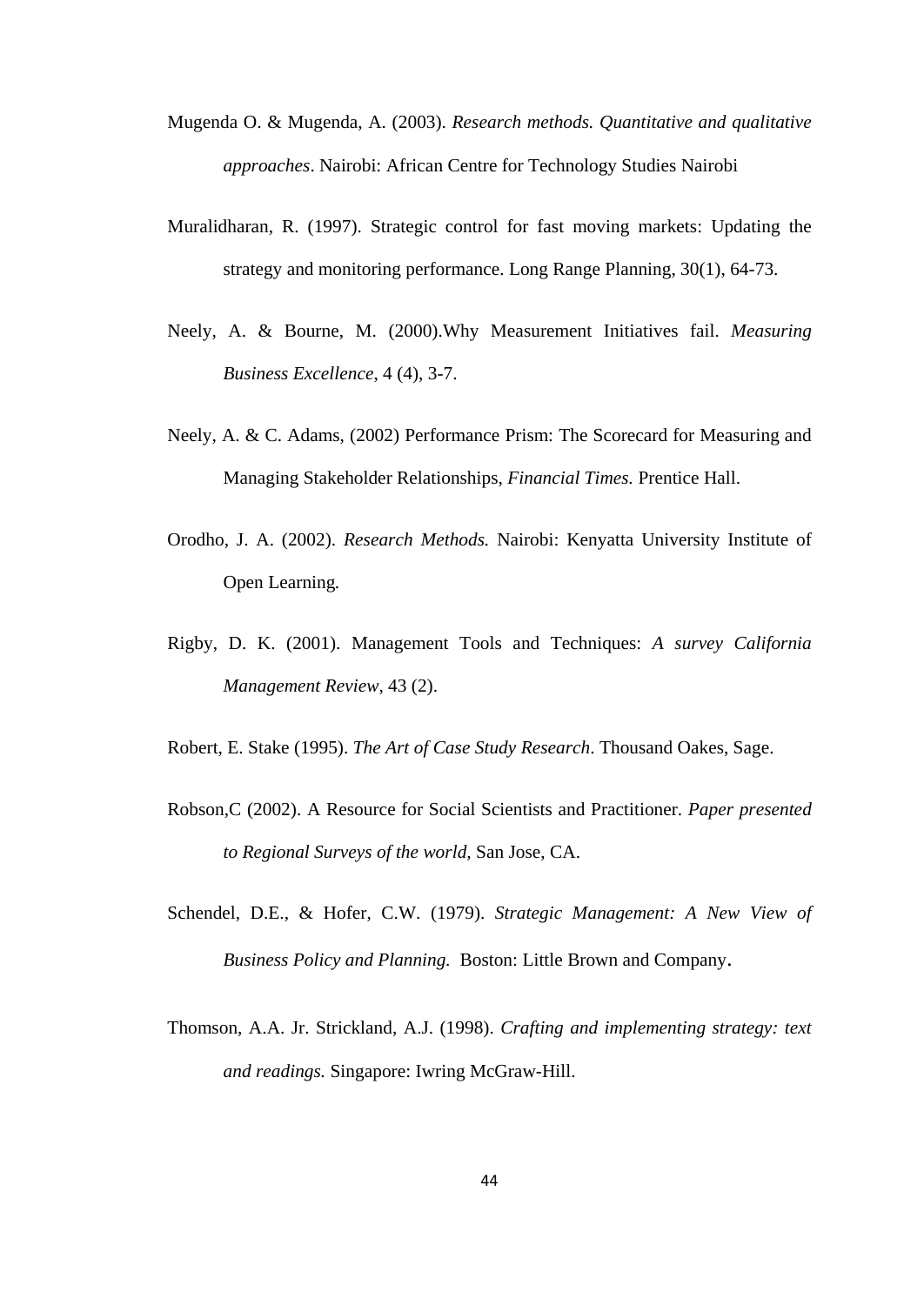Thomson, A.A., & Strickland, A.J. (1998). *Crafting and implementing strategy: Text and readings.* London: Irwin McGraw-Hill.

Thomson, J.L. (1995). *Strategy in action*. First Edition, London: Chapman & Hall.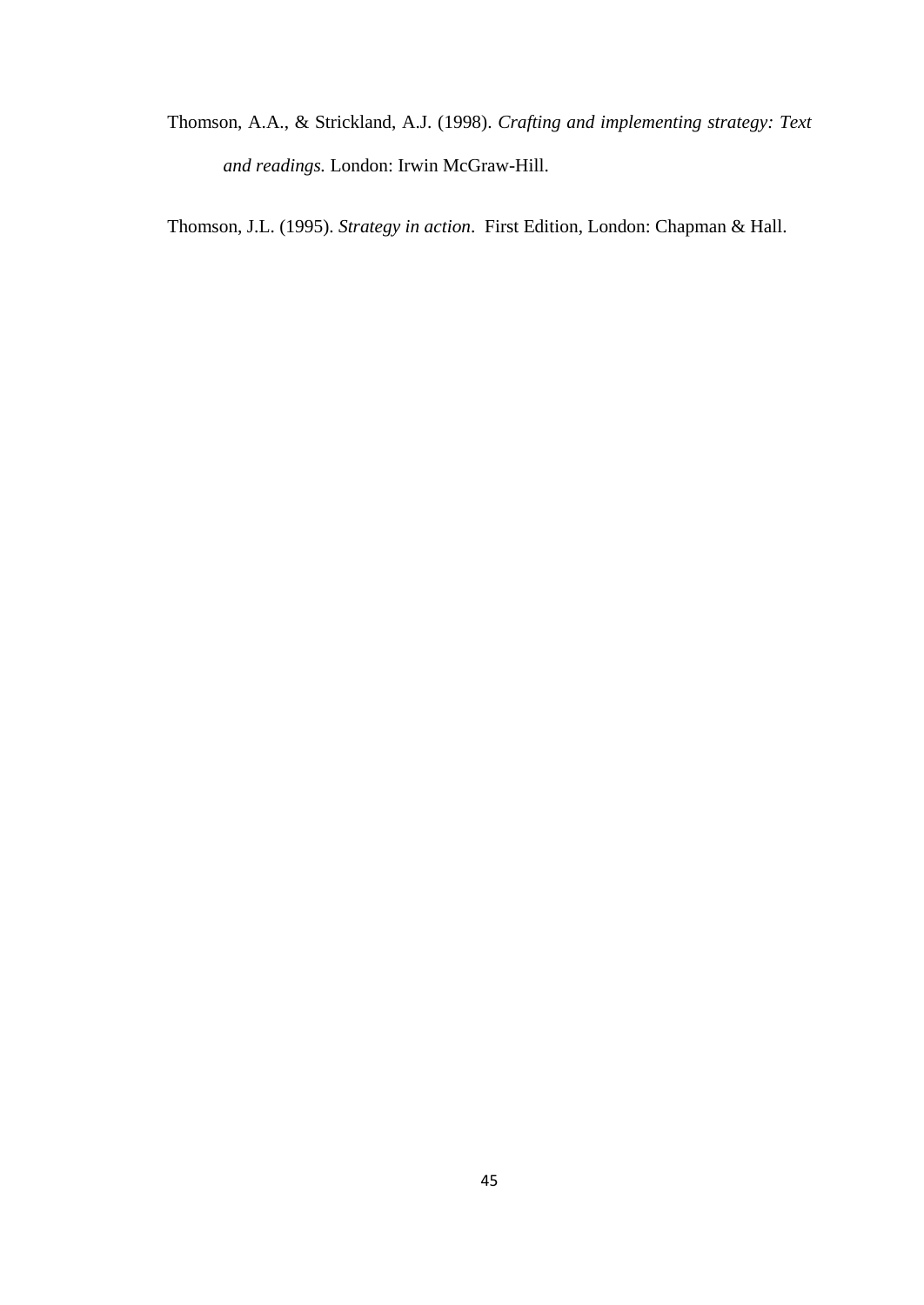## <span id="page-52-0"></span>**APPENDICES**

#### **APPENDIX : INTERVIEW GUIDE**

1. What is your department?

2. How does your company go about implementing the chosen strategies?

3. Who is responsible in strategic implementation in your organization?

4. How often are the policies on implementation updated?

5. To what extent does your department deal with balanced scorecard in strategy implementation?

6. What are the benefits of applying the BSC at Kenyatta University?

7. Are there any challenges that have been encountered in the process? Comment on the success or failure of the BSC application

8. Is there any other information that you would like to share about the application of the BSC Kenyatta University?

9. What is the mandate of this section, and how does it contribute to the achievement of the overall objectives at Kenyatta University?

10. How was the application of the balanced scorecard communicated to you?

11. How did you communicate the idea of the BSC to staff under you?

12. How do you prepare the BSC for this section?

13. Has the BSC helped in the discharging of your day to day work, and if so, how?

14. Do the contents of the BSC (objectives, target and measures) correlate with the actual objectives, targets and measures given to your division/section?

15. Are there any challenges you have faced/are facing in the application of the BSC?

16. Does the BSC help you in any way in the course of executing your duties?